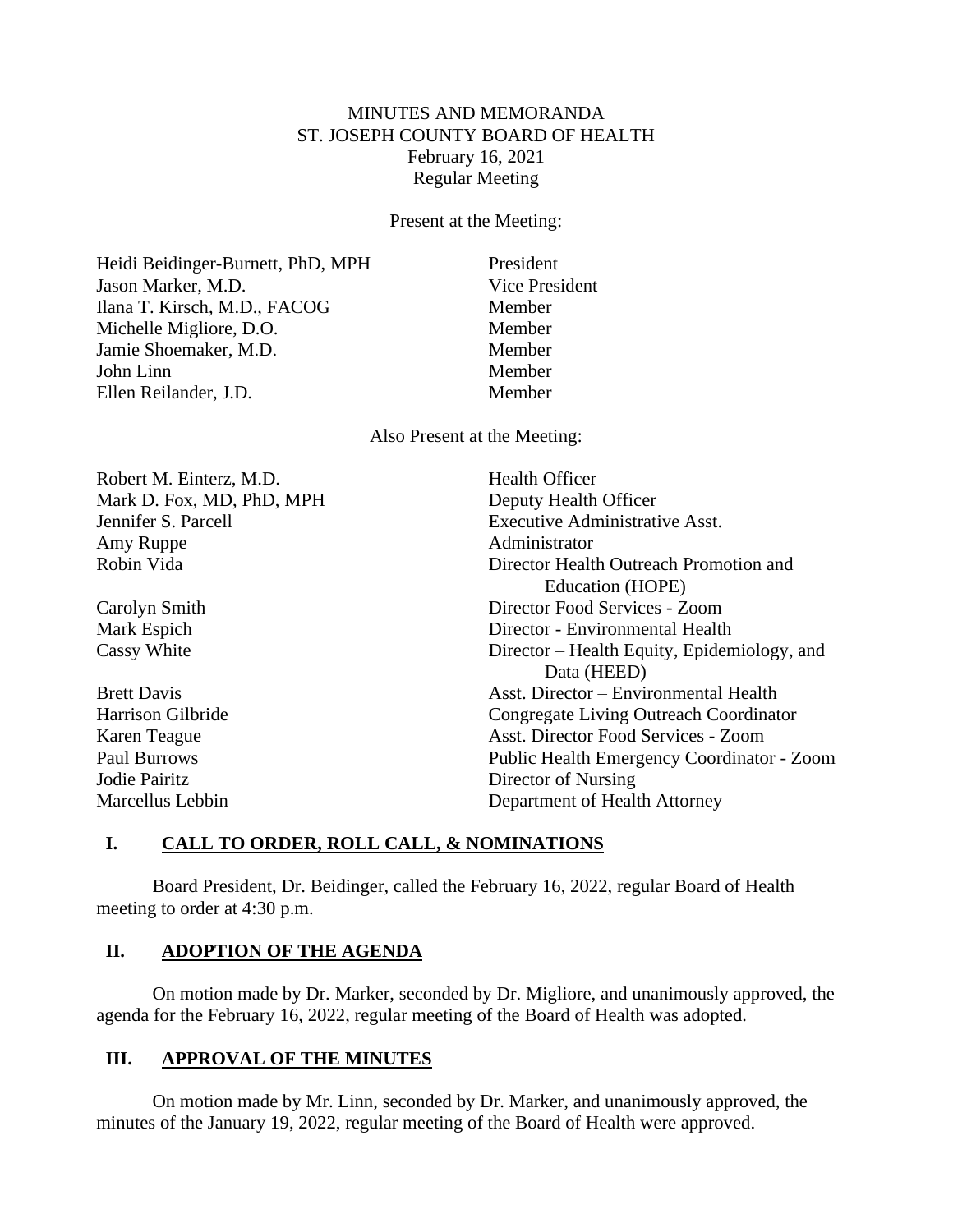### **IV. BOARD PRESIDENT ANNOUNCEMENTS**

Dr. Beidinger gave a warm welcome to Ellen Reilander, Esq. and noted how nice it was to have the Board back to its full complement of members.

### **V. HEALTH OFFICER REPORT**

Dr. Einterz noted that the Board was provided with the Health Officer's written report and then highlighted that the report shows permit revenue in January was up as a result of food establishments renewing their licenses. Dr. Kirsch asked about the number of applications that were timely filed, what happens when applications are late, and what happens when they are not renewed. Ms. Smith joined the conversation and answered the questions posed by Dr. Kirsch by stating how the Department works with vendors. At the end of that process is an application if not received an establishment will be closed.

Attorney Reilander then asked if the Department was able to receive anonymous donations to which Mr. Lebbin responded it was, that there is a State Statute that allows for such donations.

Mr. Linn then asked what the reference to "bats" in the report was regarding. Dr. Einterz responded that there was a bite incident.

Attorney Reilander then asked about the numbers for the vital records data. Dr. Einterz noted that there is a delay in reporting as it takes time for the information to make its way to the Department, Dr. Fox noted the information for deaths takes longer than births.

#### **VI. DEPUTY HEALTH OFFICER REPORT**

Dr. Fox noted that the COVID peak occurred between the  $7<sup>th</sup>$  and  $21<sup>st</sup>$  of January. With the peak infection numbers declining there is a corresponding reduction in hospitalizations. The positivity rate for the County also falling. This is occurring even with the supply of tests increasing. The Department has worked with the school districts to get tests to households with children in kindergarten through 8<sup>th</sup> grade.

Dr. Shoemaker asked if the Department of Health limited the number of students who were allowed to attend PHM's Snowball Dance as a COVID precaution. Dr. Fox said that the Department of Health asked PHM to delay the dance due to the Omicron surge. Dr. Fox then said that the Department of Health had nothing to do with limiting the number of tickets for PHM's Snowball Dance, it was a PHM decision.

Dr. Fox then stated that he was working on a mask plan with schools and that PHM accelerated the removal of masks, making them optional as of tomorrow (02/17). Dr. Fox noted that the current CDC recommendation is to wear masks in indoor public spaces.

Dr. Shoemaker stated that the principal of Penn High School said plans for the Snowball Dance were made with the Department of Health and tickets were limited because of the Department of Health. Dr. Fox responded that the Department of Health had no role in establishing the numbers for attendance as the dance was not a public health issue. Dr. Shoemaker inquired as to if the Department of Health issued guidance. Dr. Einterz then admonished Dr. Shoemaker stating that the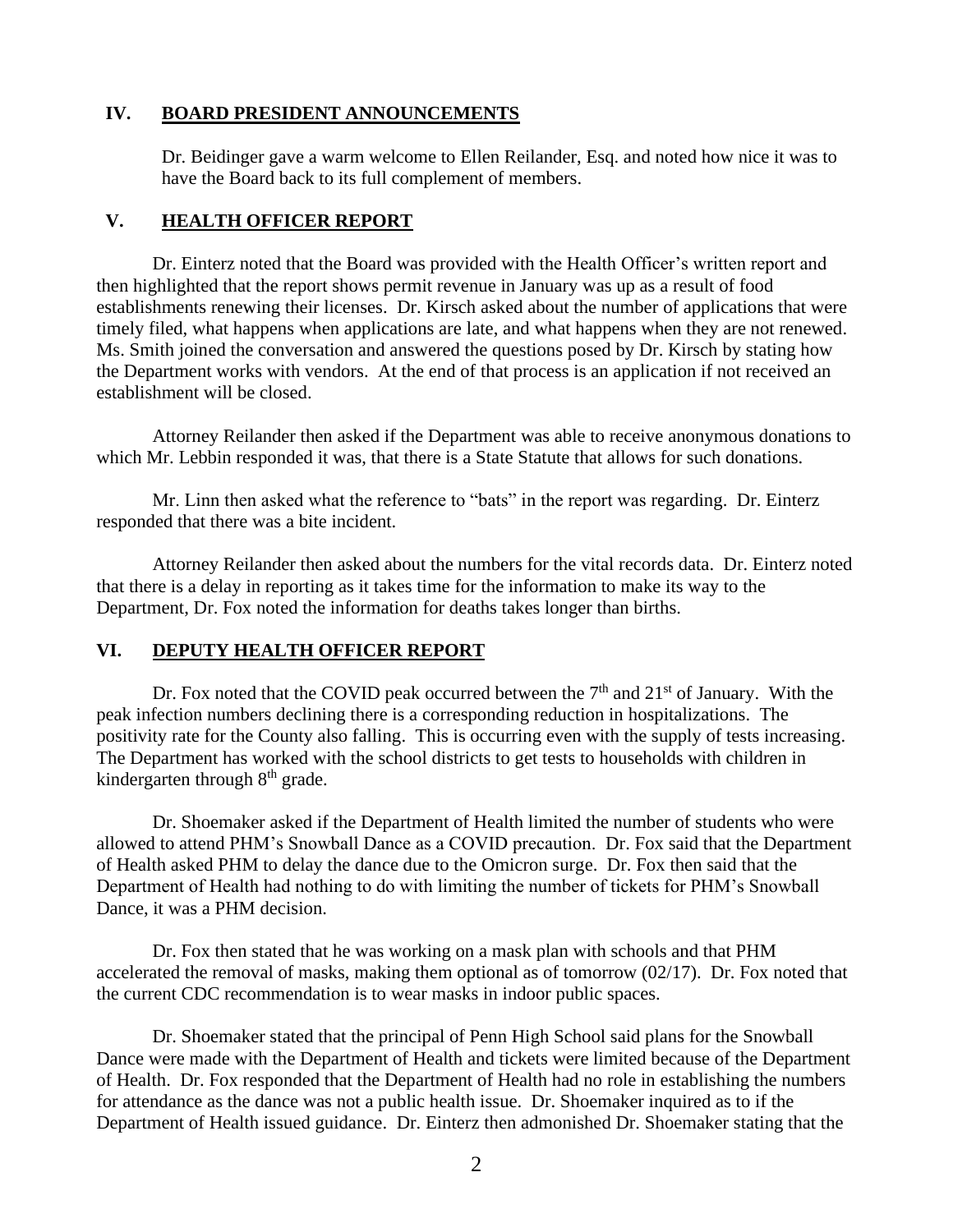Department of Health had nothing to do with the attendance limit at the Snowball. An exchange followed and Dr. Beidinger-Burnett called for order. Dr. Shoemaker asked why PHM was citing the Department of Health. Dr. Beidinger-Burnett responded that the schools always cite the Department, but that Dr. Fox made it clear he had nothing to do with the limits. Dr. Shoemaker then stated that he had no issue with Dr. Fox, but that he took issue with Dr. Einterz's lack of decorum.

Mr. Linn then stated other States are starting to remove masks and said that he trusted the judgment of the St. Joseph County Department of Health, not that of the CDC and asked that locally masks were removed as soon as possible. Dr. Marker joined the conversation stating that as numbers come down and color charts move back to green, we can move back to something normal. Dr. Fox then noted that the Department of Health did not tie actions to colors on the chart this year, as has been done the previous year. Dr. Marker mentioned that PHM adopted its mask policy at the start of the school year based on the matrix. The PHM School Board made the decision this week to move to mask optional, which was not tied to the matrix.

Attorney Reilander asked how many people had COVID naturally. Dr. Fox responded that he was uncertain, but that he tried to ascertain how many people had COVID recently. Attorney Reilander inquired as to the number of cases in the County since COVID started. Dr. Marker then stated that the number is of interest to the Board because we use it as an indicator of immunity, but that different variants impact the immunity levels so there is more nuance in the data. Dr. Kirsch then noted that physicians will have indicators by the types of cases they are seeing. Attorney Reilander then said the question is when do the other concerns outweigh the risks of COVID. Dr. Kirsch said that personal concerns and choices need to be protected, but we also need to be concerned with public health as a whole as when hospitals are overwhelmed. Attorney Reilander then asked what the current hospitalization rates were. Dr. Kirsch said they were coming down. Dr. Shoemaker said the main concern with the hospitals now was staffing. Dr. Marker said they are seeing many people come to the hospital who delayed or neglected treatment due to COVID. Dr. Fox said that there are 70,000 confirmed cases in the County since March of 2020, but that he believed that number was underreported by about twenty-five percent. Dr. Fox also said that he believed natural immunity was tied to how recent the individual was infected.

Dr. Shoemaker then asked Dr. Fox to send something to PHM saying there is no recommendation from the Department of Health on the number of individuals who can attend the dance. Dr. Fox responded that PHM reached out to the Department of Health asking if they could increase the number of tickets and the Department of Health said it had no objection.

Attorney Reilander then turned the topic back to COVID, vaccines, and immune responses. A conversation with Attorney Reilander, Dr. Fox, and Dr. Kirsch ensued.

### **VII. NEW BUSINESS**

Mr. Burrows gave a presentation on the Emergency Preparedness Unit. After the presentation Dr. Marker asked if money were no object what would be the top one or two priorities. Mr. Burrows responded that a reverse 911 system and storage site would be the top priorities.

#### **VIII. OLD BUSINESS**

There was no Old Business.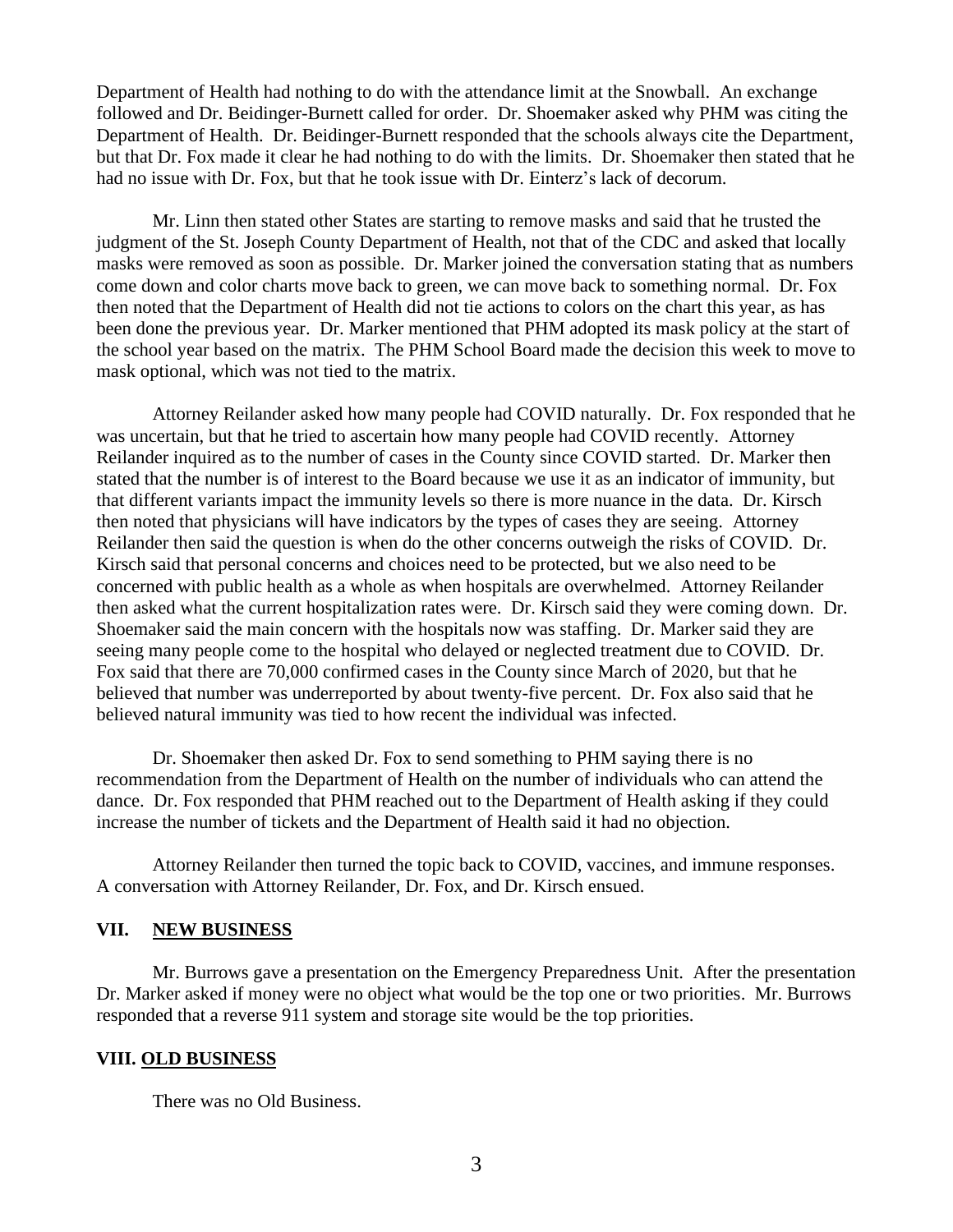#### IX. **BOARD NOTIFICATIONS**

The new director of nursing was introduced along with two community health workers.

#### X. **PUBLIC COMMENT**

Mr. Rutten addressed the Board. He said he is a PHM parent and that his son organized a mask optional event on Monday. Mr. Rutten stated masks do not work and that they lead to depression. He also said contract tracing punishes those who are not sick. Finally, he said PHM's low case rate would be a better guide.

Dr. Heckman-Davis thanked the Board and the efforts of Dr. Einterz and Dr. Fox during the pandemic. She also said masks work.

Ms. Go also thanked the Board and Doctors. Ms. Go said people should not use children to get what they want, she noted that she has two children, and they are not suffering because of masks.

#### XI. TIME AND PLACE OF NEXT REGULAR MEETING

The next regular meeting of the St. Joseph County Board of Health is scheduled for Wednesday, March 16, 2021, at 4:30 p.m., at the County-City Building.

#### XII. **ADJOURNMENT**

The meeting was adjourned at 5:55 p.m.

NOTE: Media of the meeting can be found at: https://www.in.gov/localhealth/stjosephcounty/board-of-health/meeting-information/2022/

ATTEST:

Robert M. Einterz, M.D. St. Joseph County Health Officer

Respectfully submitted,

 $2 - 2$ 

Marcellus Lebbin, Esq. **Health Department Attorney**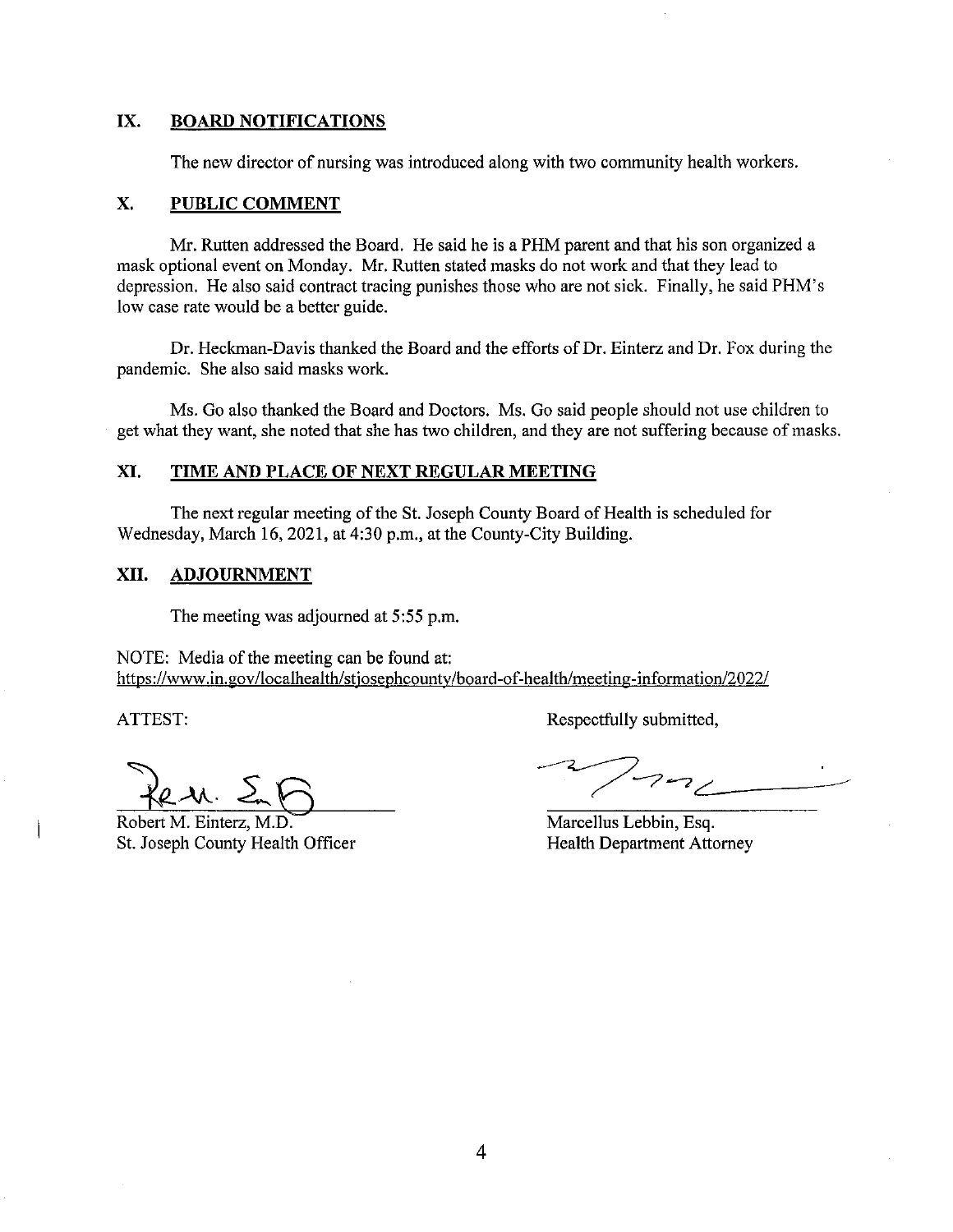**To:** Saint Joseph County, Indiana, Board of Health **From:** Marcel Lebbin **Date:** April 1, 2022

**Re:** Transcription of Board of Health Meeting on February 16, 2022

The following transcription was made from the video recording available at https://www.youtube.com/watch?v=R8PE2TswMtU.

Members of the Board of Health, seated from left to right as observed on the recording are, are: (1) John Linn, who is seated off-camera, (2) Ellen Reilander, (3) Jason Marker, (4) Ilana Kirsh, who is not on-camera during rollcall, but takes her seat at approximately four minutes thirty second (4:30) into the recording, (5) Heidi Beidinger-Burnett, the Meeting Chair and Board President, (6) Michelle Migliore, and (7) James Shoemaker, Jr. With their backs to the camera, facing the Board, from left to right as observed on the camera are: (1) Mark Fox, (2) Robert Einterz, and (3) Marcellus Lebbin.

No audio or video plays for approximately the first two minutes twenty-five seconds (00:02:25) of the recording. The following thirty (30) seconds are pre-meeting pleasantries picked up on the chamber's microphones. The meeting is called to order approximately three minutes ten seconds  $(00:03:10)$  into the recording.

### *Note bene*:

- o Every effort has been taken to create an accurate written record of the video recording of the February 16th, 2022, meeting of the Saint Joseph County, Indiana, Board of Health.
- o Approximate time references are included for each new matter discussed.
- o During instances where multiple speakers were simultaneously recorded, as much dialog has been transcribed from each speaker as could be understood. An ellipsis (…) is used to indicate that someone else started talking over the speaker.
- o Grammar and punctuation are used in the manner to best capture the tone, inflection, and any greater meaning of a speaker.
- o Guttural pauses, stutters, and stammers that convey no meaning have been excluded.

# **~ BEGIN TRANSCRIPTION ~ 00:03:10**

# **Heidi Beidinger-Burnett:**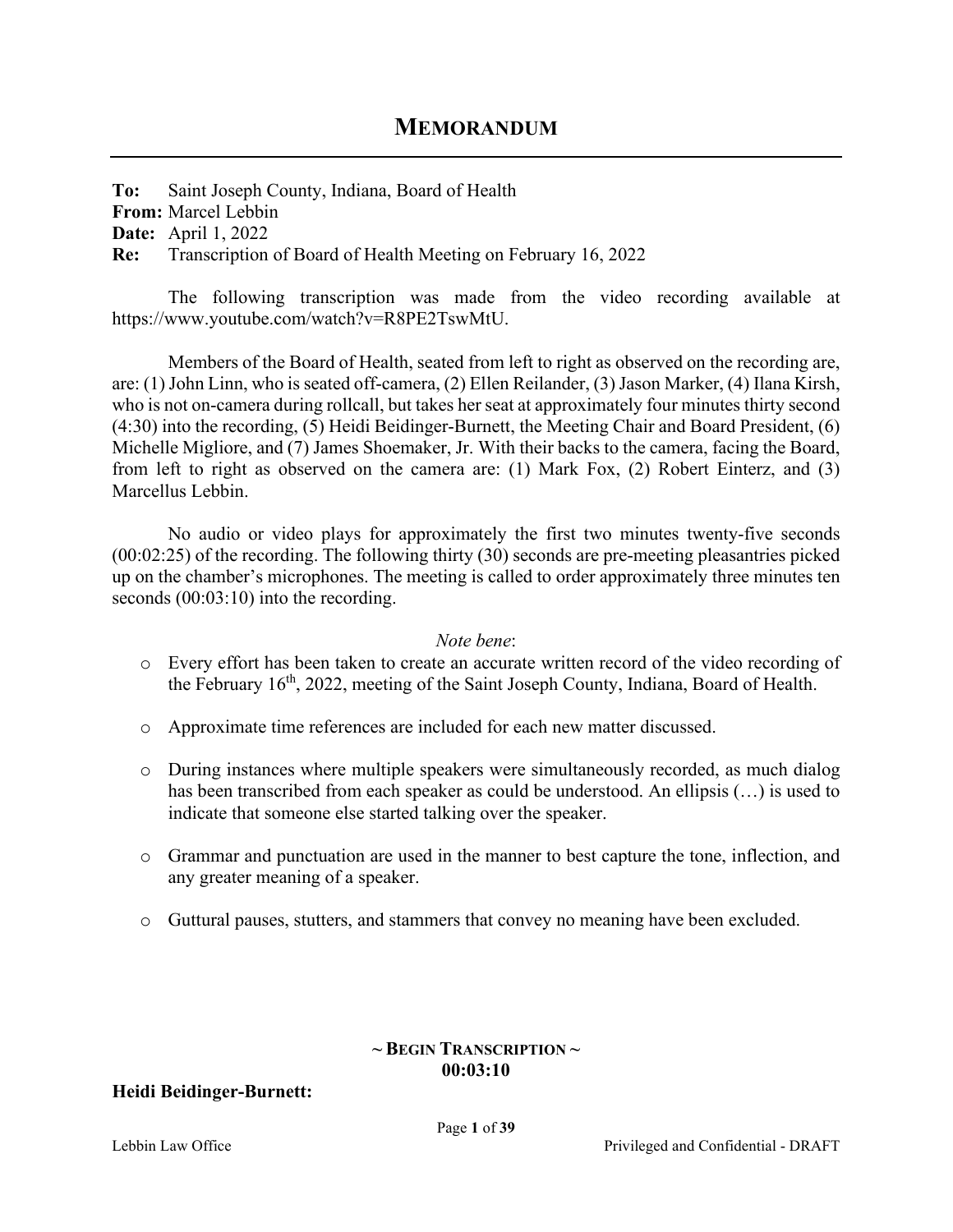So, I'm going to go ahead and call this meeting to order at four-thirty-one (4:31), and we're going to take a rollcall. But, just before. Is this working?

#### **Jason Marker:**

It's working, we're just not listening.

#### **Heidi Beidinger-Burnett:**

Oh, nobody's listening. Okay. So before, that's all right, so before, we take a roll call we want to introduce our new board member Ellen Higgins. Welcome.

#### **Ellen Reilander:**

Reilander.

#### **Heidi Beidinger-Burnett:**

Reilander, thank you. Reilander, Ellen Reilander. Welcome very, to the Board of Health.

## **(Members of the Board):**

[greetings and affirmations]

#### **Heidi Beidinger-Burnett**

Welcome. We'll go ahead and take roll call. John Linn?

#### **John Linn:**

Present.

# **Heidi Beidinger-Burnett:** Ellen Reilander?

#### **Ellen Reilander:**

Present.

# **Heidi Beidinger-Burnett:**

Jason Marker?

### **Jason Marker:**

Present.

# **Heidi Beidinger-Burnett:**

Michelle Migliore?

#### **Michelle Migliore:** Present.

**Heidi Beidinger-Burnett:** Jamie Shoemaker?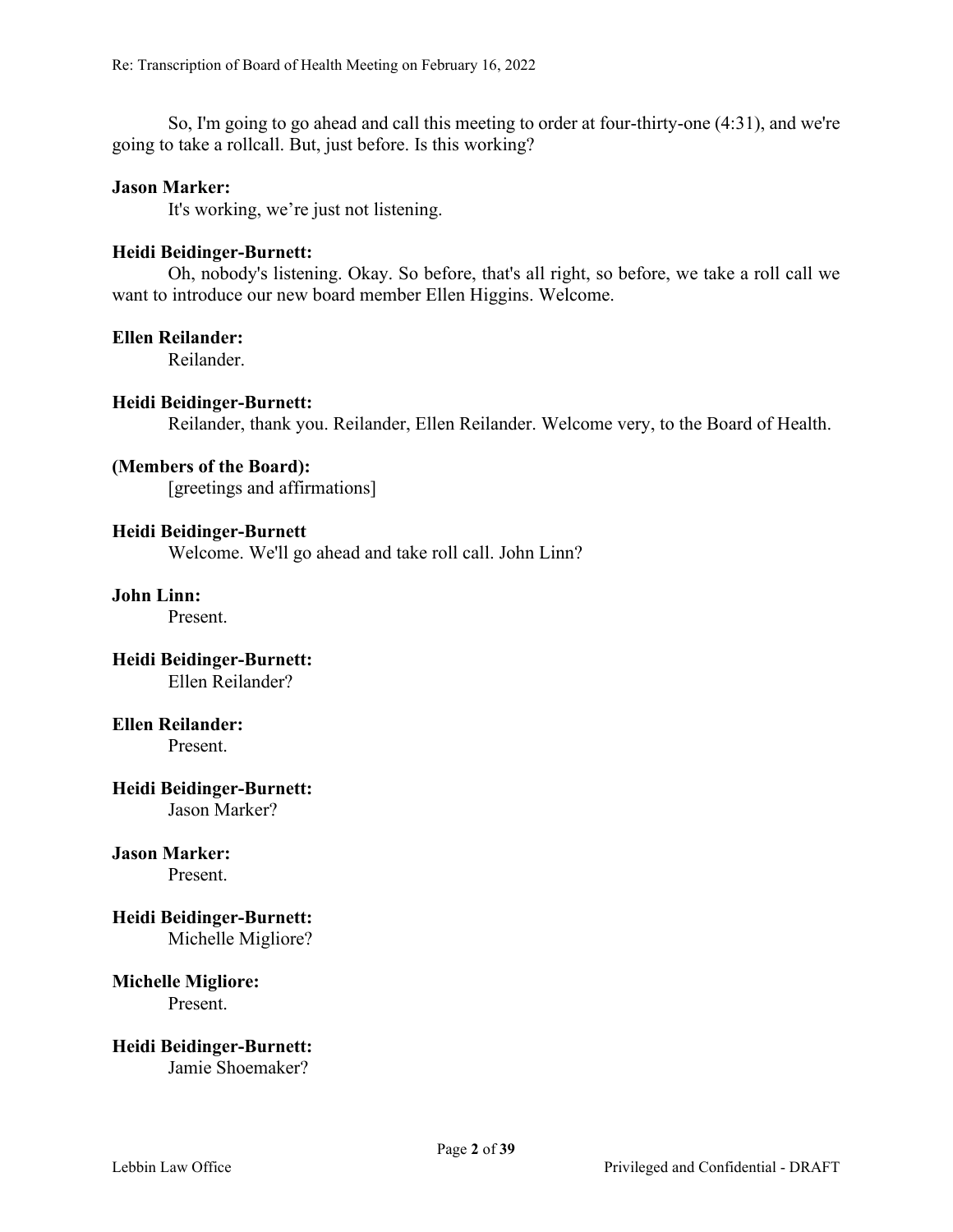#### **James Shoemaker, Jr.:**

Present.

### **Heidi Beidinger-Burnett:**

And, Ilana Kirsch? Ilana must not be here. So, and then of course, we have present Dr. Mark Fox and Dr. Einterz, Marcel Lebbin is here, Cassie White, Robin Vida. I'm seeing Joe-Jody Parasulties, that's what I thought, and Ilana Kirsch is in the room, and there's Mark Espidge, and, of course, Jenny Parcell. So, we are all here. So, moving on to number two (2) adoption of the Agenda. It's recommended that the Board of Health members adopt the Agenda for the February 16, 2022, meeting. Can I have a motion?

#### **00:04:21**

#### **Jason Maker:**

So moved.

#### **Heidi Beidinger-Burnett:**

Second?

### **Ellen Reilander:**

Second.

### **Heidi Beidinger-Burnett:**

No, uh discussions. Excuse me. We'll take a vote. All those in favor of adopting the Agenda as presented, say aye.

### **(Members of the Board):**

Aye.

### **Heidi Beidinger-Burnett:**

All those opposed? The ayes have it. We have adopted the Agenda. Moving on to number three (3), approval of the Minutes. It's recommended the Board of Health members approve the Minutes of January 19, 2022. Can I have a motion?

#### **00:04:46**

### **Jason Marker:**

Excuse me, Heidi, point of information. Is this the Agenda with the corrections in it? Like…

#### **John Linn:**

The Minutes with the…

### **Jason Marker:**

So, we can just go right to that.

#### **Ilana Kirsh:**

Yes. Yes, exactly, thank you. Yeah, because that was sent out at a couple times.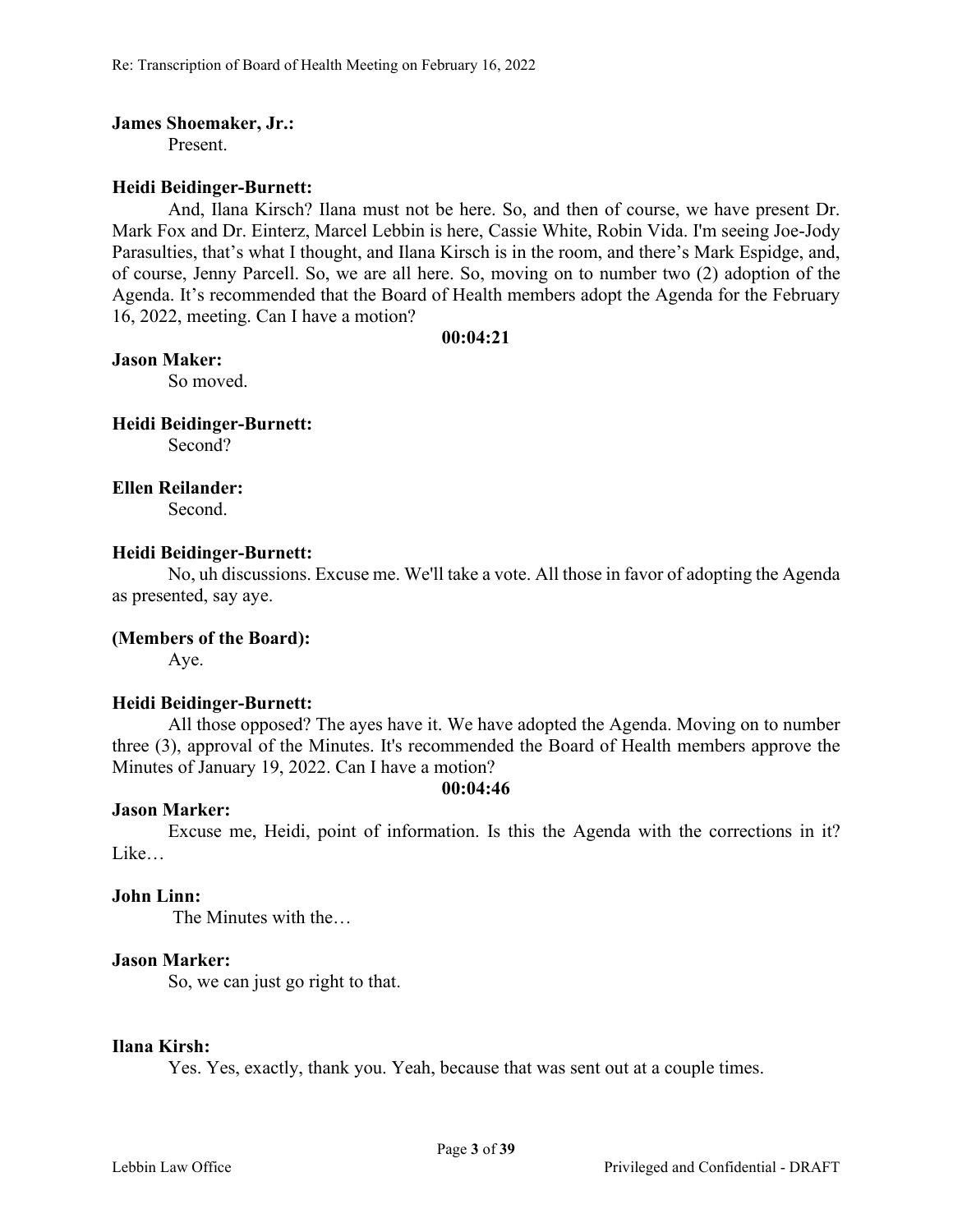#### **Heidi Beidinger-Burnett:**

Yes, thanks. Thanks, Jason. Motion for the approval of the minutes from January  $19<sup>th</sup>$ ?

#### **Jason Marker:**

So moved.

## **John Linn (maybe James?)**

Second.

### **Heidi Beidinger-Burnett:**

Thank you. Any discussion? Hearing no discussion, we'll vote. Approval for the Minutes, please say aye.

### **(Members of the Board):**

Aye.

### **Heidi Beidinger-Burnett:**

Those opposed? Ayes have it. We have approved the Minutes. Board President announcements, I am just thrilled that we have a full Board of Health. So again, welcome Ellen to the Board of Health. Moving on to Agenda number item number five (5). That's the Health Officer's presentation and report, and now I turn it over to Dr. Einterz.

#### **00:05:34**

### **Robert Einterz:**

Thanks, Heidi. Is this on? Doesn't sound on.

### **Heidi Beidinger-Burnett:**

You got to bring it in pretty closely.

### **Robert Einterz:**

It's like real, boy, now I got to be real close, it's like I'm gonna eat this thing. Yeah, there's really not much to report that's new. You should have in front of you the usual monthly review of each of the units. I do want to point out just a couple of things in the financial report and it really is the first one (1) the County Health Department. I don't want to get your hopes up when we look at the revenue coming into the Environmental and Foods you'll notice it's two-hundred twenty-one thousand three-hundred thirty-five dollars (\$221,335.00) dollars in the month of January, and if that would continue for the next eleven (11) months, I personally would retire immediately. But unfortunately, that was just due to the permits. Right, of month of January. As a renewal of the of the permits for in foods and so we will not see such a number in the future, so I didn't want you all to get confused by that. And, that was pretty much…

### **Ilana Kirsh:**

May I ask a question on that?

### **Robert Einterz:**

Yes, please. And Amy, Amy's on the phone and of course will be the expert when it comes to this. I'll do my best, but I'll probably defer to Amy. She has laryngitis though, so.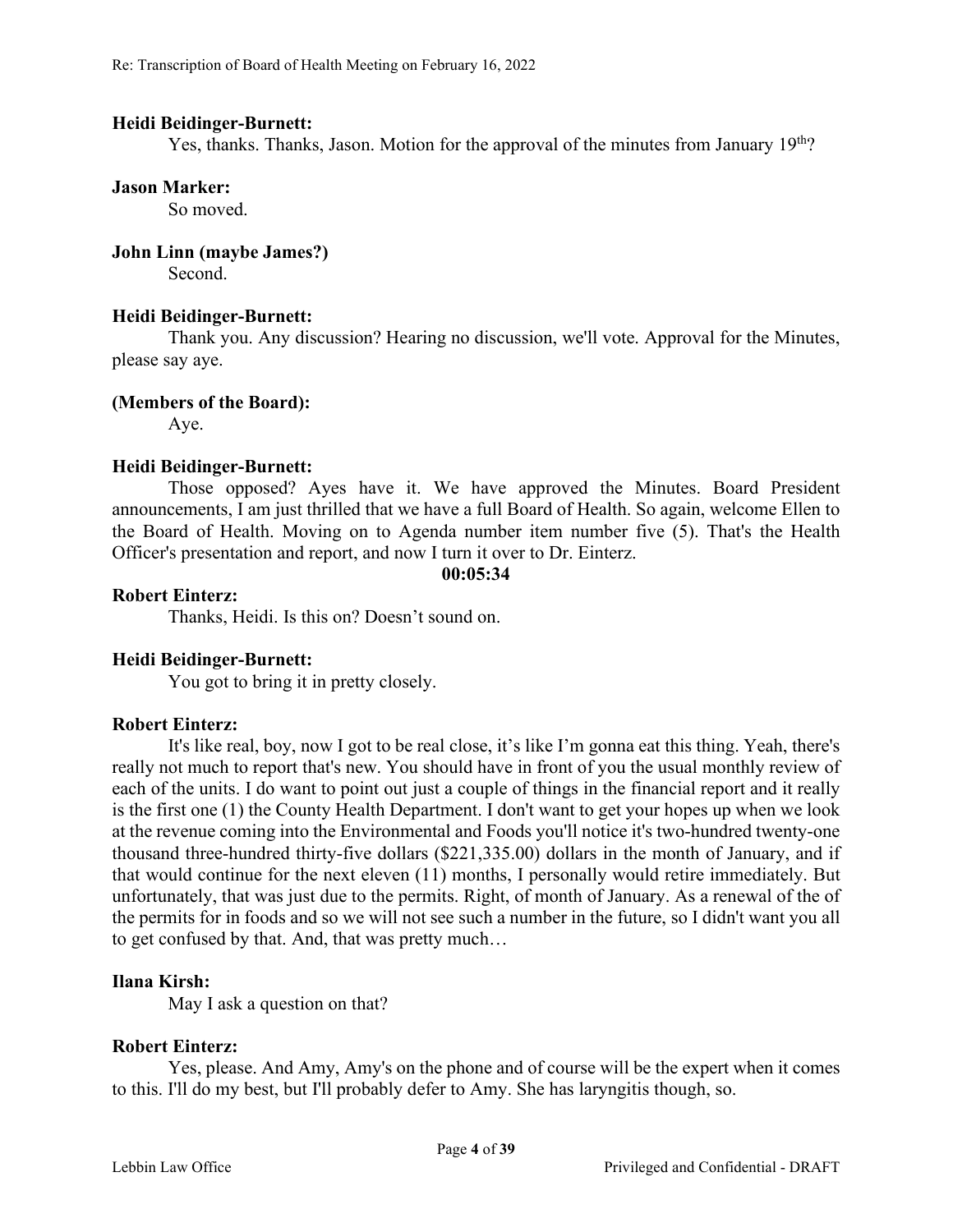### **Ilana Kirsh:**

Okay, is this, can you hear me?

#### **Robert Einterz:**

Yeah, I can hear you. I don't know if…

**(00:07:03)**

## **Ilana Kirsh:**

When I was looking at the minutes, I saw that, probably Amy, had written that maybe something like seventy-five percent (75%) of permits were renewed,...

#### **Robert Einterz:**

Yeah.

#### **Ilana Kirsh:**

One (1) time and then people have a, you know, they have a fine if they don't renew on time. But if they continue to not renew, say a restaurant, a food service permit, what happens to that establishment?

#### **Robert Einterz:**

Well, that's actually a Carolyn Smith, and she's the one (1) that had written that in the Foods Unit, and I see that she's on the line. So Carolyn, what do you do when they're so delinquent?

#### **Carolyn Smith, via telephone:**

Okay, so in the month of February, we do reach out by phone and by visits, and if they are still delinquent, they get a Three-Day Letter, and the Three-Day Letter says you must renew within the next three (3) days or else we will close you, and you will remain closed until renewal is completed.

#### **Ilana Kirsh:**

Okay.

#### **Robert Einterz:**

And, and to be clear, maybe to be fair, it's not really a fine. We just charge more if they're delinquent.

### **Ilana Kirsh:**

Right, that's a late fee.

### **Robert Einterz:**

Yeah, it's a late fee. Yeah, it's a late fee, which is, you know, takes a little bit more work to cover these delinquents. And so, yeah. Thank you.

### **Ellen Reilander:**

Actually, I have a question.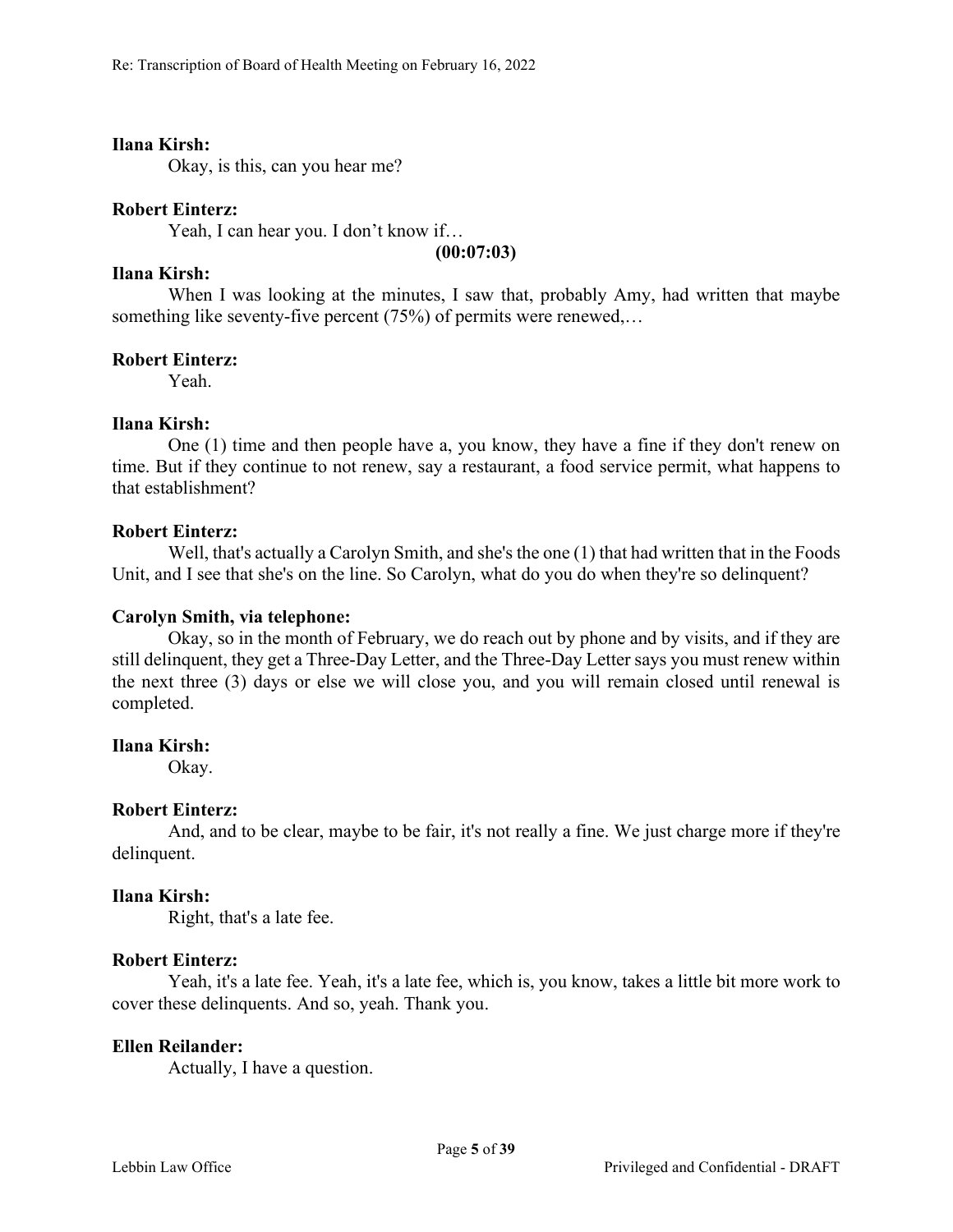#### **Robert Einterz:**

Sure.

#### **(00:08:35)**

# **Ellen Reilander:**

It's probably an "I'm new here a question" but, I was looking through the budget in the section where it says "health vector" they talk about a vector program to address eastern equine encephalitis from a local philanthropic foundation which prefers to maintain anonymity. And I, I was just, this is more of a general question and maybe probably a legal question, like is that allowed?

#### **Robert Einterz:**

Yeah, it is.

### **Ellen Reilander:**

And, can you. Okay, okay. How is that? So, a private foundation can donate money anonymously to the Health Department? Do you have to…

### **Robert Einterz:**

I think…

#### **Marcellus Lebbin:**

Any, any public government entity, so there's a statute in Indiana that says if you want to donate to governmental entities anonymously, you can do that, and …

### **Ellen Reilander:**

Okay, is there, like, a cap on how much you can donate?

### **Marcellus Lebbin:**

I do not believe so.

### **Ellen Reilander:**

Okay, okay, cool, thank you for telling me.

#### **Robert Einterz:**

And, individuals can donate as well, anonymously, right?

#### **Marcellus Lebbin:**

Were you thinking of donating?

# **Robert Einterz:**

I was suggesting, you know that we do.

# **(Members of the Board):**

[Laughter]

**(00:09:42)**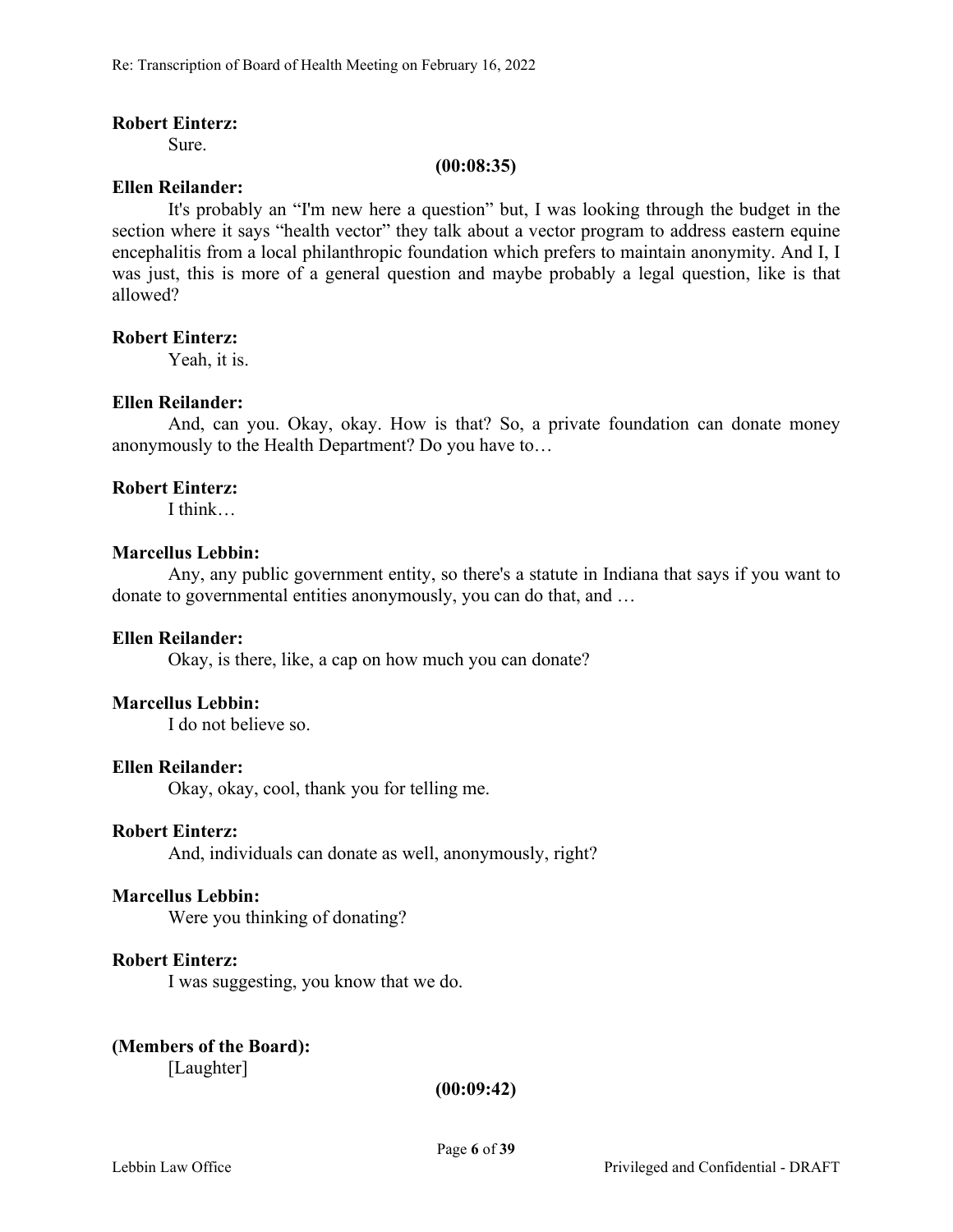#### **James Shoemaker, Jr.:**

So, I have a question. Has to do with masking in the schools, and are you, are you, the one providing the guidance to Penn-Harris-Madison for the limit on the people that can participate in the Snow Ball?

#### **Robert Einterz:**

Yeah, thank you for...

#### **Mark Fox:**

Want me to address it in my report?

#### **Robert Einterz:**

Yeah. Yeah, okay, fine.

#### **Michelle Migliore:**

Mark sent an e-mail back on that.

#### **James Shoemaker, Jr.:**

That's great, but I wanna…

#### **Heidi Beidinger-Burnett:**

He did. So why don't we, why don't we pause that one (1). We'll finish up Dr. Einterz's Health Officer report, and then let's switch over to the COVID conversation.

#### **Robert Einterz:**

It's a terrific question and we do want to address it in public because there is a fair amount of misinformation that's out there regarding that. So…

### **Heidi Beidinger-Burnett:**

Are there any other, let me just ask the Board if there are other questions for Dr. Einterz regarding the Health Officer's report.

#### **(00:10:26)**

### **John Linn:**

I just have a quick, kind of on the, on the Public Health Unit, the Nursing. At the bottom, there's an asterisk and it says "bats." I was just curious. What's…

#### **Ellen Reilander:**

I saw that, too.

### **Robert Einterz:**

It says what?

#### **John Linn:**

It says, "bats."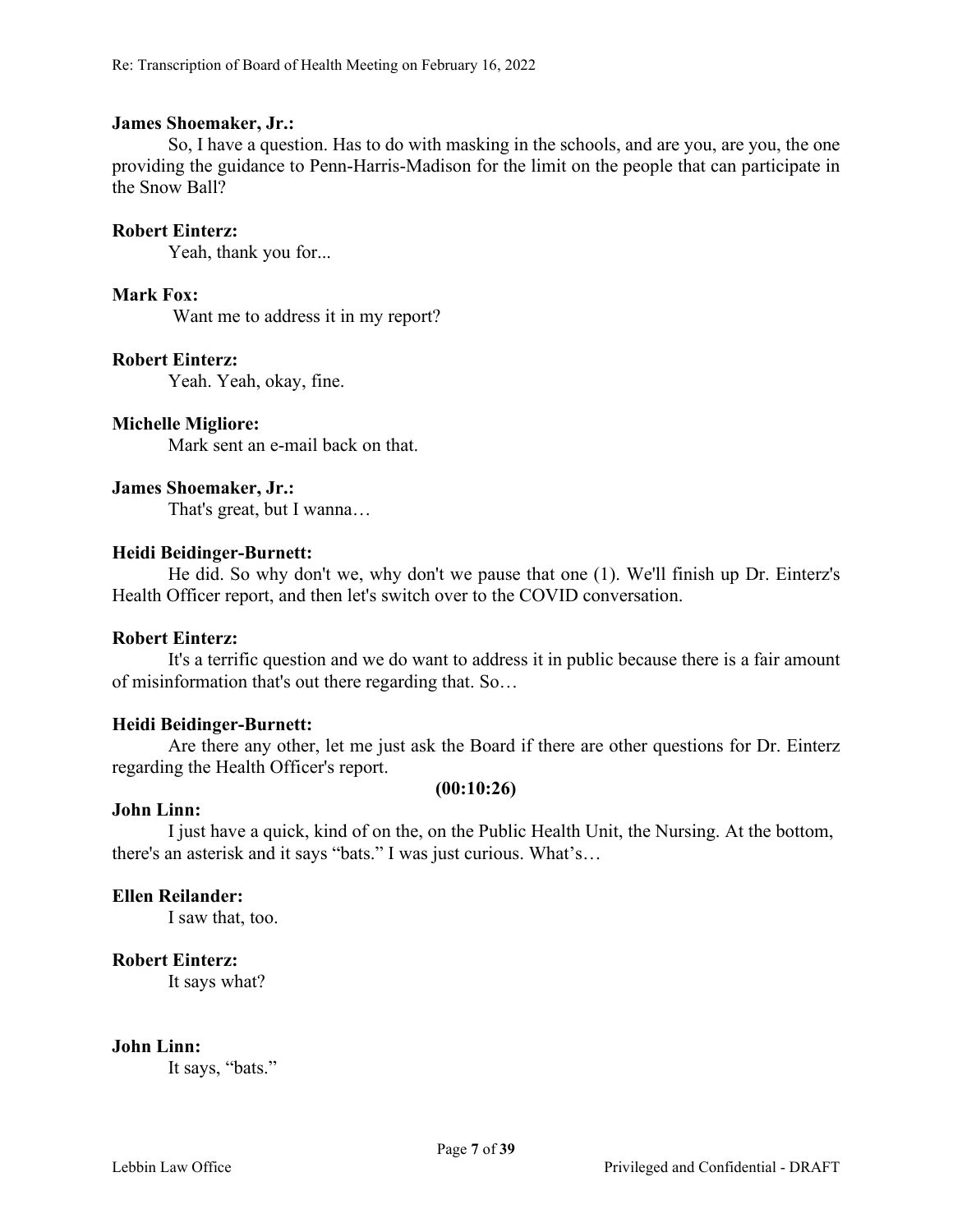Re: Transcription of Board of Health Meeting on February 16, 2022

#### **Ilana Kirsh:**

What page is that?

#### **John Linn:**

It's right after, there's a 'mobile immunization clinic report' and then right after that is the 'Nursing Public Health Unit,' is kind of a chart. At the bottom, it just had an asterisk for "bats," and I was just curious…

#### **Robert Einterz:**

Well…

### **John Linn:**

How bats made it on there. What if we have a…

#### **Robert Einterz:**

As you know, we do have to follow up any bat exposures and bat bites. I'm trying to find.

#### **Heidi Beidinger-Burnett:**

I mean it appears under the box called "animal bites," so is that?

#### **Robert Einterz:**

Right. That's one (1) of the animal bites that we need to follow up on.

#### **John Linn:**

There's a little asterisk at the bottom.

#### **Robert Einterz:**

Oh, you know what, actually I didn't bring that down with me. Could I see it? Yeah, thanks. Yeah, this must have been from, this is just for January, and, as best I can tell, and I don't think Nancy Pemberton, 'cause, is on the line and she's the one that gave this to us. I'm not sure if, I'm not sure on this one (1). I'd have to check on that, John. Because, I am aware, and I reported last month, you know, that we had a bat exposure and a bat bite that was rabid, And, I don't know if that is the specimen that was sent to the ISDH Lab in January, or not. Or, maybe that occurred in December, and that's why it's not showing up here. But bottom line is, I don't honestly know and I'd have to look at some of the previous reports and to see when we did have bats if there was something that was started, like last December's. I can, I can look into that. I'm just not sure.

#### **John Linn:**

Thank you.

#### **Ellen Reilander:**

Actually, on the next page, where it says "Vital Records Unit,"

#### **Robert Einterz:**

Yeah?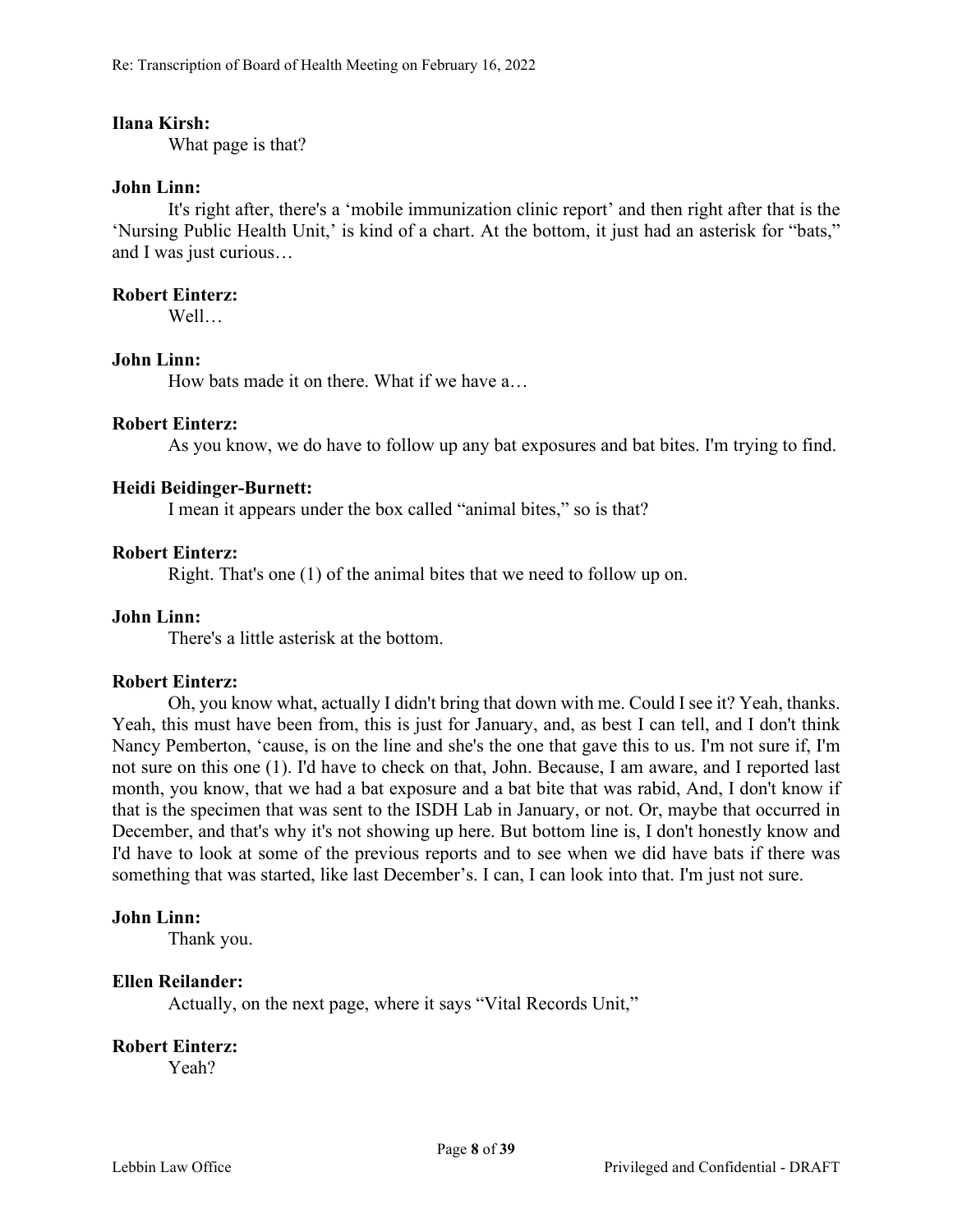### **Ellen Reilander:**

I'm, I'm curious about this. They say, "records filed in January 2022" in "year-to-date" "twenty-two (22) occurrences." And, for this year then, the numbers are different in total deaths. Is there a, I guess, I'm maybe, it's me trying to figure out how to read this, but, so it's saying birth statistics, total births in January 2022? Or, is this.

### **John Linn (?):**

Yes.

### **Ellen Reilander:**

Yes. Okay, and then total deaths in January 2022 are three-nineteen (319) but the year-todate occurrence is three-forty (340). Is that just a typo?

### **Ilana Kirsh (?):**

It seems like it, yeah.

#### **Ellen Reilander:**

Okay.

# **Ilana Kirsh:**

It seems like an error.

### **Ellen Reilander:**

Okay.

#### **Robert Einterz:**

It may, or may not, be a typo. I would just have to ask. Is…

#### **Ellen Reilander:**

Okay, 'cause,…

#### **Robert Einterz:**

Erica on?

### **Ellen Reilander:**

'Cuase it was like,

#### **Ilana Kirsh:**

The same exact number of births and deaths.

#### **Ellen Reilander:**

Yeah, well and, and, I would think the monthly number of three-nineteen (319) would be the year to date.

#### **Ilana Kirsh:**

I bet, I bet one of these is wrong, because I wouldn't expect them to be the same number.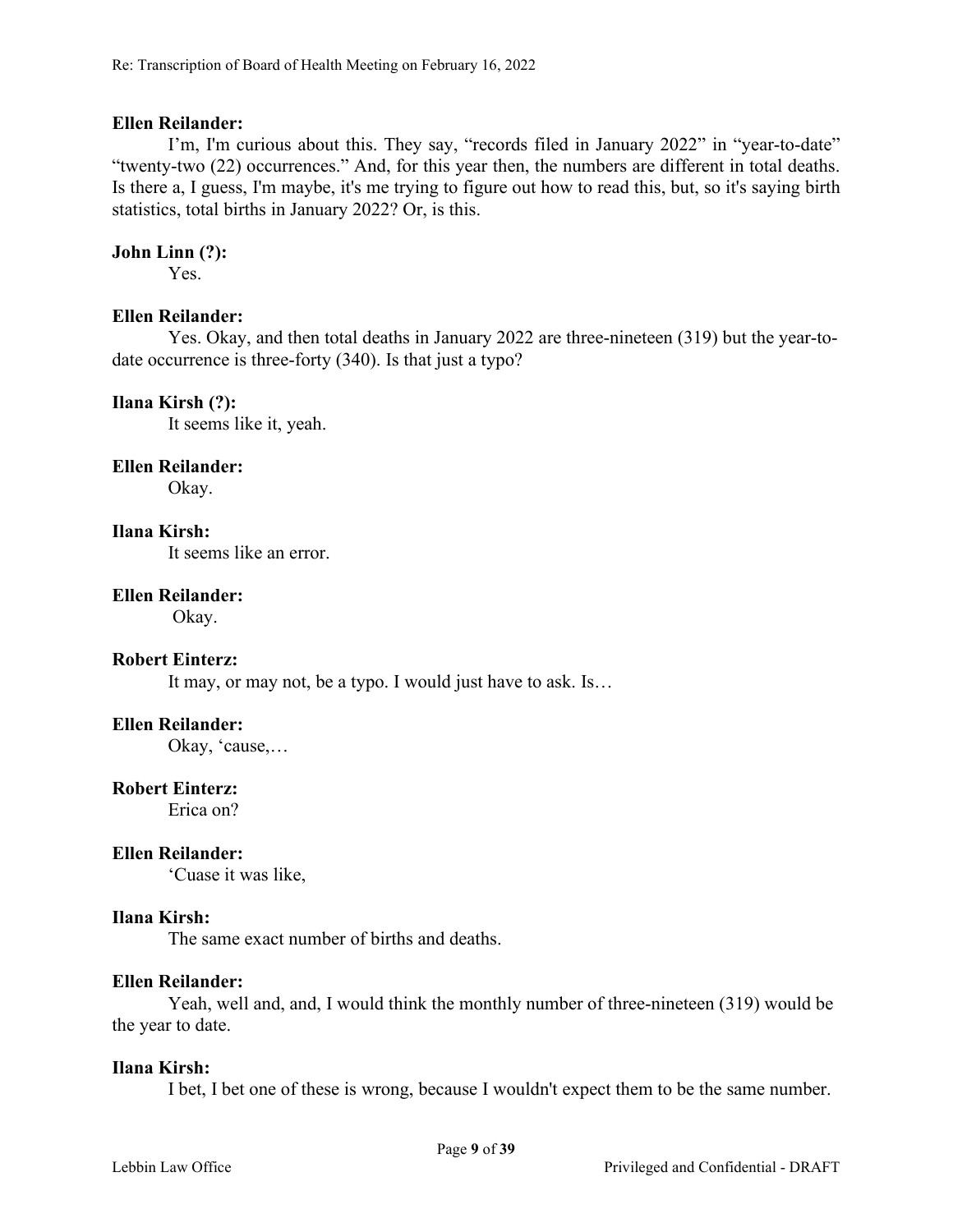#### **Ellen Reilander:**

Okay. Maybe, that's probably a typo.

#### **Robert Einterz:**

Well, it's, though, I would also question, you know in terms of what, the records actually filed as opposed to actual occurrences.

#### **Ilana Kirsh:**

Right, yeah. Exactly.

#### **Ellen Reilander:**

Okay.

#### **Robert Einterz:**

And, so.

### **Ilana Kirsh:**

It's filed from months before.

### **Ellen Reilander:**

There's delay?

#### **Robert Einterz:**

Yes. There's going to be a delay in these things, and it does not happen immediately. And so, and so, that's what we would see.

### **Ellen Reilander:**

Okay.

### **Mark Fox:**

And, there is more of a delay in deaths than with births, that's for sure.

#### **Ellen Reilander:**

Yeah, okay. So, you aren't going to see them be automatically the same. Okay.

#### **Heidi Beidinger-Burnett:**

Any other questions from the Board for Dr. Einterz? Not hearing any we will close that part of the agenda, and then we'll move on to Dr. Fox to give us an update on COVID-19 and then to speak directly to Dr. Shoemaker's question about Penn High School. Go ahead, Dr. Fox.

### **00:14:34**

### **Mark Fox:**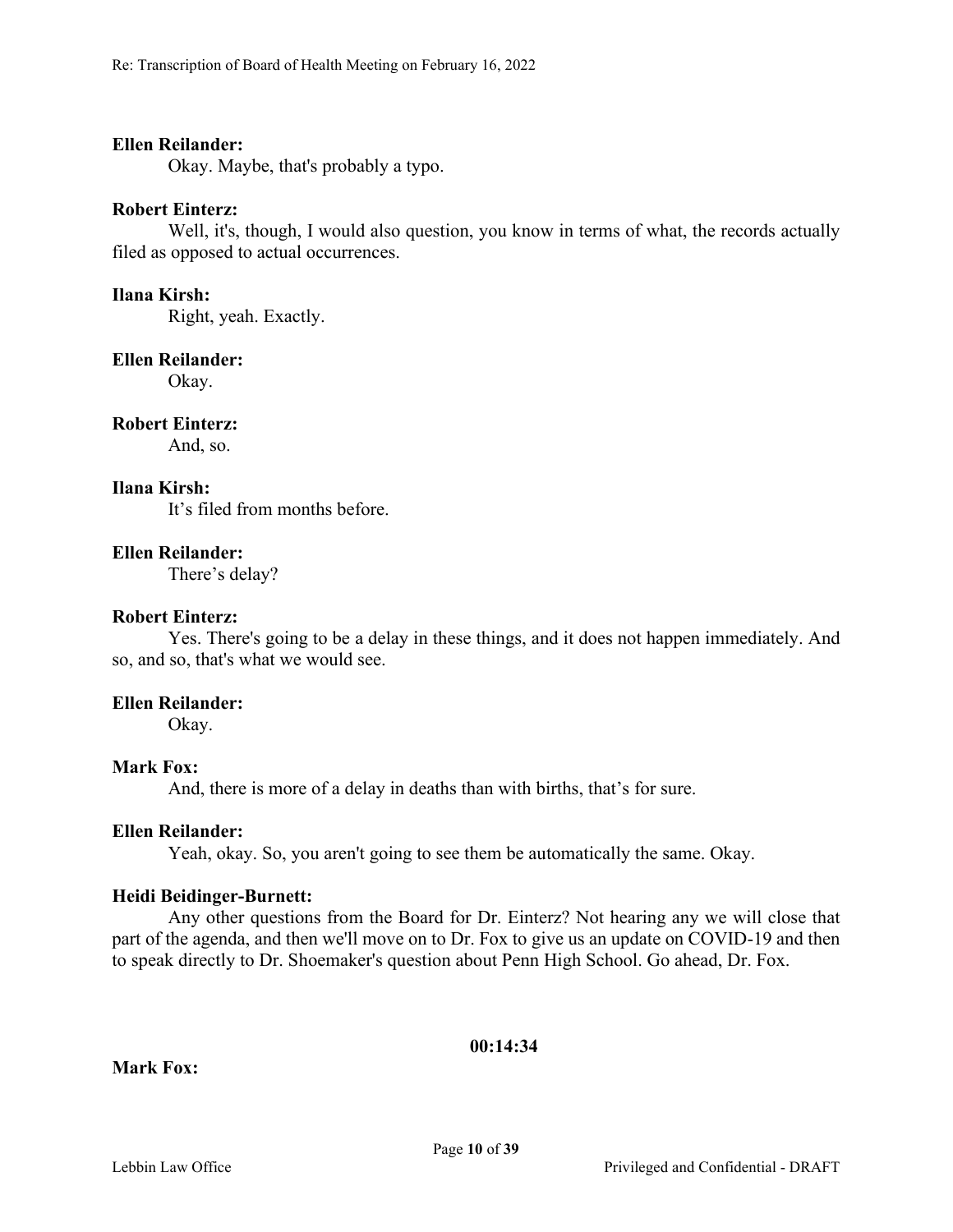So, in the month of January, you know we still were largely dealing with the Omicron (Ο) surge. The peak of that was from January  $7<sup>th</sup>$  to January 21<sup>st</sup>, in St. Joseph County, where our numbers really had plateaued with case rates up as high as twelve-hundred ninety-five (1,295) per hundred-thousand (100,000) cases per week, which is higher than at any point in the Pandemic.

# **Mark Fox (continued):**

Hospitalization numbers peaked in the, I think in the one-eighties (180s) and had stayed kind of one-fifty (150) to one-eighty (180) for, for several months. Fortunately, you know, we've come down precipitously both on cases dropping, now to I think a-hundred fortyish (140-ish) cases per hundred-thousand (100,000) per week. As of today, hospitalization numbers look much better in terms of both COVID patients hospitalized as well as total hospital capacity in St. Joseph County. The percent positivity is a little bit slower to recover, but we're down under ten percent (10%) in the County, as of today, and actually local labs are reporting, you know, numbers around the five percent (5%) range, so all of that is very encouraging.

That said, you know, a lot of our effort in January was working with both higher-ed institutions and K through twelve (K-12) schools in responding to Omicron surge when there was decreased access to testing. There was kind of an inconsistent supply of rapid antigen testing in stores and for a while the State Department of Health did not have any rapid antigen tests to supply. We were able to work with HealthLink, the federally qualified health center, to make some tests available to area school districts. So, you know, very grateful to HealthLink for, because their tests came from a different federal source, and so they had a different brand, but greater availability of tests that they were able to make available for area school districts. So fortunately, we're through the worst of that. Part of that guidance though, Jamie to your point, did revolve around Snow Ball. So back even before the winter holidays, I encouraged them to postpone the Snow Ball dance which was originally scheduled for mid-January and put it off until sometime after February 1st, based on the projections for the Omicron surge. So, they were able to do that. It's scheduled for this coming weekend. The Department of Health played no role in establishing a capacity limit for that event. The school leadership determined that based on the venue that they're using, and my understanding is, based in part on historical attendance of the dance. They set that limit at a thousand (1,000) people. Somehow, there is a perception that the Health Department drove that. We did not. They did reach out to me this week and ask about increasing the capacity by either one- or two-hundred (100 or 200), and I think they were making some adjacent spaces available to be able to do that. You know, we had no objection to that plan at all.

We also have been working with the K through twelve (K-12) schools on transitioning mask plans in anticipation of the Public Health, the Governor's Public Health Emergency Order, likely expiring and not being renewed in March, after March 4<sup>th</sup>. So most area districts, you know, we're really targeting that date as a transition point for them, as it has implications for mask wearing and associated implications for how contact tracing is done, and etc. So, it was a bit of a surprise when the P-H-M Board chose to accelerate that plan and go mask optional as of tomorrow. Dr. Marker sent a very helpful e-mail this afternoon that kind of summarized the current CDC recommendation, in an effort to keep schools open and to reduce the need for quarantine and contact tracing, recommends universal masking in schools for students, faculty, and staff. **Mark Fox (continued):**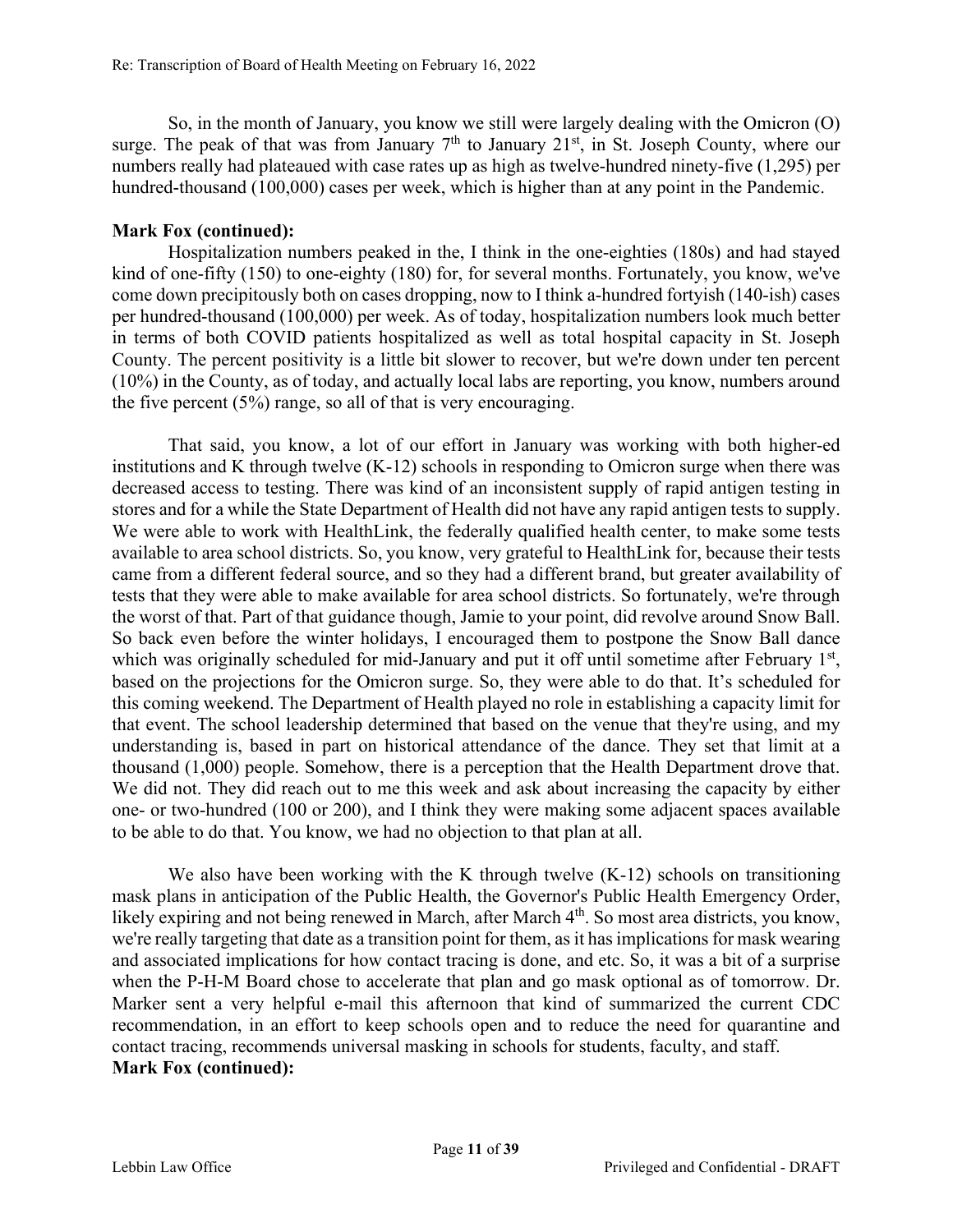That has been our position, because by both the State and CDC metrics, and our own metrics, despite the improvement in case rates and positivity in the County, we're still an area of high transmission. The other part of the CDC recommendation is, in areas of substantial or high transmission, they recommend indoor masking in public spaces, irrespective of vaccination status. That's the current recommendation. There's some thought that the CDC will update their mask guidance in the near future, but that's their recommendation at this point.

One thing I think the Board should be aware of is that the State Department of Health uses some the same metrics but different cut points on their metrics for their red, orange, yellow, and blue zones. The CDC is, and we're more closely aligned with the CDC in that, but use a different cut point both for the case rate per hundred thousand (100,000) and on the percent positivity. So, there is discrepancy there. The other problem is, you know, our metrics and CDC metrics are updated daily. Where the State Department of Health metrics are updated once a week based on, they're updated on Wednesday, based on data from the preceding Sunday, and so there can be a change. Even in the last ten (10) days, we've seen a pretty significant change in our case rates and our percent positivity. The State metrics won't pick that up, for, you know, potentially ten (10) days. Whereas, the CDC and our metrics are more real-time reflections of those measures. So, bottom line is we're headed in the right direction which is great news, but we are still considered an area of high transmission in St. Joseph County.

#### **00:20:57**

### **James Shoemaker, Jr.:**

Thank you for that. You need to know that the Department of Health is being implied in the communications from the Principal from Penn-Harris-Madison High School. And, I think that it's deplorable that it's sold out for these students. There are students in this grade that can't attend because there's not enough space, and the latest communication I got from a citizen talks about the inappropriate cooperation and collaboration with the St. Joseph County Department of Health and with plans throughout the Pandemic, that's how they made their plans for this. And, that's what's being sent to parents. So, you should be aware of that. And, so  $\overline{I}$  think what should happen is if you think it's okay, which I think it is, you should let them know that they should open this up to any student that's able to go to the dance. This should not be sold out. This is at the Penn High School Main Arena. And…

### **Mark Fox:**

It's not in the main arena, or it was not originally planned for the main arena.

### **James Shoemaker, Jr.:**

Okay, it's now in the main arena, and maybe that's for space, but any student should be able to go to this. I mean, they've had two (2) years of hell from COVID where they had to wear masks, all these things were cancelled. I think it'd be a great gesture if you say, "you know what, if you want to do this, the students should be able to go to this." I mean, they have a chance. Students can be vaccinated if they choose to do so. They're able to wear masks if they feel they want to do that. But to see, I just went on Eventbrite, it's sold out. I think that's inappropriate, and I think that the latest e-mail from Galiher (?) to a parent says, "it's in conjunction with the Department of Health." So, if it's not, I completely, I trust you,…

### **Mark Fox:**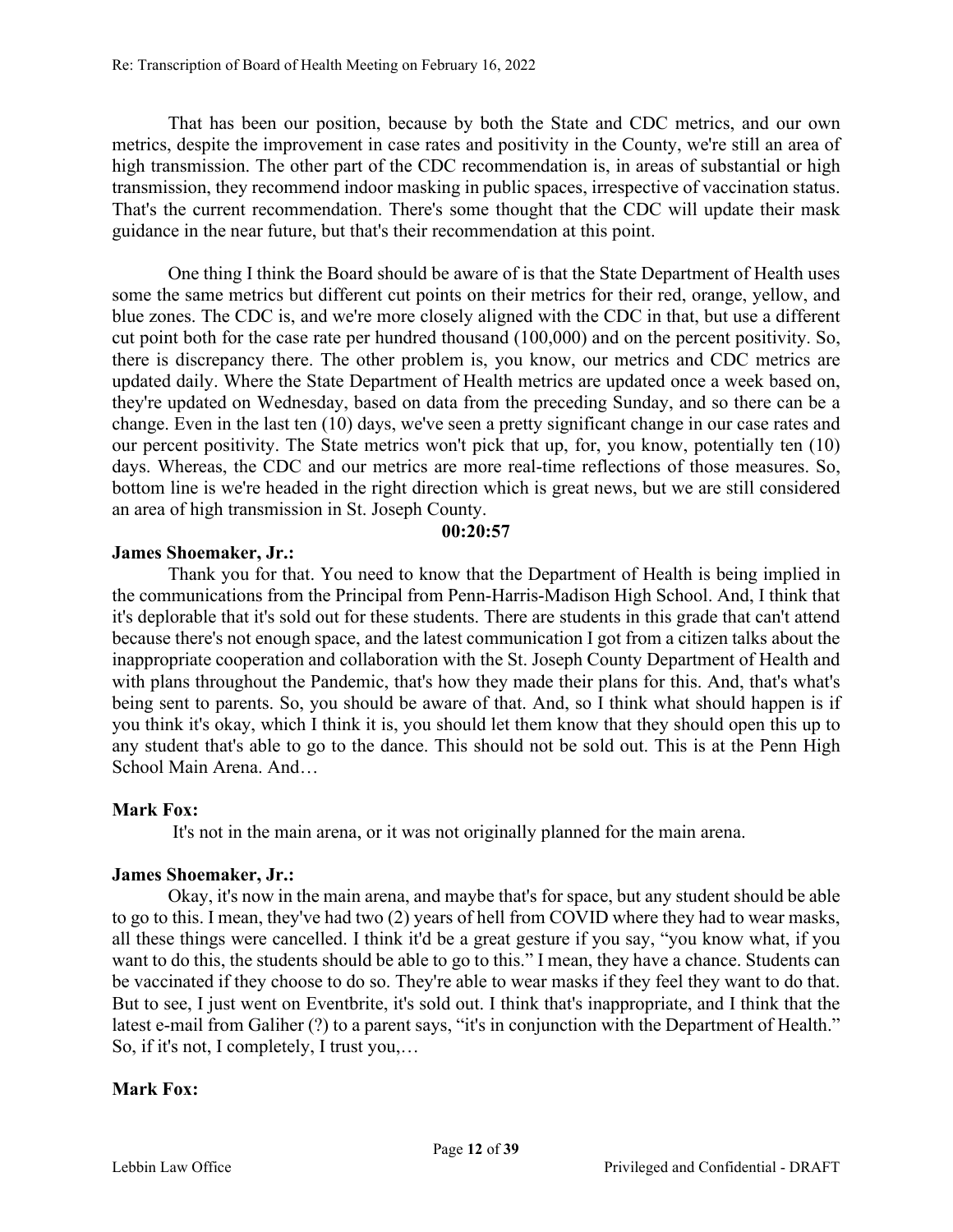Well, I meet with P-H-M leadership every week. At times, we've discussed Snow Ball. We've had no role in establishing the capacity limit.

#### **James Shoemaker, Jr.:**

Are they using social distancing? Is it past guidance that you gave them? Maybe you need to step up and say, "You know what? This is okay to have this dance."

#### **Mark Fox:**

I have provided guidance appropriate based on CDC recommendations, and I'm comfortable with the guidance I've provided. Their leadership has been very clear that they set the capacity limit, not me. Attendance of the dance is not a public health concern about, you know, whether everyone in the school should be allowed to attend or not. So.

#### **00:22:47**

#### **Robert Einterz:**

You're on the Board of Health, tell them yourself Jamie.

#### **James Shoemaker, Jr.:**

Well, give me the information, I will.

#### **Robert Einterz:**

You just got the information. You could have asked us earlier. We're tired of being pilloried by you.

**James Shoemaker, Jr.:**

Oh,

**Robert Einterz:**

Just stop it.

#### **Robert Einterz:**

This was not us. You know that,…

# **James Shoemaker, Jr.:**

I don't know that.

#### **Robert Einterz:**

And yet you're doing this as a Board Member. Stop it, and stop. And, get off of Dr Fox's back.

#### **James Shoemaker, Jr.:**

With all due respect, no, no, timeout, no, no. Tap the breaks...

### **Robert Einterz:**

No timeout. Nothing. You are causing a problem.

#### **James Shoemaker, Jr.:**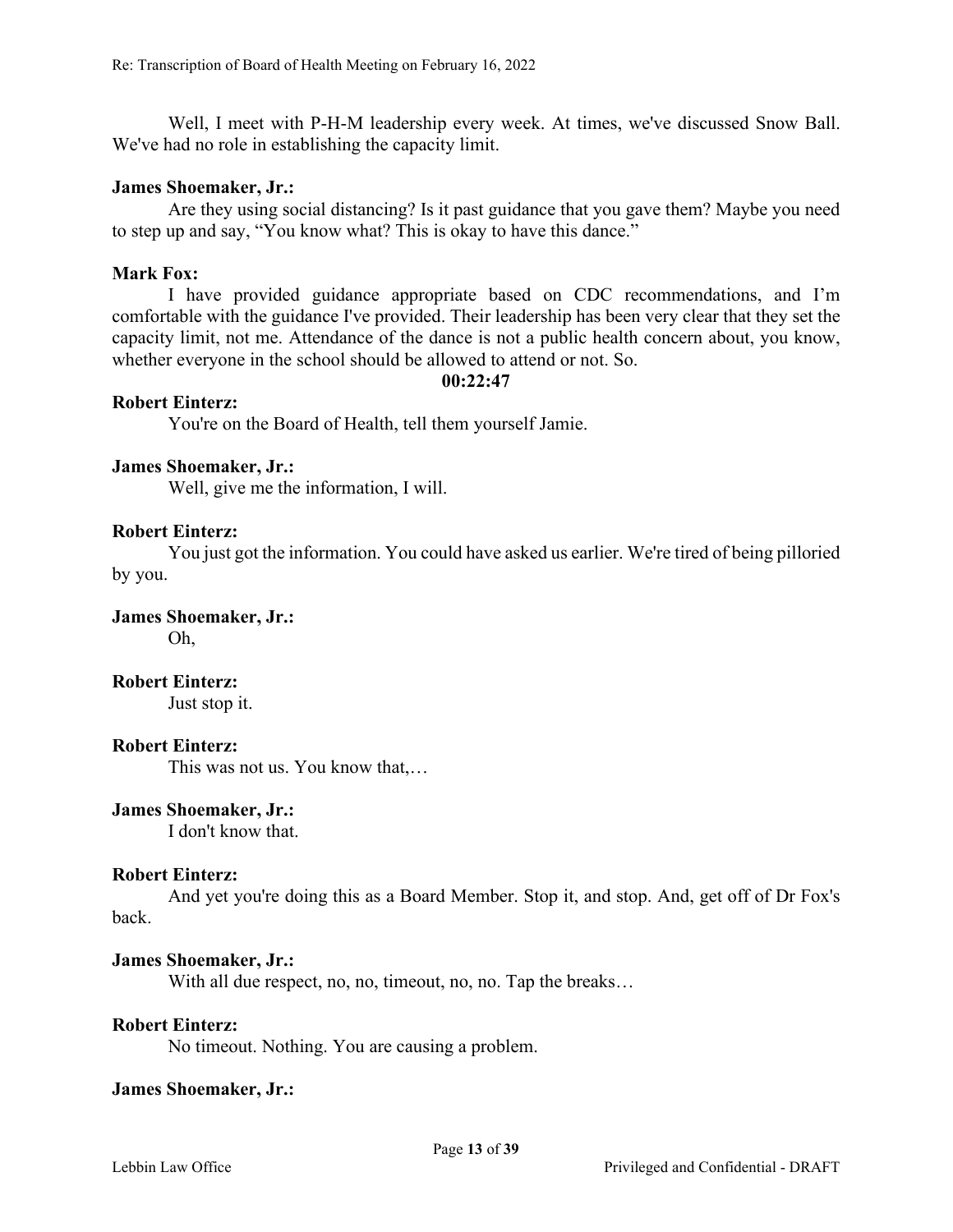Re: Transcription of Board of Health Meeting on February 16, 2022

Oh,

**John Linn:** Dr. Einterz, that's…

**Heidi Beidinger-Burnett:** Okay.

### **John Linn:**

Not appropriate.

**James Shoemaker, Jr.:** That's not appropriate.

**John Linn:**

That's not appropriate.

**James Shoemaker, Jr.:**

I'm a [unclear]…

#### **(00:23:19)**

# **Heidi Beidinger-Burnett:**

Hold up! I am the President of the Board of Health, and I will call order. I'm not going to have this. Dr. Fox has answered the question…

### **James Shoemaker, Jr.:**

And, then I got belittled by this gentleman here. Unprofessional. Unethical. I was brought to this Board to represent the citizens of the County. I asked you a question, and you answered it…

# **Robert Einterz:**

No, you are here, you are here…

# **James Shoemaker, Jr.:**

Yeah, absolutely, I'm here and I got the answer…

### **Robert Einterz:**

To promote health within the County.

### **James Shoemaker, Jr.:**

You know, I'm told not to send e-mails because it could be discoverable. All this different stuff, so phone call communications. So, all of a sudden, now, I asked a question,

### **Robert Einterz:**

You're attacking Dr. Fox in a public meeting.

### **James Shoemaker, Jr.:**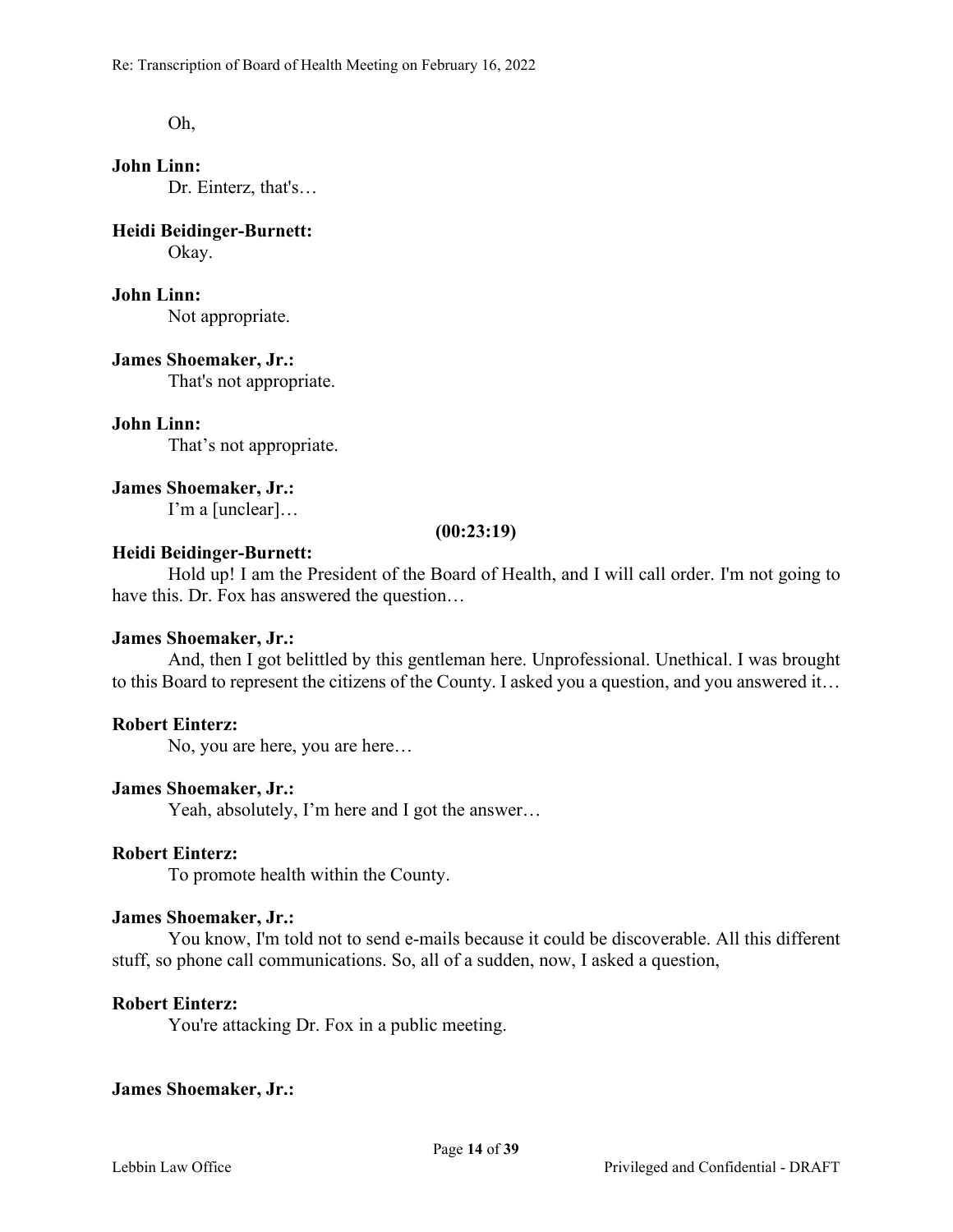I'm asking him the question, if, here is an e-mail from the Principal that says it came from the Department of Health, and he represents…

## **Robert Einterz:**

And, he told you no,…

# **Heidi Beidinger-Burnett:**

Can I push…

## **Robert Einterz:**

And, he didn't do it, and you pressured and continued to push.

## **James Shoemaker, Jr.:**

I tried to ask Dr. Fox…

## **Robert Einterz:**

I told you to stop it.

### **James Shoemaker, Jr.:**

No. You know, you told me I'm a problem on this Board. If that's, you're going to have a real issue because I'm not going anywhere.

#### **00:24:08**

## **Heidi Beidinger-Burnett:**

Excuse me. I'm going to have to push pause on this. We can have a conversation afterwards and finish this up. The thing with the high schools, what I have noticed, and also with Notre Dame does the same thing, they seem to generally always include the Department of Health. Don't they? They always say "in conjunction with" or "in consultation with," and so, I think sometimes that language gets dropped in just about every, I know at Notre Dame, I can speak for Notre Dame, I see that language in nearly every single communication, "we are in consultation with the Health Department." I do. Dr. Fox says that he was not part of the capacity issue, I trust that. Dr. Fox has been doing this now for two (2) years. I'm going to accept that. The conversation that's happening now I want to continue that afterwards.

**James Shoemaker, Jr.:**

I don't…

# **Heidi Beidinger-Burnett:**

We don't…

### **James Shoemaker, Jr.:**

I don't know why we can't continue that now, to be honest. Because, I've done nothing incorrect. I've asked questions. You're telling me to reach out as a board [unclear]. I don't know how to contact these individuals. I trust your answer, but I didn't know that, because now, you know, I have my, my son has friends that can't get tickets to Snow Ball. So, I'm going to ask you that question, because…

## **Heidi Beidinger-Burnett:**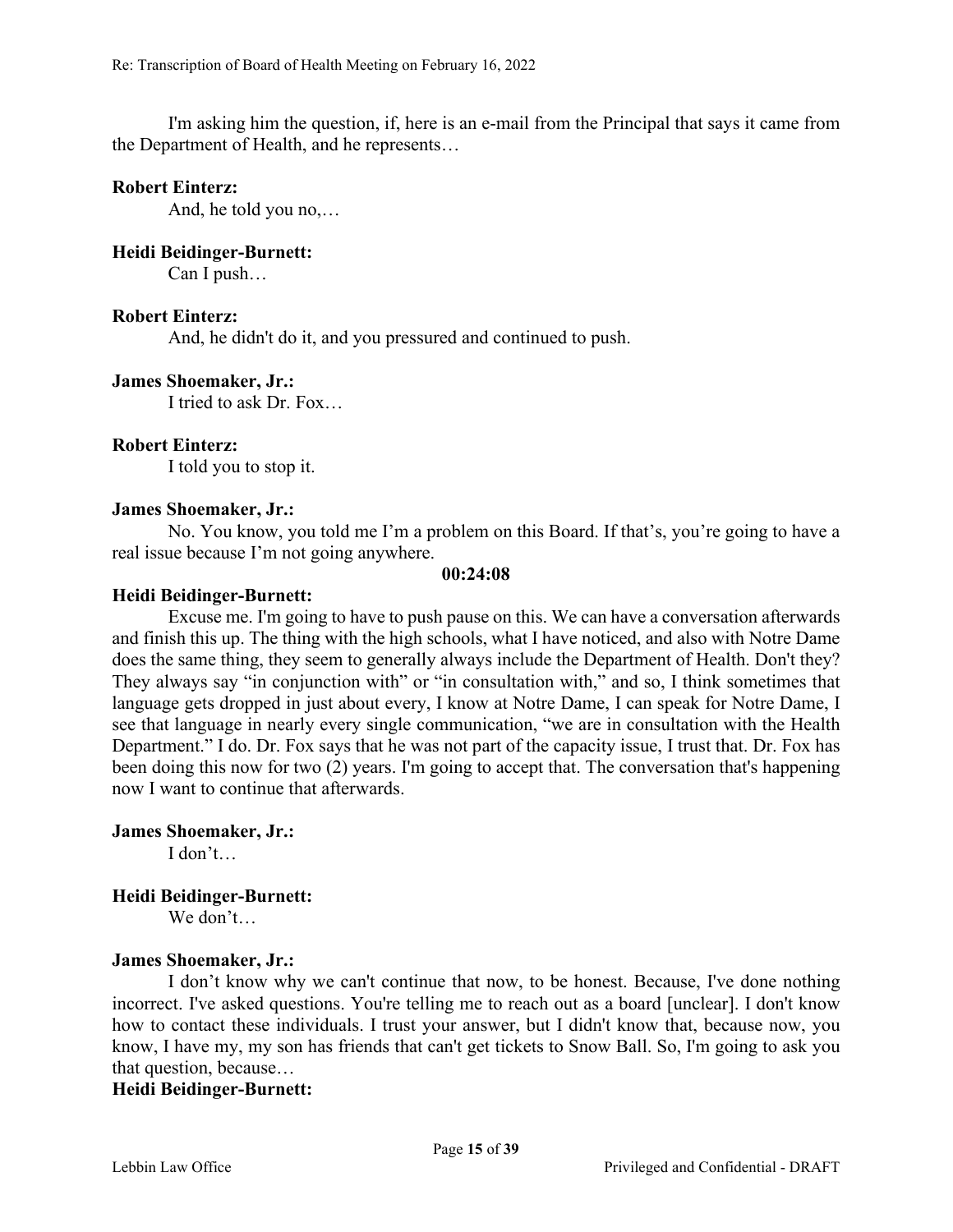I'm not sure what capacity, why we are involved in, the Board of Health is talking about the number of tickets being sold.

#### **James Shoemaker, Jr.:**

I don't know. Now, I know he didn't do that, but that's not what's being implied by the School Board. That's all…

#### **Heidi Beidinger-Burnett:**

Okay.

## **James Shoemaker, Jr.:**

That's all I'm saying.

### **Heidi Beidinger-Burnett:**

So, to close out this conver-, this part of the conversation, we hear from Dr. Fox, he is not part of a capacity discussion. I think that we need to end that part of it, because, of course, we have nothing to say about capacity. Right? They choose their venue. That's, I mean my children went to Penn, you know. I. They made all those choices, but the Board of Health wouldn't weigh in on where you can have your function or not. So…

#### **James Shoemaker, Jr.:**

Yeah, but to be personally attacked for asking tough questions or questions you don't want to answer is inappropriate, and I won't stand for it. I was asked to be on this Board, to bring my expertise. I'm going to ask questions. It may not always be in lockstep with what you all think, but that's just how this works and so…

### **Heidi Beidinger-Burnett:**

At no time have would we expect people to be in lockstep with each other, that, because of course, that's not public discourse. But we do have to show each other professionalism. Obviously, things got heated, things have been said. If we can, please, let's maintain that level of decorum and professionalism,…

### **James Shoemaker, Jr.:**

Oh, absolutely.

### **Heidi Beidinger-Burnett:**

And let's move on to the next topic.

### **James Shoemaker, Jr.:**

I have no issue with Dr. Fox. Dr. Einterz, that was unprofessional.

### **Heidi Beidinger-Burnett:**

Said and noted.

#### **James Shoemaker, Jr.:**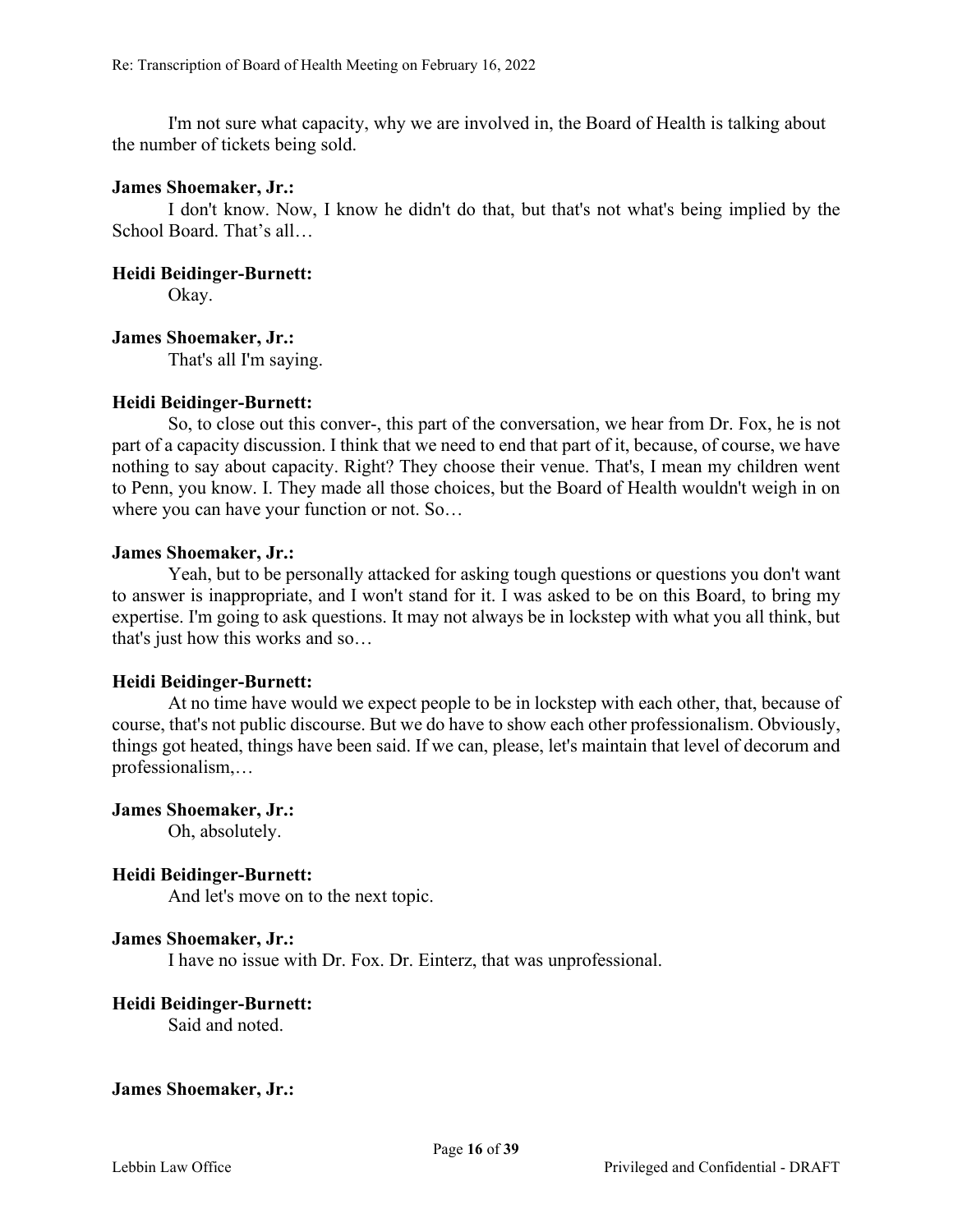### Thank you.

### **Ellen Reilander:**

May I, may I make, it just sounds to me like there might be a problem with, perhaps, some educational institutions around here and saying, for example, it sounds like, what you're saying, is that they talked with you, they wanted to get what you had to say, but then it's Penn High School itself that is making this decision. Is there a way that maybe the Board of Health could, excuse me, clarify that, I mean, it sounds like, and I'm just, from what I'm hearing, that Penn High School is trying to craft its language so that even though they're the ones making the decision, they're trying to imply that you were the one who was kind of pushing them in a certain direction, when it sounds like that's not the case? Is there a way that the Board of Health can request that institutions like this say that that, "we consulted with them but the decision is entirely our own?" Because, it seems like everybody wants to pass the buck on these unpopular decisions. And, if this was Penn High School's decision, solely, to make these capacity limits that, apparently, are causing, you know, a lot of, you know, kids to not be able to do something that they've been looking forward to for a long time, it seems like Penn High School needs to own it and not try to pass the buck to this Board. Is there a way that we could request that clarification? And, I'm not saying that it was anything that you said it in some sort of conversation, but, I wonder if going forward, is there a way that we can kind of request clarification and not squishy lawyer language.

## **Mark Fox:**

Yeah. Very often, you know, they will give me the opportunity to review district-wide communication about changes in policy. Not always. But, you know, I'm a P-H-M parent as well, so, but they will they will occasionally run something by me and how they reference either me individually or the Department of Health, you know, I've, I have not seen whatever communication Dr. Shoemaker's referring to, but the, you know, the High School Principal usually is not in the weekly leadership meeting that I have with Dr. Thacker and the COO and a few other members of his leadership team. So, it may be something that is not, you know, that a building principle is not necessarily aware of, and maybe misrepresenting that, you know, where the decision-making lies in communications to parents. But, the COO has been very clear when parents have asked him that it was not the Department of Health that's at the capacity limit.

**(00:29:17)**

# **John Linn:**

If I could ask. We see a lot of states that are basically getting rid of masks in schools and my particular issues with schools, can I ask, that when you, as you evaluate the data of our County, you know, I'm not the CDC, I don't really know much about them, but they seem to get very broad, very um, and their data sets are not always great in my opinion. And again, we see other states that are getting rid of the masks across the board even in schools, when I just want to just mention that I don't think it's without cost to our children that they wear these masks, and the sooner, as soon as you think we can get rid of them, regardless of the CDC, I trust your judgment, not some bureaucrats that have never seen a patient, you know, in Washington DC. I would ask that between you and Dr. Einterz, please, do that, and not wait around and just lean on the CDC, 'cause I don't think they know what's going on in St. Joe. County, Indiana. Thanks.

### **Mark Fox:**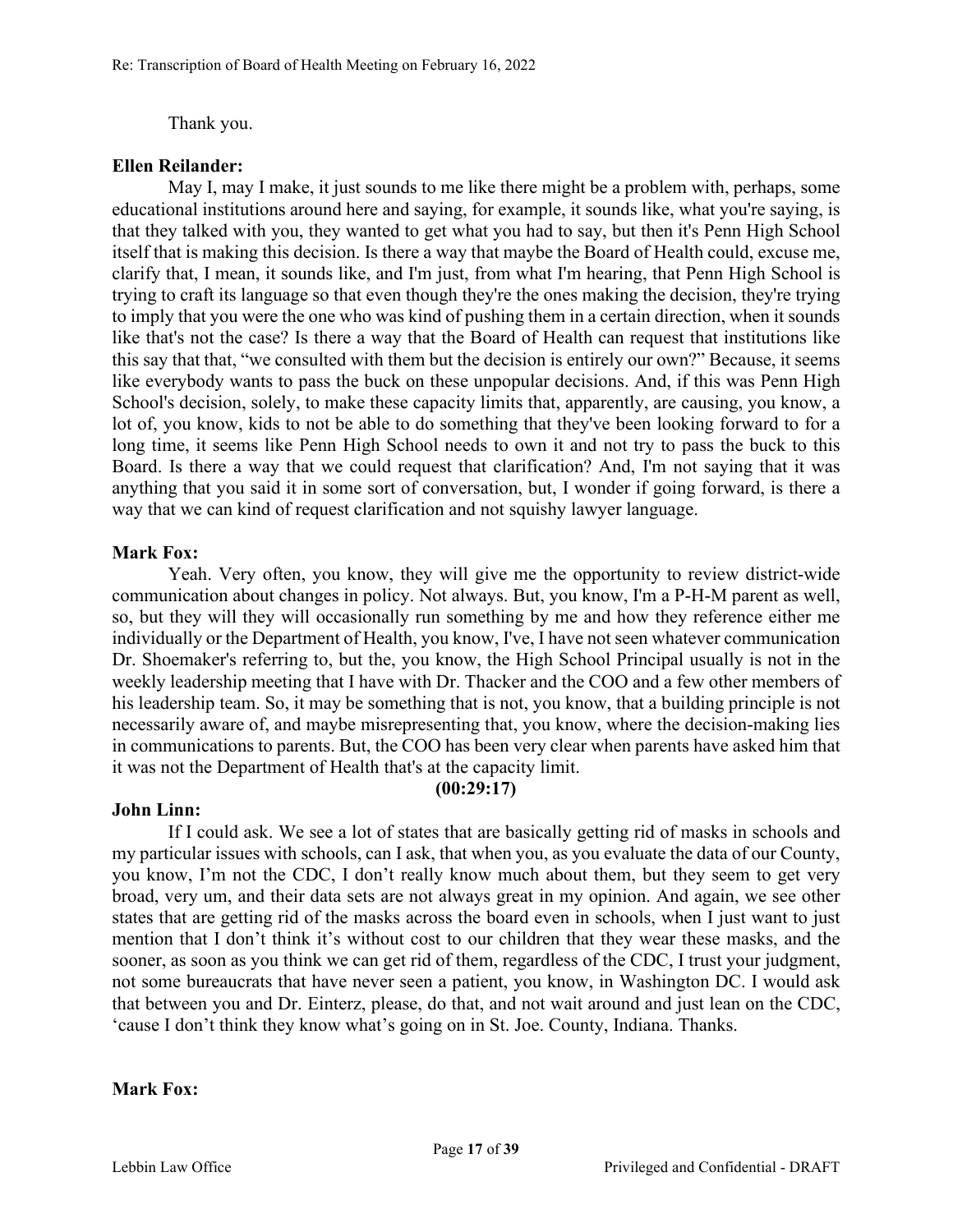Thanks, John.

#### **(00:30:32)**

#### **Jason Marker:**

One (1) quick follow-up question for you about the color method cut points. As we come down, then, from red into the other colors are, is our County color chart likely to arrive at a place where we can have that conversation about school masking sooner or later than the State? I understand there's a difference between a couple of different cut points, whose is where? I don't remember that from a few months ago.

### **Mark Fox:**

So, ours is more conservative but more real time than the State Department of Health. The State Department of Health takes an average of case rate and percent positivity and there are some challenges with that. This academic year we didn't have any specific recommended actions tied to our color zones. Whereas, last academic year, we had specific recommendations of when to go virtual, when to do some hybrid, and when full in-person instruction is possible. So, we've shifted away from that based on data about transmission in school and the impact of universal masking on transmission in schools. And as a pediatrician, I'm a med peds physician, so as a pediatrician, you know, I recognize the value of being in school, and wanting kids to be in school, and wanting schools to be open, and to be open safely. So, we don't have recommended actions based on those colors, but it's more to kind of give the gestalt, if you will, of "yeah, we're still seeing fairly significant community transmission," or "we're seeing improvement in that."

#### **Jason Marker:**

We're falling through the high transmission range, but a lot of the CDC definitions are based on when you get to low transmission…

### **Mark Fox:**

Right.

### **Jason Marker:**

And, so their low transition will be somewhere abouts when we hit the yellow into green range as far as how we might understand our relationship as a county to the CDC guidelines around masking in schools.

### **Mark Fox:**

Yeah.

### **Jason Marker:**

Okay.

### **Mark Fox:**

And, you know, the P-H-M district at the beginning of the school year had adopted a mask action plan tied to public health metrics of when they were required, when they were optional, and when, you know, they essentially recommended no masking once they got into a certain level.

### **Mark Fox (continued):**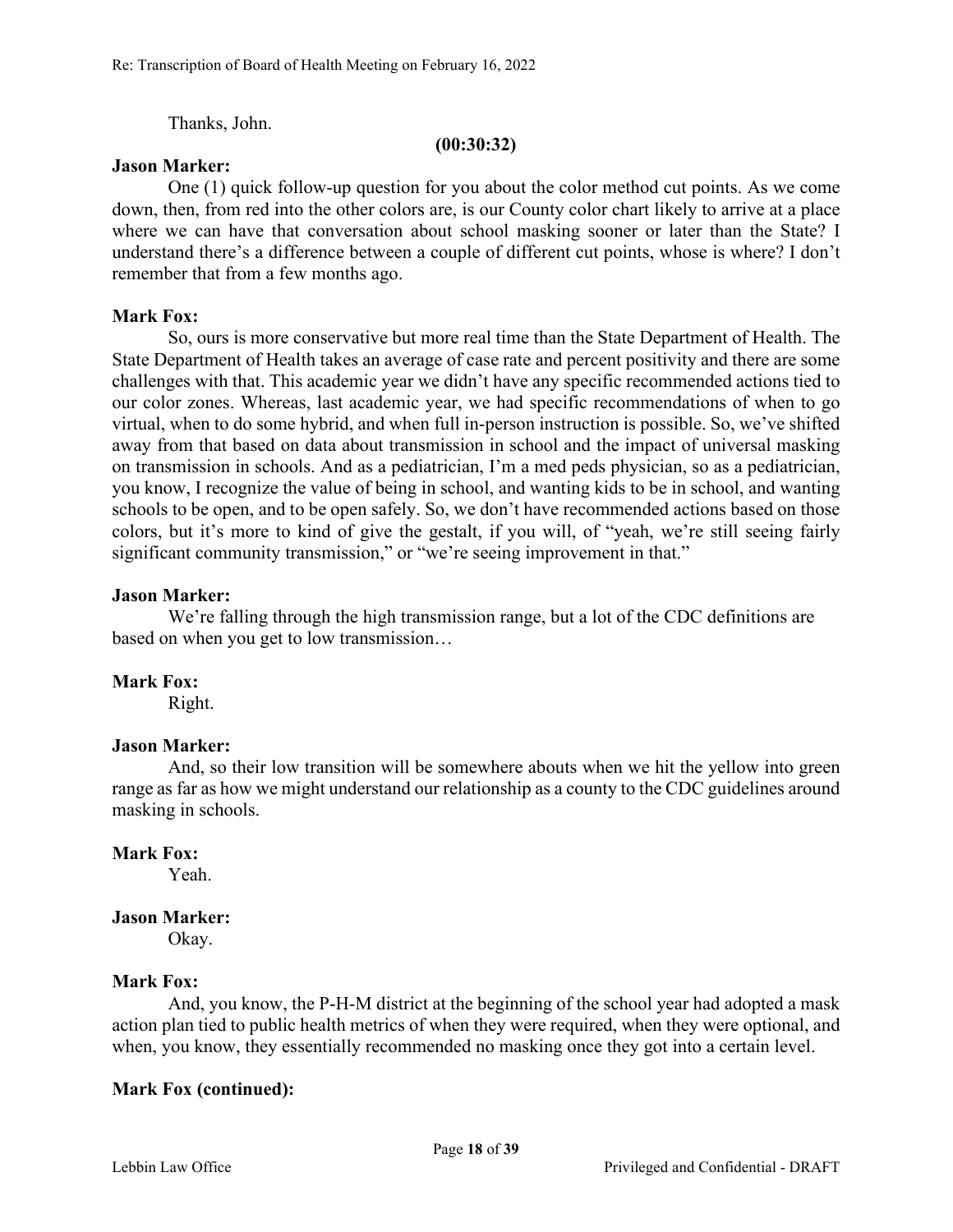And so again, it was a departure this week for them to say we're accelerating based on, compared to, what either the Governor's Public Health Emergency Order has or what the Administration was recommending in consultation with me, and then to go mask optional sooner than expected, but also to say irrespective of any public health metrics.

## **Jason Marker:**

Do you have to know if they change their policy, or if they just decided to move against their policy and make a decision about masking independent of the policy?

# **Mark Fox:**

I don't know the answer to that question.

**(00:33:40)**

## **Ellen Reilander:**

Out of curiosity, what percentage of the population of the County do you think has had COVID at this point? Not vaccination, but actually had the disease, of the COVID disease?

## **Mark Fox:**

So, I don't have that number like off the top of my head right now. We have previously done some calculations trying, based on the best estimates, and this was in the Delta  $(\Delta)$  wave, that probably two and a half to three and a half times (2.5-3.5x) the number of laboratory confirmed cases, you know, that was the estimate for the county. The issue, at least I believe the issue, is how many have had a natural infection recently enough to feel pretty assured of having good natural immunity. Obviously, with the recent Omicron surge a lot of people, there certainly were a lot of breakthrough infections, also a lot of infections in people who are unvaccinated, so that number over the last month or six (6) weeks is certainly significant.

### **Ellen Reilander:**

Do you, do you know what the total number of COVID cases that we've had in the County in the past, since the pandemic started, what that total number is?

# **Mark Fox:**

Jessie, help me out.

### **Jessie (?):**

(Unclear)

# **Mark Fox:**

Total number of coveted cases identified in the County since the beginning of the Pandemic?

# **Jessie (?):**

I don't know off the top of my head.

# **Mark Fox:**

I can tell you in just a couple minutes.

# **Ellen Reilander:**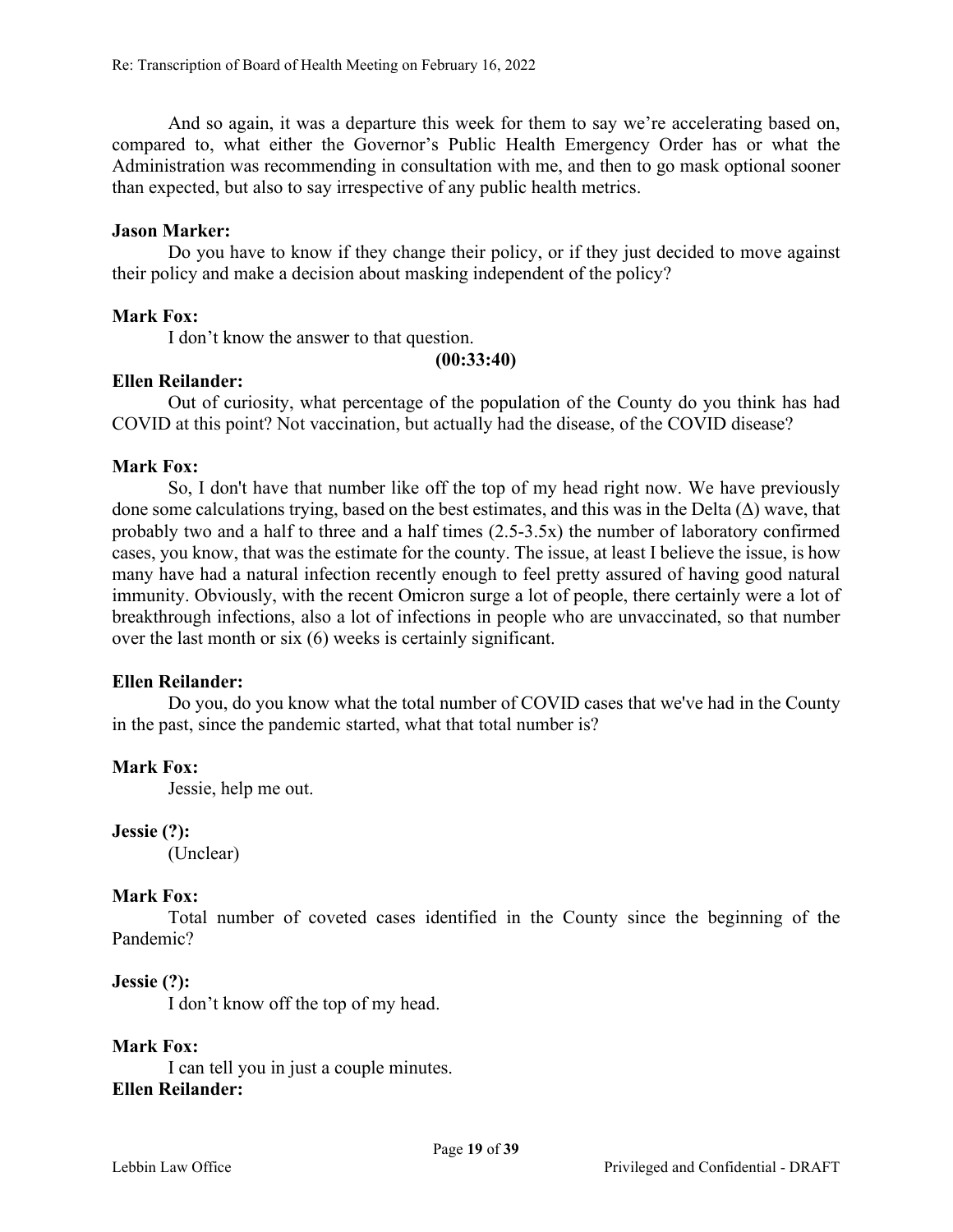Okay.

#### **(00:35:22)**

#### **Jason Marker:**

Let me say something while Dr Fox looks for that. That's been a question of great interest for us as clinicians, because we think in terms of when we might approach a point where there is herd immunity, and that has to take into account people who've had an active infection in a recent time frame that we believe could give them some natural immunity, which is inconsistent across the variants from the original variant through Delta and Omicron, in addition to people who have been vaccinated. So, trying to put all those people together, especially when there are now overthe-counter home tests available, we'll never know, really, the answer to that. And so, trying to get some sense from our statistician and epidemiology friends what is the calculation that we can use based on known test positives, because the time course is going to be variable, who had the infection when and what type of infection was it. But maybe more importantly for me, which version did they have, and how recently did they have it, and did they even let anybody know about that? I have lots and lots of patients who've been infected at home, they've talked to me about it, they took a home test, I believe that they were infected. I don't know how long they'll have their natural immunity as far as applying to the herd immunity pool, and it's never going to be part of the statistics that our County looks at. So, we will likely never really have an answer to the question "are we there yet?" It'll take clinicians sort of working together in our community to say, "yeah we think we're there."

#### **Ellen Reilander:**

Okay.

### **Ilana Kirsh:**

I think we'll know more that we're there as we see cases drop off, with you know, with the effects of herd immunity. I read recently a statistic that said that before the Omicron surge something like forty percent (40%) of the Country had been infected with COVID, and, because Omicron is so transmissible, that there was a feeling that after the end of Omicron, that up to eighty percent (80%) of the Country will have been infected, including, you know, obviously people who have been vaccinated, who have way, on average, way more mild symptoms, or maybe no symptoms. But, up to eighty percent (80%).

#### **Jason Marker:**

Is our current precipitous drop a sign of an arrival near herd immunity…

#### **Ilana Kirsh:**

Right.

#### **Jason Marker:**

Only herd immunity to Omicron, or would other variants be sort of mitigated by that…

#### **Ilana Kirsh:**

And, I guess we'll find out as, you know, more variants happen.

#### **Jason Marker:**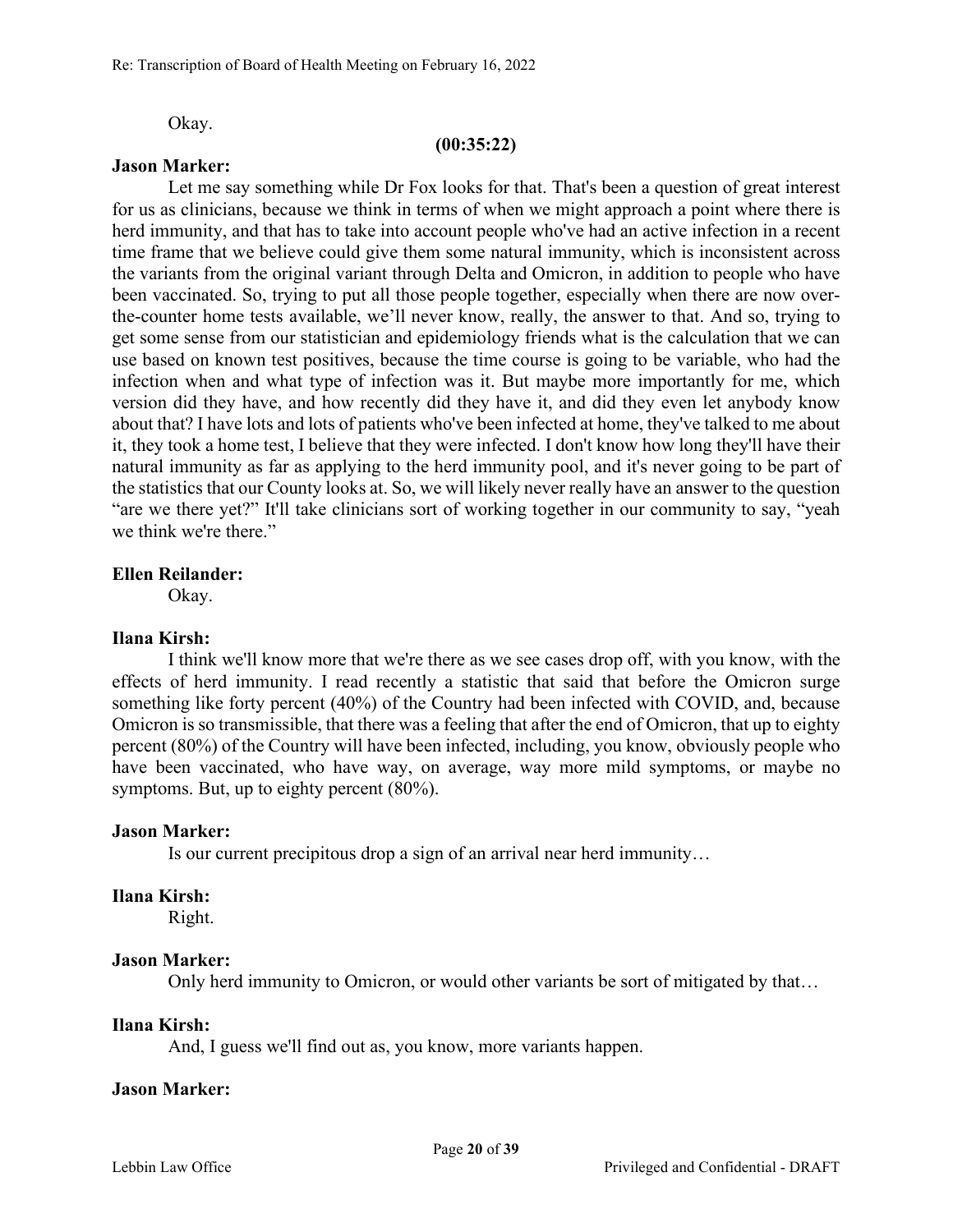Or, is this just the end of this wave? And, that's what makes it hard to make recommendations about masking is if we know that this is sort of the end of an epoch of it, that's great, if it's a temporary blip like last June and July, then we'll be back at this again in another couple of months…

# **Ilana Kirsh:**

When Psi (Ψ) variant happens, or whatever.

## **Jason Marker:**

Yes. So as a clinician, as a father, we just, we monitor and we watch, we try to do shared decisions with our patients around what is the best step forward for you individually.

## **Ellen Reilander:**

But at the same time, it seems like our entire population is getting some various types of exposure to different COVID variants. And, isn't it kind of like the flu or colds, like over a period of time, just repeated exposure to various variants gives you some level of immunity if a new variant comes around? Isn't that typical?

## **Jason Marker:**

Well, in the sense that we still have lots of people who die every winter from influenza. I mean, at what point does a pandemic become an epidemic, and that's an epidemiological question based on statistics. But, I think most of us clinicians, and I'm happy to be corrected by the other clinicians at the table, believe that we're going to switch. We're going to cross a line at some point where this moves from pandemic to an epidemic, and then we just have to, when we do that, we are basically saying, "we now believe that there's a set number of people who will contract and die from this every year that is acceptable to us in this country." And then, we will decrease some of these mitigation efforts, because we'll just say, like, this is the new normal now. When is the right time for public health officials to make that leap, and say "this is just what we have to accept now and mask learning doesn't make any sense." That's a policy proposition.

### **Ilana Kirsh:**

Probably when the numbers are comparable to people lost from Influenza. I mean, there's an ongoing epidemic of Pertussis, year after year, that's ongoing. It's been forever, it's never going away, because people don't get vaccinated enough to Pertussis. That's the same thing.

### **Ilana Kirsh (continued):**

So, at some point, we'll see that the numbers of people being hospitalized and dying of COVID are significantly less than what they are now, which is still a high number, there's still a lot of people.

### **Jason Marker:**

But we don't wear masks for Pertussis, and we try to convince our patients to get the Pertussis vaccine….

### **Ilana Kirsh:**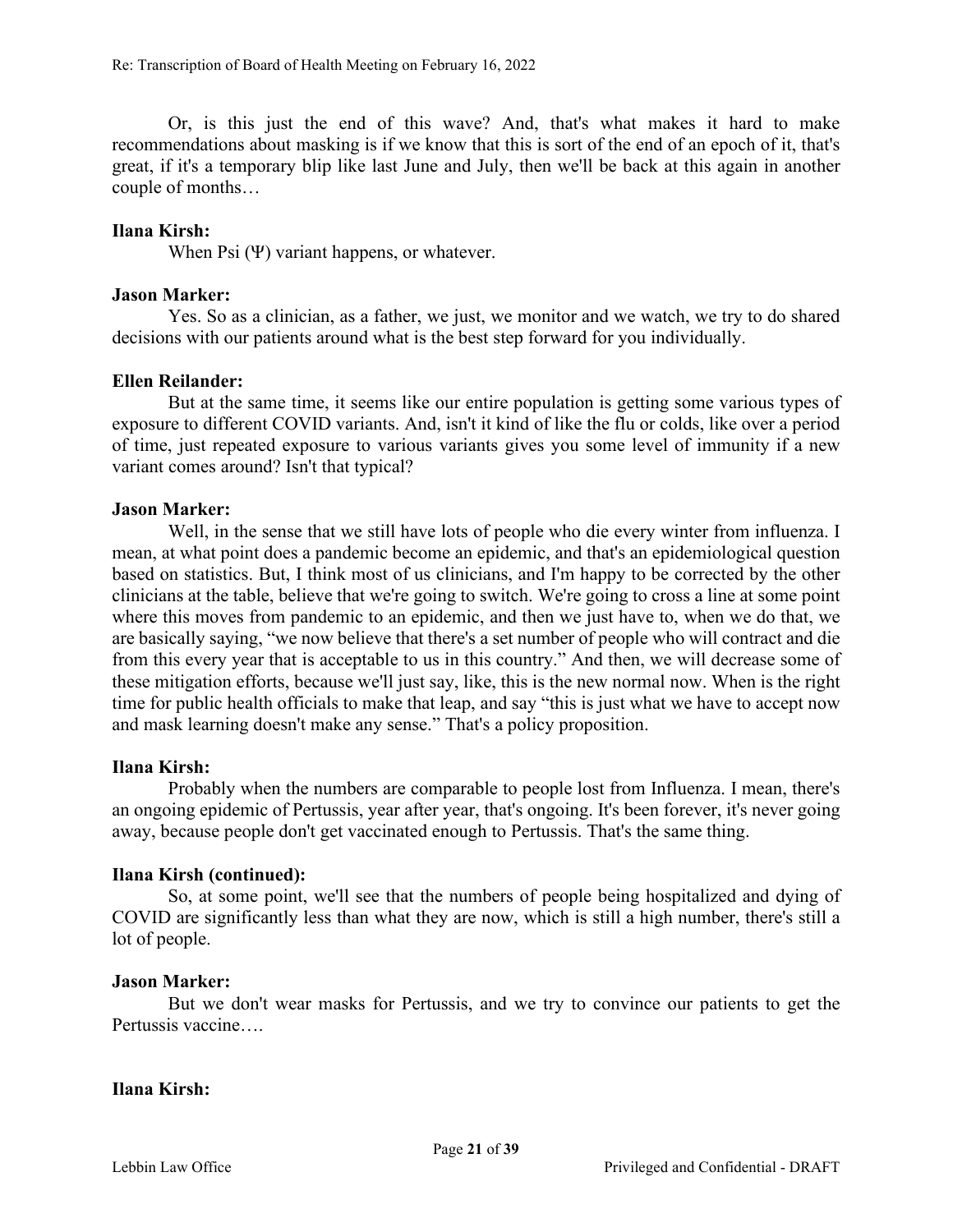Right, because it's not as next, right.

#### **Jason Marker:**

We'll get to a point like that with COVID. The question is when. When do we do that? Is that in the spring? Is it in two (2) more years? Like, that that's…

## **Ilana Kirsh:**

Could be some point in the future. Who knows?

### **Ellen Reilander:**

Well, it seems like we also have to take into account not just the number of cases, but also all of the mitigation that we've been doing over the past couple of years. At some point it goes on too long and it has too many other consequences, and I think masking kids is a great example of this. You know, when people first started doing it, we thought it'd be a month or two (2). You know, you can, and you didn't think of it as being a long-term thing. But now, I should say, you know, my kids aren't in school. I home school, and I did that before the pandemic. But, I would not have, if I had my kids in school, I would not put them in school if, I had, if they had to mask. Because, I can, because, I'm concerned about the other harms that children are faced with in terms of language ability and development, in terms of social and emotional learning, communication with each other, and, it seems like generally across the board, I think people are, I know of a lot of people who are kind of hitting a point where this has gone on so long that those other concerns about what is happening to us, happening to our societal interactions, it's worth the risk of COVID.

### **Ilana Kirsh:**

And that's fine, if you want to say that it's worth the risk for you personally, for your family, but as a public health board we have to think about societal risks, and until the hospitals are not overflowing with COVID patients, which they still are, then I think we need to view this from a public health perspective, and while I think we all appreciate your own concerns, which have been expressed by various other members of society, and we've heard those concerns, and we understand and respect them, and we are concerned also, but ultimately, I think we need to be concerned about to the sheer numbers of patients in the hospital. You know, I as a surgeon have had cases at hospitals canceled or delayed because there were no beds for an overnight stay for my patient, and that happened as recently as December, because the hospitals were so overwhelmed with inpatients with COVID and couldn't handle, you know, a patient who didn't have an emergency surgery. Well, you might say it's not an emergency if she has chronic pain and needs her surgery. It's an emergency to her, but it's not considered an emergency.

### **Ilana Kirsh (continued):**

So, until we get to the point where we don't have you know overflowing numbers of patients in the hospital, I think that we still do have to continue mitigation strategies to decrease community transmission.

### **Ellen Reilander:**

What are the hospital rates right now in terms of...

### **Ilana Kirsh:**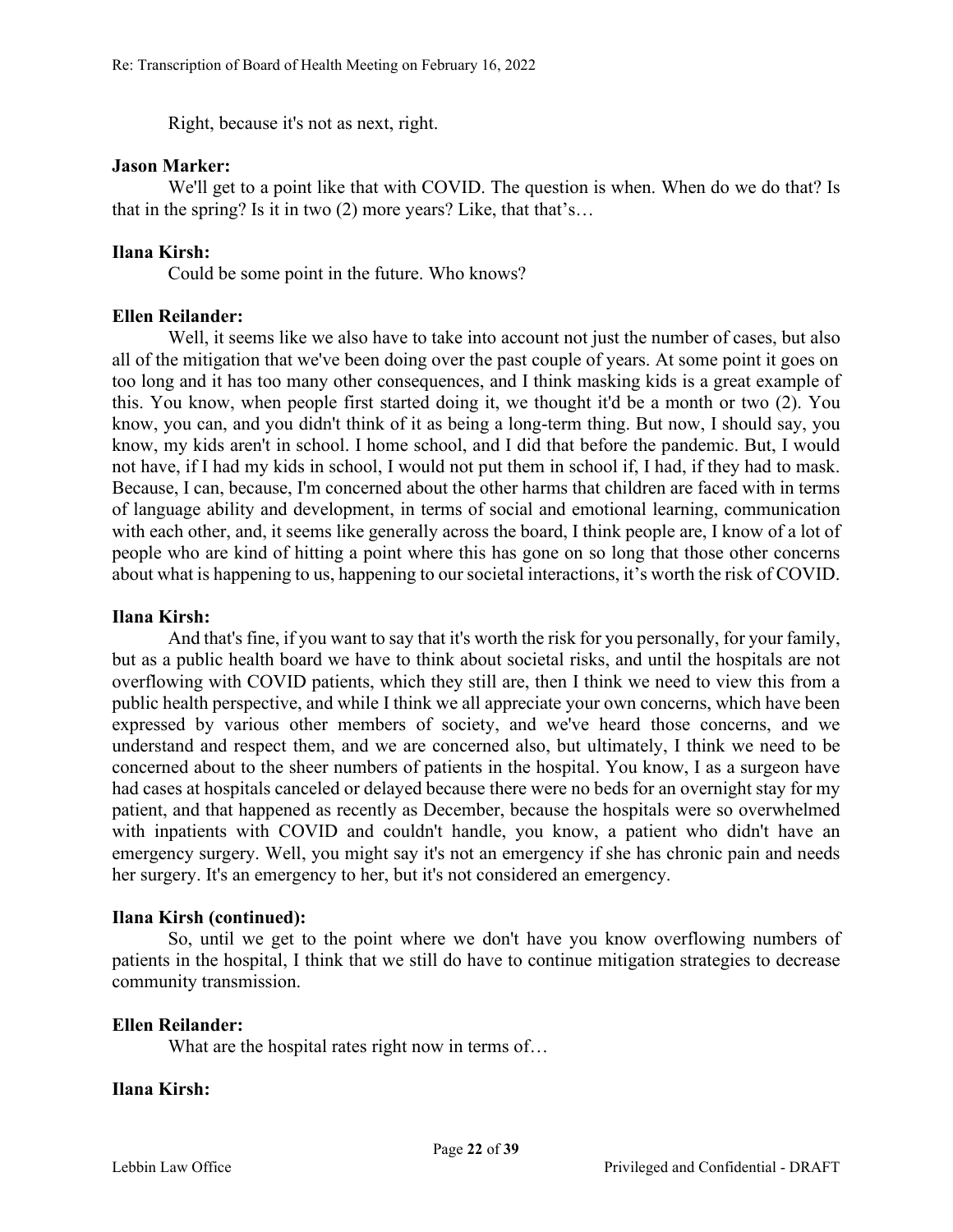Well, that's what Dr. Fox was talking about. They're coming down now...

#### **Ellen Reilander:**

Okay.

### **Ilana Kirsh:**

So, we're just waiting and seeing, and, you know, at some point they'll come down to a point where they're not, the hospitals are not overwhelmed with COVID patients, and then, as Dr. Marker said, we'll get to the point where we can call this an epidemic and not a pandemic, and we can decrease our public health mitigation strategies.

#### **(00:43:33)**

### **Ellen Ryalnder:**

Is it simply an overwhelming number of COVID patients? Is that why, or is it because of issues with staffing? Is it because of…

### **Ilana Kirsh:**

No. It's really a lot of COVID patients. It's a lot.

## **Jason Marker:**

I would say it's a lot of (unclear)…

### **Mark Fox:**

Yeah there…

### **Ilana Kirsh:**

…I mean it's staffing also, but…

### **James Shoemaker, Jr.:**

December was COVID, but now it's…

### **Ilana Kirsh:**

It's coming down.

### **James Shoemaker, Jr.:**

Markable. Now it's staffing. Staffing is a real issue in our community, in many communities.

### **Jason Marker:**

And, to your point…

# **Ellen Reilander:**

What is, staffing is?

#### **James Shoemaker, Jr.:** Staffing is.

#### **(00:44:01)**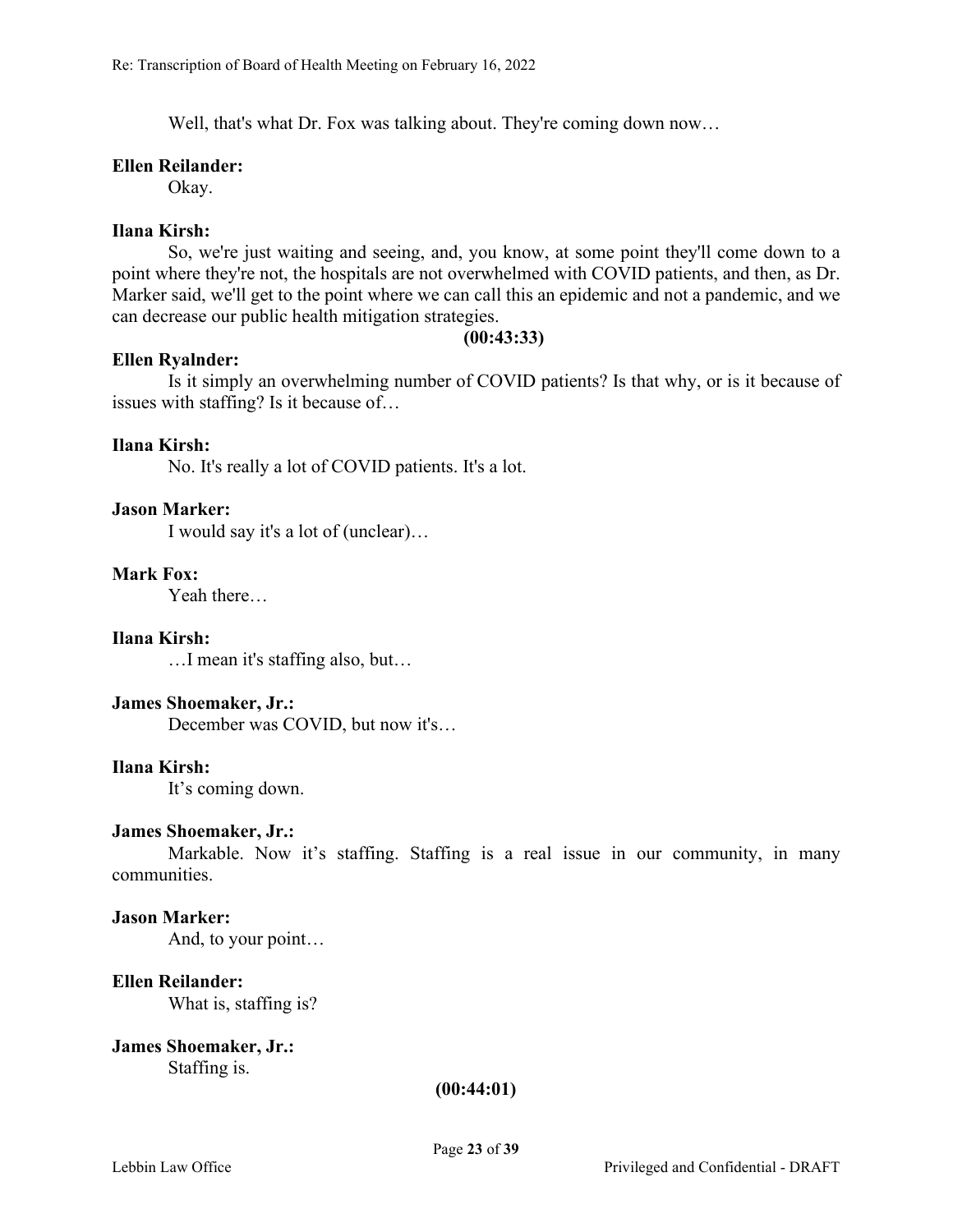### **John Marker:**

To your point about the other non-specific COVID related effects on children's growth, and we'll totally believe that, a lot of what we're seeing in the hospital now are folks who are having complications of their chronic medical conditions that they were not able to seek help for…

# **Ellen Reilander:**

Okay.

# **John Marker:**

During the height of the Pandemic, who are now circling back around with their heart attack, their stroke, their bad knee replacement, there whatever it is, because they weren't taking care of those things because of COVID, and now they're in the hospital, not with COVID, though there's plenty of incidental cases of COVID picked up on those inpatients, but because they didn't have the ability or willingness to take care of some of those things during the Pandemic and their...

## **Ellen Reilander:**

So basically, we're dealing with the backlog?

## **John Marker:**

Yeah. Which, you know you can, individually we can decide whether we call that a COVID related stroke or not a COVID related stroke, but we in primary care certainly do see that as something like, "gosh, we didn't see this person for eighteen (18) months even though we called and could do telehealth with them and now they've had a big heart attack." Like that's sort of COVID related, and it's the same thing as children who may have language delay because of wearing masks. And, these are not intended consequences of an attempt to not overwhelm the U.S. healthcare system during COVID and that's a lot of what we're seeing.

# **Ilana Kirsh:**

And, our local health care system more specifically.

**(00:45:21)**

# **Mark Fox:**

And, to go back to the original question, I apologize for that, you know I'm so buried in the weeds of weekly and daily numbers. About seventy-thousand (70,000) confirmed cases of COVID in St. Joseph County since March of 2020.

# **Ellen Reilander:**

I'm sorry, what is it?

# **Mark Fox:**

Seventy-thousand (70,000), seven-zero (70).

# **Ellen Reilander:**

Seventy-thousand (70,000), okay.

### **Mark Fox:**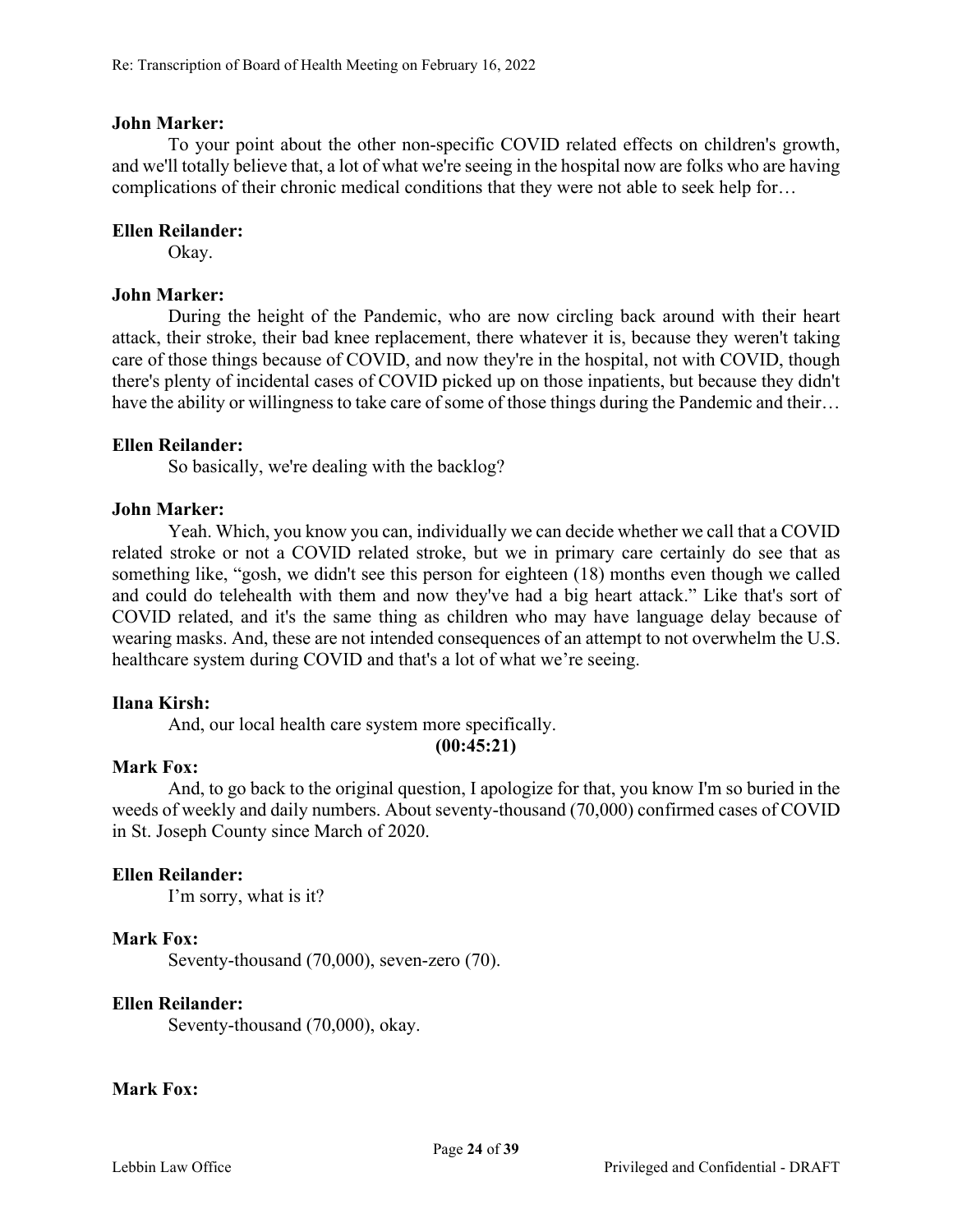Seventy-thousand (70,000).

#### **Jason Marker:**

What's the time frame on that again?

### **Mark Fox:**

That's from March of 2020. So, two (2) years. Now…

### **Ilana Kirsh:**

That's maybe twenty percent (20%) So there's clearly way more cases than that.

#### **Mark Fox:**

Yeah, so that would be about a quarter  $\binom{1}{4}$  of the County population with confirmed cases. We know there's a multiplier there because a lot of people don't ever appear in that system even more now with the availability of at-home testing. But as Dr. Marker was saying, you know, it's the duration of natural immunity we believe really is predicated on how recent that infection is. Since the beginning of this year, you know, in the last six weeks, we've had, and this is a rough number, so don't pin me to this, but twelve-thousand (12,000) cases in St. Joseph, just confirmed cases in St. Joseph County since the beginning of 2022. So, you know, we were hitting threethousand (3,000) a week there for several weeks in January, so twelve-thousand (12,000), give or take a few thousand,

#### **(00:46:50)**

## **James Shoemaker, Jr.:**

Just for closure, is it worthwhile, and I thank you for letting us know you were not part of the decision for the dance to not limit capacity, is it possible to communicate to them that you're not recommending limit, that if it's a venue size, because the dance is this weekend, because it's clear that Principal Galiher and staff feel that they're still using information from the past, and they're inferring it, clearly, because you said you didn't communicate that to them? Is it worthwhile to send them a communication., maybe even via e-mail, that right now we're not, there's no limits, COVID restrictions on limiting attendance, if the venue could facilitate this?

### **Mark Fox:**

Yeah, as I said, they reached out to me this week and said that they were increasing the capacity and wanted to make sure we didn't have any objections. And, I indicated that. **(00:43:36)**

# **Ellen Reilander:**

I do have another question. I'm just curious, what's the average age of somebody who's been hospitalized for COVID, you know, in the past month or so?

### **Mark Fox:**

Well, it's hard to quote an average. There is a discrepancy. We're seeing an older cohort of individuals who are vaccinated at least with the primary series, oftentimes vaccinated but not boosted, and then a younger cohort of people generally who have not been vaccinated at all. So, it's almost like this there's a bimodal distribution with about a ten (10) year, roughly a ten (10) year gap between those two (2). So, you know, mid-sixties (60s) versus mid-fifties (50s) **Heidi Beidinger-Burnett:**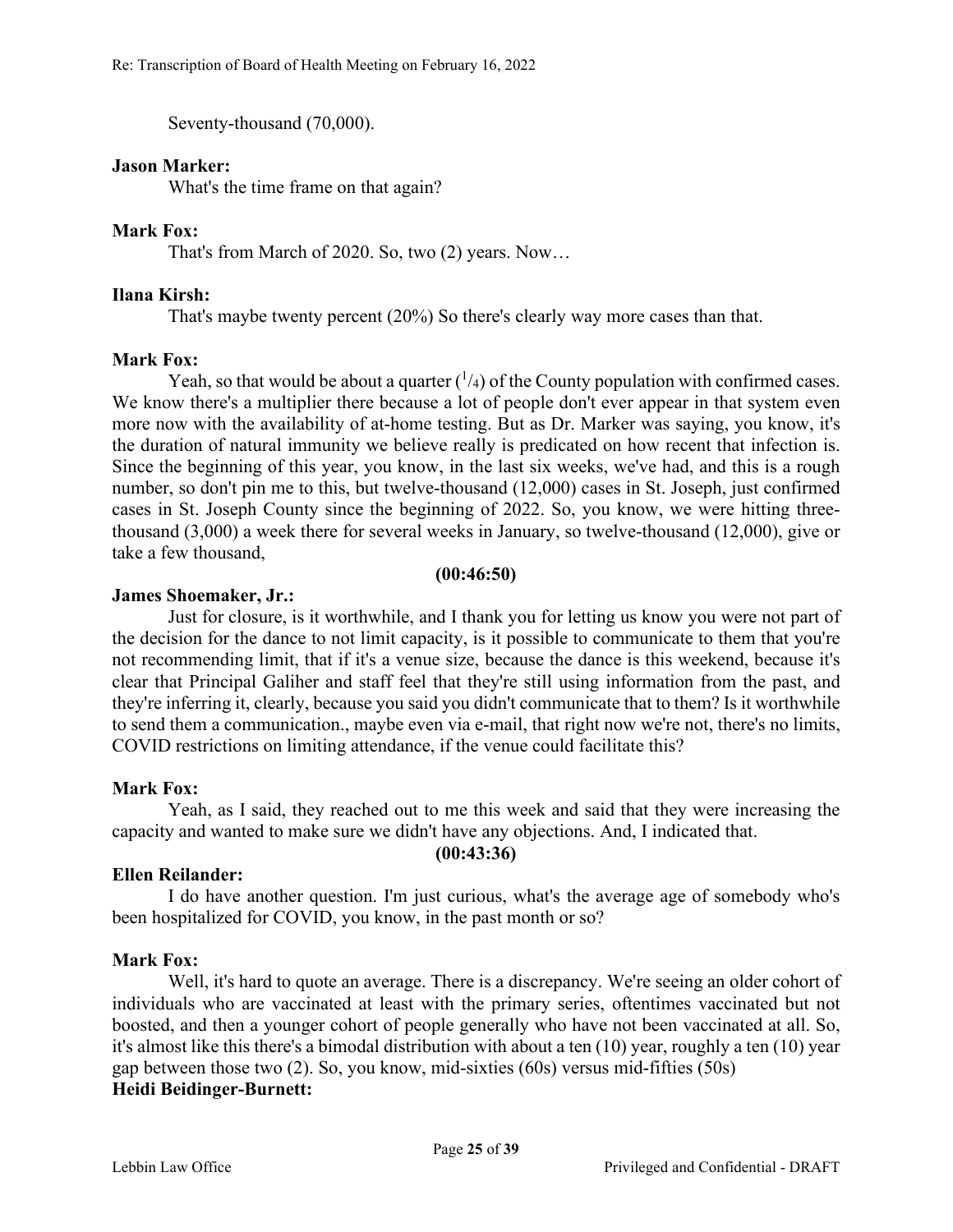Mark, when you say that they were vaccinated, the older group is vaccinated, had they received both doses, was it usually just a one (1) dose?

#### **Mark Fox:**

No. Most of those had gotten the primary series. Many had not been, had not necessarily been boosted.

#### **Heidi Beidinger-Burnett:**

Okay.

### **Mark Fox:**

That booster data is a little bit squishy. I mean, it's just harder to track that down a lot of times.

#### **(Unknown):**

Cool.

#### **Heidi Beidinger-Burnett:**

Thank you.

#### **Mark Fox:**

But, you know, there was such a strong effort in the initial rollout of the vaccine in nursing home residence and then in, you know with the age tiers in Indiana, a lot of them got the primary series. The booster outreach for some of those populations was not as robust as that initial [unclear].

### **Heidi Beidinger-Burnett:**

Right. Thanks Mark.

### **Ellen Reilander:**

So, oh. I'm sorry.

**(00:49:05)**

### **Heidi Beidinger-Burnett:**

Why don't. One (1) more question, and then why don't we move on to our next agenda item. Go ahead.

#### **Ellen Reilander:**

Oh, I was going to ask, well it was, sorry a two (2) part question, but when somebody, so is somebody fully vaxxed when they have the two (2) part series or are you fully vaxxed if you have a booster as well?

#### **Mark Fox:**

Oh, that's a great question. So, you know, operationally at this point, I would advocate that we consider, you know, the most robust protection being attached to people who have completed their primary series. So, for Johnson & Johnson, that would be the one (1) dose. **Mark Fox (continued):**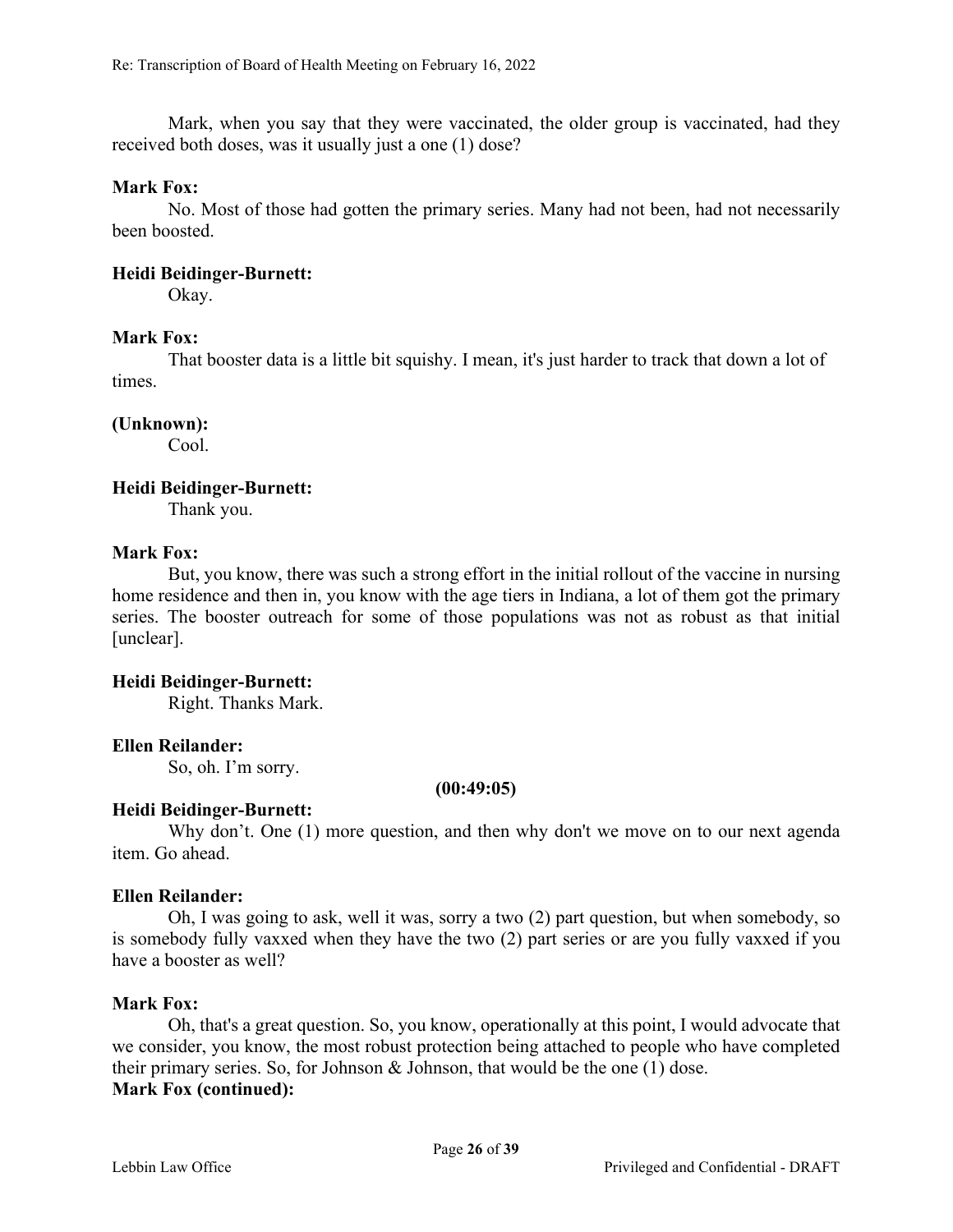For Pfizer Moderna, it'd be the two (2) dose series that's the primary series, and then a booster of whatever flavor. That offers the most robust protection. The CDC definition, and Jason, I know you were looking at all this today, the CDC, I believe, still says, at least in K through twelve (K-12) schools, they consider completing the primary series fully vaccinated. So, the K through twelve (K-12) guidance is still predicated on that.

## **Ellen Reilander:**

So, for the hospitals in our County, and for the County Health Department, you consider somebody to be fully vaccinated if they had either one (1) J&J or two (2) of the other, okay, but no booster?

## **Ilana Kirsh:**

However, the booster is known to decrease the hospitalization…

## **Ellen Reilander:**

I guess…

## **Ilana Kirsh:**

like ten (10) times

## **Ellen Reilander:**

Okay, I'm just trying to figure out, for purposes of the stats, like when you see stats, you're referring to stats, when it says fully vaxxed, I just want to know, what does that mean?

# **Mark Fox:**

Yeah, so that's a great question. To be clear, in the County metrics, when we report the percent vaccinated, that is simply based on primary series,…

# **Ellen Reilander:**

Okay.

### **Mark Fox:**

Because the ability to track the booster doses, it's been difficult for the hospitals to get us reliable data on which of their patients are boosted. They have pretty good data on who had the primary series, and the booster dose has been much squishier, but when we report data on our County metrics, it is completion of the primary series.

# **Ellen Reilander:**

And, are you considered, when are you considered fully vaccinated? So for example…

### **Ilana Kirsh:**

Two (2) weeks after the vaccine.

### **Ellen Reilander:**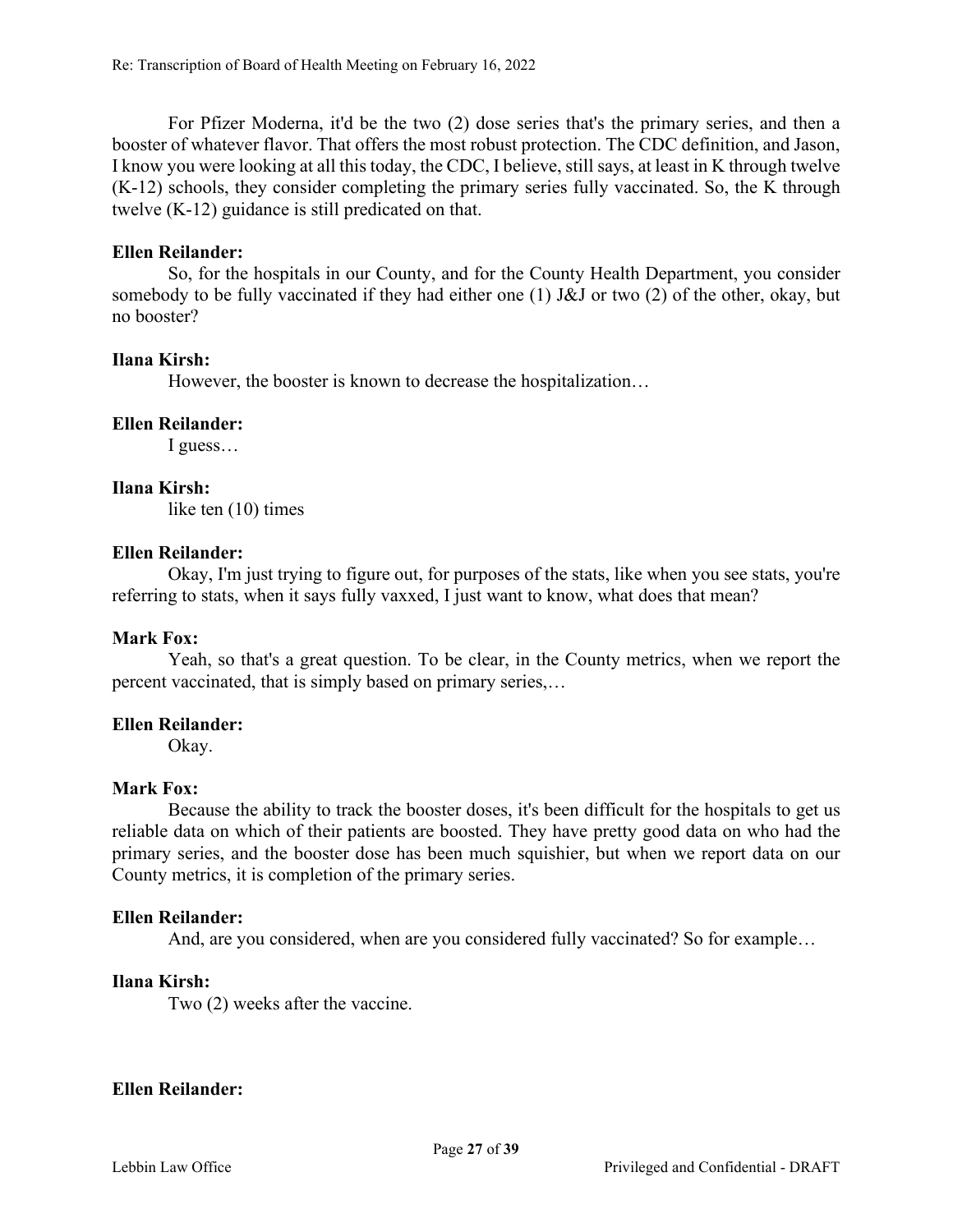Okay, so if you've gotten a COVID shot, and you got J&J because that's just one (1) shot, and a week later you get COVID, are you considered, for the purposes of the metrics, are you considered vaccinated or unvaccinated?

# **Mark Fox:**

that would be considered a breakthrough infection. No, I'm sorry, that would not be considered a breakthrough infection. It's only considered a breakthrough infection if it occurs two (2) weeks or more beyond the final dose of your primary series.

# **Ellen Reilander:**

So, you'd be considered unvaccinated?

# **Mark Fox:**

Not fully vaccinated. Yes.

# **Ellen Reilander:**

So, all of that data of unvaccinated people and hospitalizations and everything, that includes both people who haven't gotten any vaccines and people who've gotten vaccinated…

# **Mark Fox:**

Partially vaccinated, but…

# **Ellen Reilander:**

But haven't…

# **Mark Fox:**

Not fully immunized.

### **(00:52:09)**

# **Ellen Reilander:**

Okay. Do you have data that breaks down the difference between like people who haven't gotten vaccinated versus people who have gotten a vaccine and are still in that window, in terms of hospitalizations?

# **Mark Fox:**

Not in terms of hospitalizations, no.

# **Ilana Kirsh:**

I can read you an interesting statistic though from three (3) weeks ago. Okay, this is national data. The U.S. death rate for unvaccinated was nine-point-seven-four (9.74) per hundred thousand (100,000) people. Okay. For fully vaccinated, but lacking a booster, point-seven-one (0.71) per hundred thousand (100,000). So, about twenty-five (25) times less, no, fifteen (15) times less. And for those with a booster on top of it, point-one (0.1) per hundred thousand (100,000). So, going from unvaccinated nine-point-seven-four (9.74) per hundred thousand (100,000) to zero-point-one (0.1) so ninety-nine percent (99%) effective in preventing death.

# **Ellen Reilander:**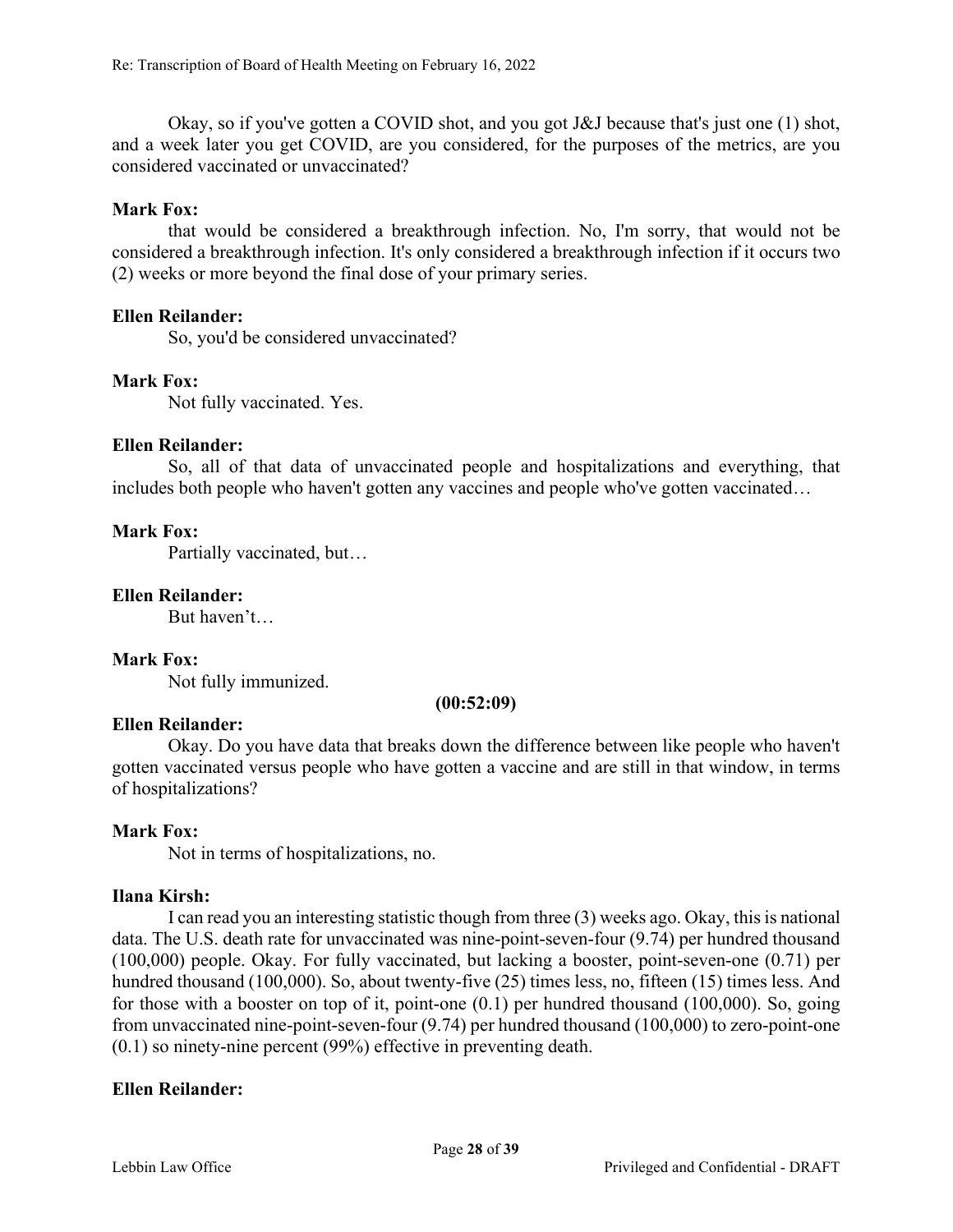Okay, and I guess I'm just asking about that window, like I'm thinking of it in terms of I'm unvaccinated, I get the first shot, but I'm still considered unvaccinated for…

#### **Ilana Kirsh:**

Two (2) weeks.

### **Ellen Reilander:**

Two (2) weeks after the second shot?

#### **Ilana Kirsh:**

After you've completed your series.

### **Mark Fox:**

Two (2) weeks after you complete your primary series. So…

#### **Ellen Reilander:**

So, what's the time from first shot to two (2) weeks after second shot, is what? Six (6), seven (7) weeks?

#### **Mark Fox:**

So, it's five (5) or six (6) weeks depending whether it's Moderna or J&-, 'er Modern or Pfizer…

### **Ilana Kirsh:**

Right.

#### **Mark Fox:**

And then it would be, you know, two (2) weeks after the single J&J.

#### **Ellen Reilander:**

So, there's like a month and a half period where I'd be considered unvaccinated, even though I have the vaccine in my body.

#### **Ilana Kirsh:**

Because that's how vaccines work. They don't work the second you put them in. You have to mount an immune response. It doesn't matter if it's COVID or any other vaccine.

### **Ellen Reilander:**

Yeah, I understand that. But I guess I'd like, it would be nice to know the statistical data that shows unvaccinated, vaccinated but haven't gotten a full immune response in your body yet, full immune response, booster but haven't gotten a full immune response to the booster, boosted with full immune response. It seems like there should be...

### **(Unknown):**

That's a lot. **Ilana Kirsh:**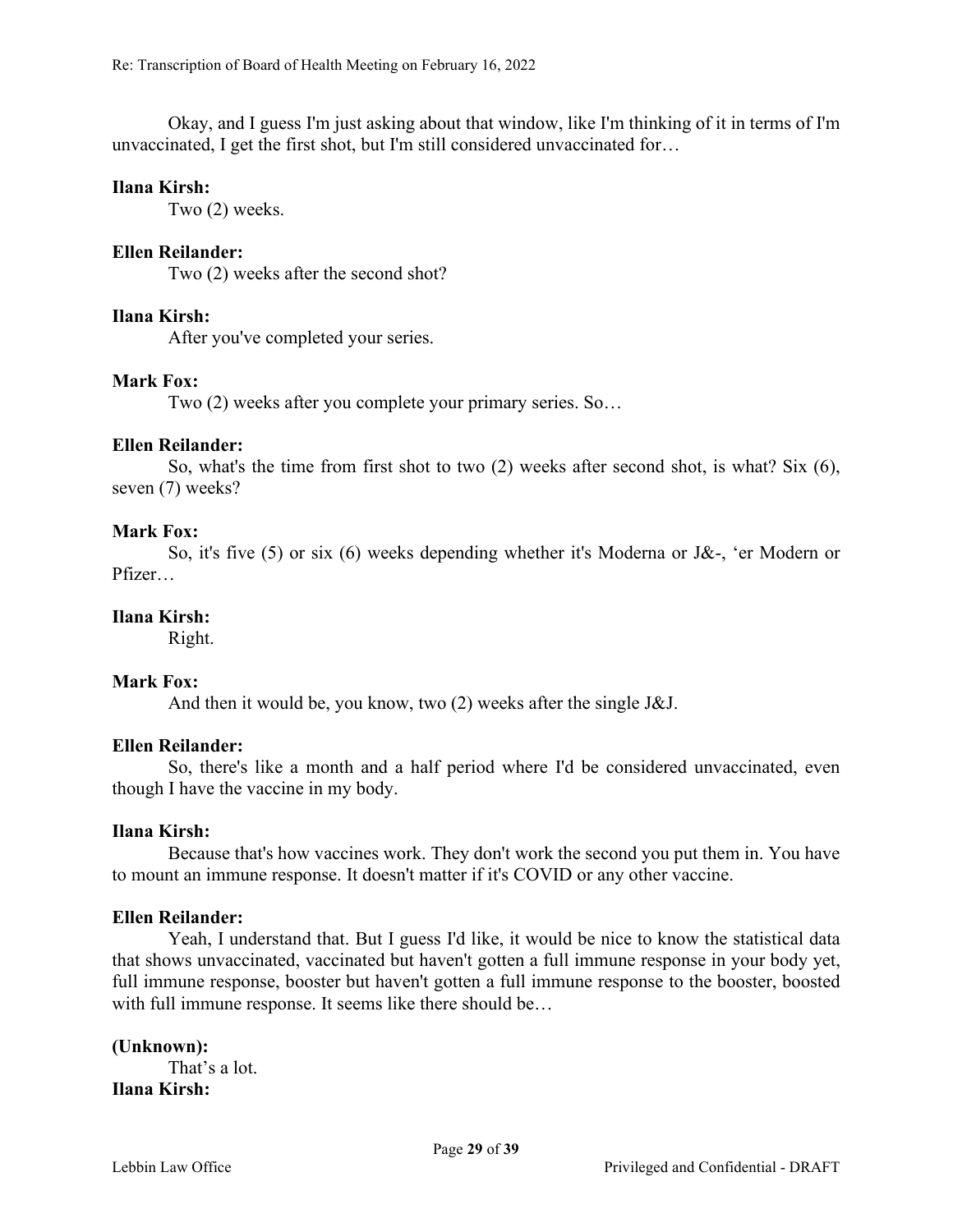That may not exist. It's a lot.

# **Ellen Reilander:**

Pardon? That doesn't exist?

# **Mark Fox:**

Are you asking in terms of cases or deaths?

# **Ellen Reilander:**

Pardon me? Either.

# **Mark Fox:**

 $So...$ 

# **Ellen Reilander:**

I think that would…

# **Mark Fox:**

This is clearly…

# **Heidi Beidinger-Burnett:**

Could I interject, just for a moment. I know that is a really interesting conversation and so forth, but in light of time and the Board's education level already of other board members, perhaps there could be an offline conversation where you meet with Dr. Fox and you can have some of those questions answered. I would like to move on to our next agenda item, if that is all right with the with the rest of the Board. So, but thank you for all of these questions. These are all things Ellen, actually that we have been talking about for two (2) years…

# **Ellen Rylands:**

Okay.

# **Heidi Beidinger-Burnett:**

So, there's lots and lots to unpack and the nuances between all of that data is actually, what do I want to say, that it's kind of mind-numbing actually, because things, it's shape-shifting, things change, data, just like what Mark was saying about how there's real-time data, there's a lag in data, and so who's responding to which data…

# **(Unclear):**

Crazy.

# **Heidi Beidinger-Burnett:**

So anyway, I encourage you to reach out to Mark Fox to have a meeting so that you can continue that conversation. So moving on to new business. It's now time for Paul Burrows to give us a unit spotlight on public health emergency, and the work that he's doing with preparedness. Paul?

```
(00:55:47)
```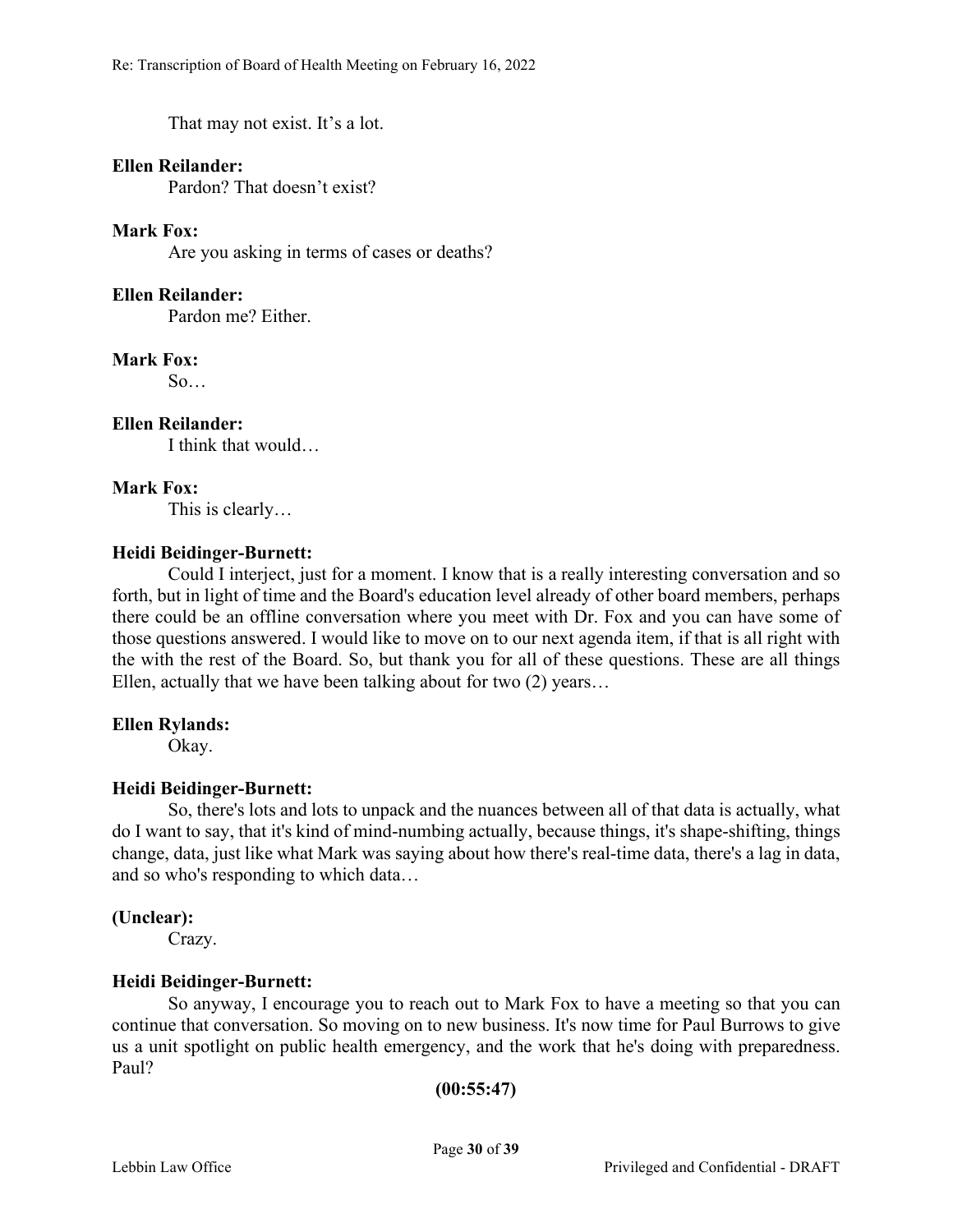#### **Paul Burrows, via Zoom:**

Can you hear me?

#### **Heidi Beidinger-Burnett:**

Yes, we can.

### **Paul Burrows, via Zoom:**

As Jenny, does jenny have the slides up?

#### **(Unclear):**

He's getting there.

#### **Paul Burrows, via Zoom:**

All right. Good evening, everyone. My name is Paul Burrows. I'm the Emergency Coordinator, Public Health Coordinator, for St. Joe. County Health Department. And, next slide Jen, I've been with the Health Department since 2006. Prior to working in the Health Department, I worked thirty (30) years for Simplicity Pattern Company in Niles, Michigan, where I was, worked my way up through the ranks and was, ended up being superintendent of Printing. I left there in ninety-six ('96) and went to work for the Sisters of Holy Cross as environmental manager. Worked under Sister Agnes Ann Roberts there, until I came here to the Health Department. When I originally hired in, I hired in as a Lead Risk Assessor Lead Inspector. I did hundreds, probably thousands, of inspections in clearance exams during a five (5) year period. We also, at that time, had a program, a Lead Safe Work Practice Program that myself and another person, who's not currently here with the Health Department, where we trained the contractors, and lead safe work practices, and helped them get some of their supervisors certified in those roles for their companies. I assumed the role of Public Health Coordinator in 2011. Next slide, Jen.

The Emergency Preparedness Coordinator role. This is a list of some of the things that I do. I act as a liaison with EMA and District Two (2) Healthcare Coalition, our Health Department is a part of District Two (2) Healthcare Coalition, and the local health department District Two (2) Group and the seven (7) counties are Elkhart, Bolton, Kosciuszko, Marshall, Pulaski, St. Joe. County, and Stark Counties. And, we meet, well up until COVID, we would meet monthly, in Plymouth. The coalition would meet on a Wednesday, and the health departments would meet on a Friday, down there, and we're looking for that to resume a little bit starting next month on the Health Department side. They're still not sure on the coalitions, the health care coalition side, if they're gonna go face-to-face yet. They've been doing everything virtual on Zoom. So, I assisted and organized Health Department response to emergency events, which means the last couple years I've been pretty busy, and working with everyone here who had to respond to the event, which almost was everybody, in the beginning stages, it was, we didn't use everybody in the Health Department, but as things grew, and as this event expanded, we had more and more to do, so we had to pull in more of our folks, get them trained into doing different titles, different jobs in different areas, when we got to a point where we had vaccine, we had to set up pods. One (1) of the things that I do is for new employees. We do train them. We have an orientation. Then we train them in incident command. We want them to have a basic understanding of incident command, so we have four (4) required trainings for them.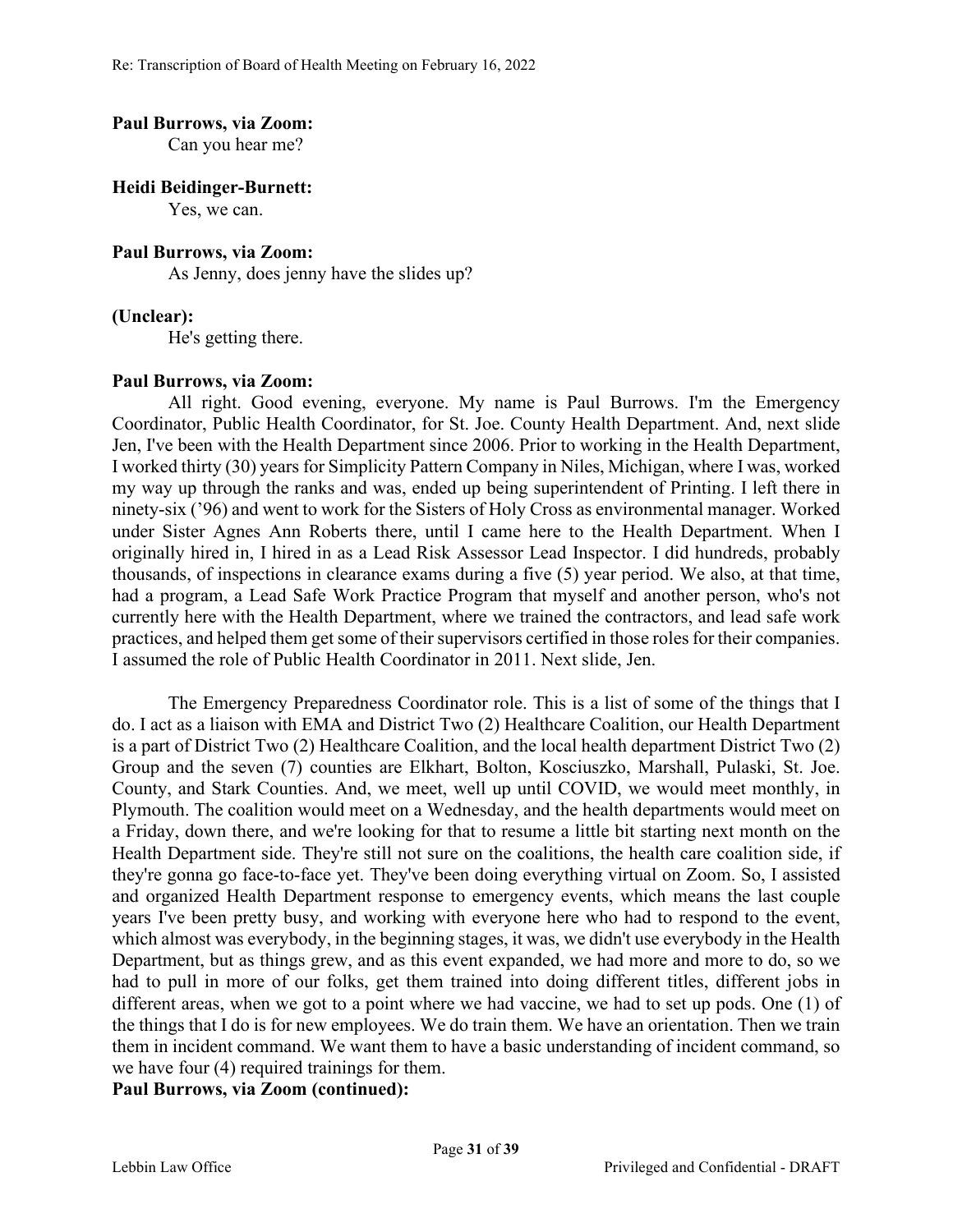These are FEMA trainings to give them an overview. So when, you know, actually went into live with it, we've always done just practices and exercises in the past, but with COVID, we actually had to use all this information. We were fortunate in the sense that to set the Hedwig Site up as a pod, that we had people that were familiar with pod operation. There's been a lot of turnover over the years in different departments in the Health Department. Dr Einterz came in at, I think he was only here a week or two (2) maybe, when COVID hit. And, so you know, everything, the whole Health Department routine, everything was really new to him. But so, this ongoing training is important so everybody is at the same, is on the same page, when we start talking about things. We facilitate the ESF-eight (8) group. ESF-eight (8), or Emergency Support Function Eight (8), is a group of healthcare businesses in our County that, we meet quarterly, and there are partners, and some of them are stakeholders, in some of the things that we do as far as emergency preparedness, if we need help from them, if we need resources from them, these are folks that we know we can go to for those resources, or for that help.

A guide to community partners and importance of COOP plans, a Continuity Of Operation Plans. Currently we're trying to get the long-term care facilities, the LTCs, a lot of them we found out during COVID did not have any plan-b, let's say, or COOP plan, and, therefore, didn't have any resources and counted on the Health Department for resources early on. And so, we've been working with them the last couple months trying to get them to establish a burn rate for the PPE they use in their facilities, and to get them to have their own cash of supplies. I personally, I just don't trust that the Strategic National Stockpile is going to have those things for us when needed. You know, it was a, it didn't work in the beginning stages, what we thought and what we trained for all these years, that we would have these supplies, didn't happen, and if it wasn't for the donations of PPE from businesses, from the local universities, from Notre Dame, and other people who had labs, who had some of these items, quite frankly, it would have been very difficult for these long-term care facilities, because it was a matter of months before we started getting things trickling in from the State, supposedly from the Strategic National Stockpile. And we all know, we all know the story about N-95 masks, which all these things were very hard to get. But, with these partners, and again a lot of them are part of our ESF-8 group, and these massive donations we got from them, we were able to do our part when IDOH was asking us to make sure we take care of the long-term care facilities concerning PPE.

You know, we have a lot of plans, I update these plans, we have MOUs with a lot of folks. We have MOUs with a lot of our ESF-eight (8) group, and then we have the MOUs with our pod pointed dispensing sites, of which there are six (6) located around the County. I also help maintain, make sure our ERV, our Emergency Response Vehicle, is running to the best of its ability. We've got one (1) that we've had for a few years that we have a lot of trouble with. We've got a new one (1) coming that should be here next month, and that's going to be a big help for nursing, and for the mobile clinics, for the mobile shock clinics.

I schedule trainings based on core capabilities mandated by the IDOH. You can go to the next slide, Jen. These are capabilities defined by the CDC. We always know there's public health threats present and, you know, whether natural occurring or intentional terrorist activities, being prepared is what we want to be. And so, you can see this list of fifteen (15) capabilities here defined by the CDC.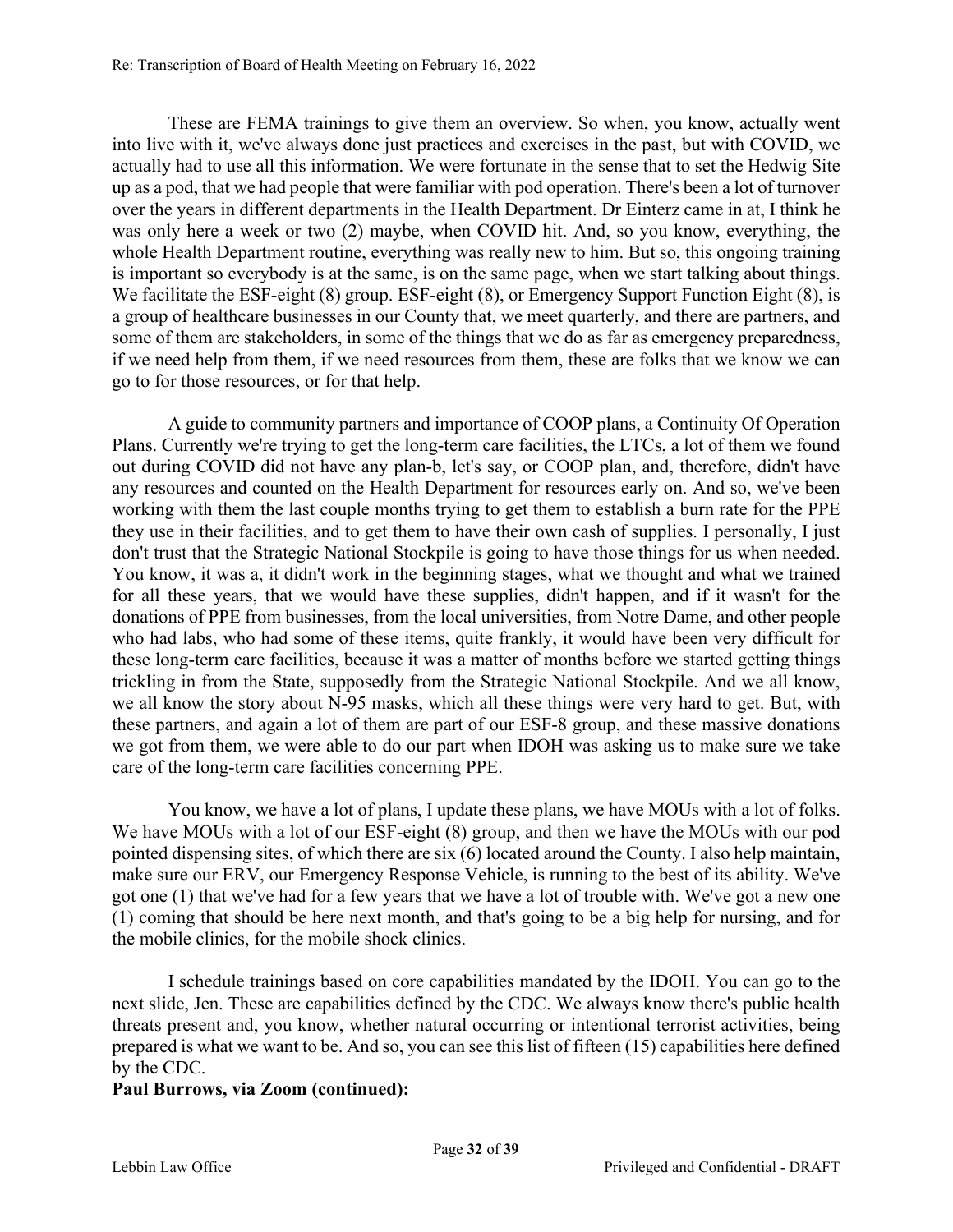What District Two (2) does when we meet monthly, and what IDOH does, is we base our trainings that we have for the District, or we try to base our trainings that we can have for the County, based off of these capabilities, and a lot of times they're tried to grants that we have, emergency preparedness grants, PEP grants, that we have, these will be tied into some of the deliverables. They'll want us to, you know, they may go say take one (1), two (2), and three (3), and we want you to address those three (3) areas as part of the grant requirement. Next slide, Jen

As I said previously, all employees are required to complete the fourth FEMA ICS, Instant Command System, trainings. We give them ninety (90) days to complete the courses. Once the course is completed, there's a short test at the end of it, and you pass a test, and then there's a certificate they print out, and those certificates go to Jen. She keeps them in their files. And the other thing this does, completing these four (4) trainings, there's other trainings that FEMA, that come into our District, to our County, that FEMA will host, are the TEEX, another company out of Texas, will host, or that the MRC, the Medical Reserve Corps, could host. And, a lot of them require these four (4) trainings as prerequisites. So, there could be a training coming into the area, and you want to go to it, and what they're going to ask for is copies of your certificates to show that you've done these trainings. So that's one (1) of the reasons that we have the new employees take these trainings, so they'll be able to take further trainings down the road, if need be. Next slide, Jen.

Some of the plans that we have, that we're always updating, or always working with the State, or we're working with District Two (2) with these plans, we have our Countermeasure Dispensing Guide, a Pan Flu Plan, Mass Prophylaxis Plan, our CERC, Crisis Emergency Risk Communication plan, the new one (1), the EOP, Emergency Operation Plan, is kind of a combination of all those previous plans I mentioned. And, we're in the process right now of developing the EOP out and also a training, a TEP, a Training Exercise Plan. So, we have a lot of plans. When COVID hit, all these plans, even though we have an Emerging Infectious Disease Plan, bits and pieces out of all these plans, as far as organizing responses, is what we use. There wasn't one (1) plan, like the Pan Flu Plan, didn't cover everything that we did during COVID, or the Mass Prophylaxis Plan didn't cover everything we did, you know, setting up the point of dispensing site which was St. Hedwig, and now is the lobby here, in the County-City Building. Next slide, Jen.

These are the sites that we have MOUs with. They're strategically located around the County. If we go to the next slide, there's a map, that's a little, gives you a little more. We try to keep them located strategically, so all population would have access to them. So, you can see, there we have LaSalle Intermediate Academy, Clay High School, Penn High School, South Bend Central Fire, Grissom, and, down in the lower left-hand corner of our County, John Glenn High School, South Bend Central Fire can also be used as a drive drive-through point of dispensing site. So that's kind of a plus there, used two (2) ways. Next slide, Jen.

We also have a group of businesses and organizations that are closed pods, open pods are open to the public, closed pods are agreements that we have with these organizations. We look at them as a win-win for an organization. What it does, it allows them, and when we're talking about these, I'm talking about meds now, I'm not talking about vaccine so much,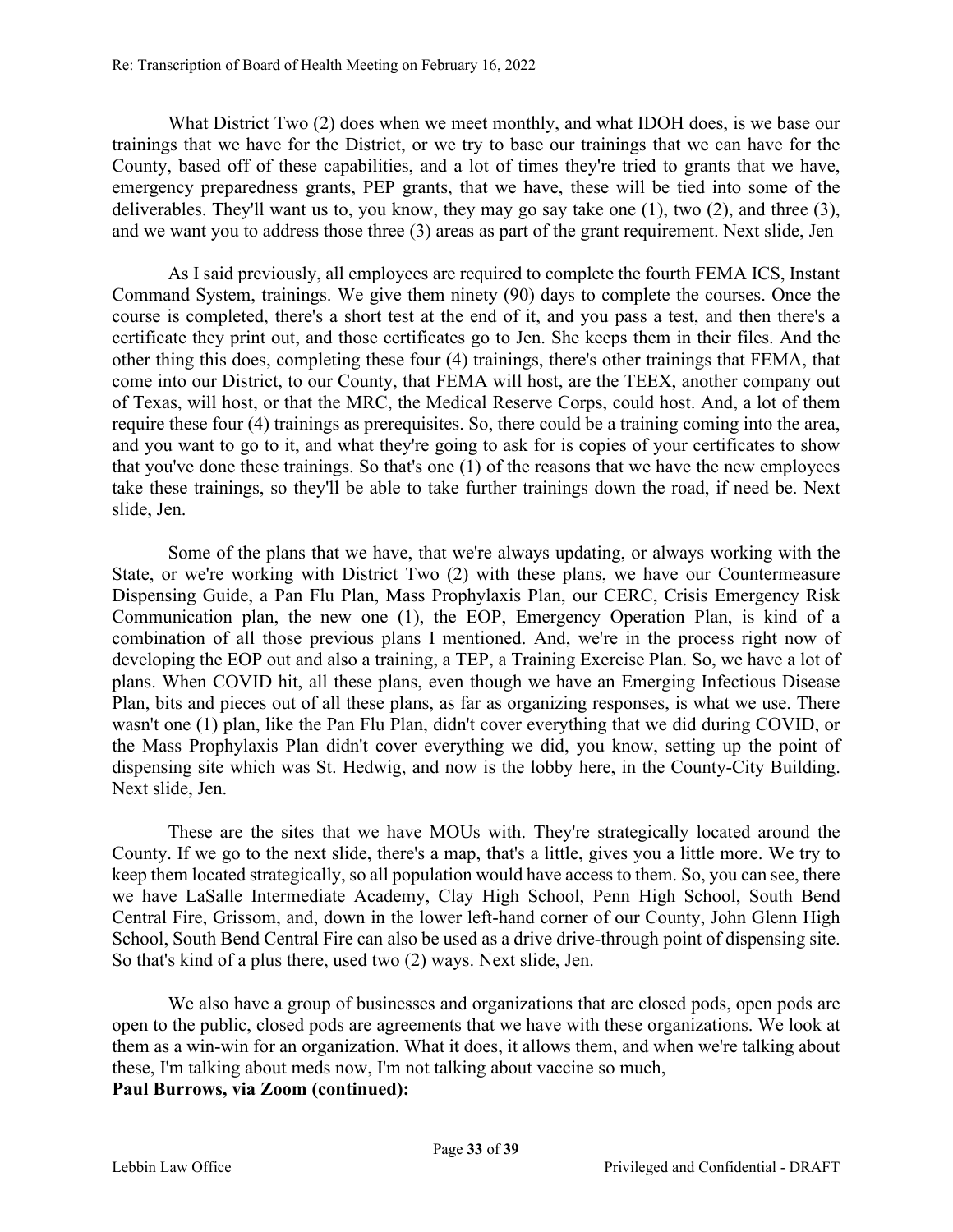If there was an anthrax release, where we'd have to distribute Cipro or Doxy, these things will be pushed out to our closed pod partners, and they could distribute these things to their employees, and, you know, allow their employees to come into work, and so they can keep their business running, and it helps us, because we have to push out Doxy and Cipro to everybody in the County, you know, over two-hundred seventy-thousand (270,000) people. That would be a monumental task. So, it helps relieve some of that pressure off of us. Next slide, Jen. Did you miss one (1)? ESF-eight (8)? I touched on that a second ago.

You know, all events start and end locally, so even though this is a pandemic, you know, what we do starts with us and ends with us, and our ESSF-eight (8) partners are a big part of, again, of everything that we do. And, so this kind of gives you an idea of who they were. I mentioned earlier, you know, universities, medical, you know, hospitals, mental health services. We work with the coroner's office. We have a Mass Fat-, they have a Mass Fatality Plan. EMA. EMA doesn't have resources, but they have the ability to get us resources, and it was kind of interesting during the COVID response as far as the PPE side, when we were involved in that. EMA was getting PPE, but theirs was coming through Homeland Security side, and so we kind of worked with them. They had some things we needed, we had some things they needed, because they supplied fire departments a lot of the EMS teams in the County. So, we kind of worked together and was able to trade off and share some of the PPE that we had, that they needed. And, they did the same for us. Next slide, Jen.

Moving forward. I'm retiring at the end of March, next year, and so we have someone working with Harry Gilbrides, kind of doing, picking up some of this stuff and learning some of these things. He's doing a very good job. He's excited about it. He catches on quick. He's a good learner. But, some of the things that we want to do is to still procure PPE for future emergencies for us, and so we're working on, you know, how big of a cash do we need. One (1) of the issues we face when we talk cash for Health Department is storage. There is no storage space down here, at the County-City Building, and, not just for us, but for anybody who works out of County-City Building. We have our Emergency Response Vehicles stored at the County Garage on Riverside, out there by the Wastewater Facility, and we have, I know that, I believe environmental, believe Mark's got some stuff stored out there, Brett's got some stuff stored out there, and we kind of have things spread all over. I've got a room on ninth  $(9<sup>th</sup>)$  floor full of PPE. I've got a room on fourth  $(4<sup>th</sup>)$  floor, here at the County-City Building, full of PPE. I've got stuff in the basement. And, we've got some things out at the Beacon Hub, South of town. And, what we want to do in the next couple weeks is figure out what level of these things do we really need. The other thing we're doing is putting together the Training and Exercise Plan for all the way through, actually through, 2025. And, that will involve, you know, we'll go in and visit some things, some trainings that we'll have for our folks here in the Health Department, things like Psychological First Aid and other trainings, FEMA Trainings, and probably some TEEX Training. We'd like to have a lot of trainings. The problem is, even with COVID, some of these places aren't opening these things up anymore. So, when things start, you know, hopefully things are turning the tide, we're heading in the right direction, and like FEMA, an TEEX, and [unclear], some of these other places, will make more trainings available as, I guess, the Country opens up a little bit more.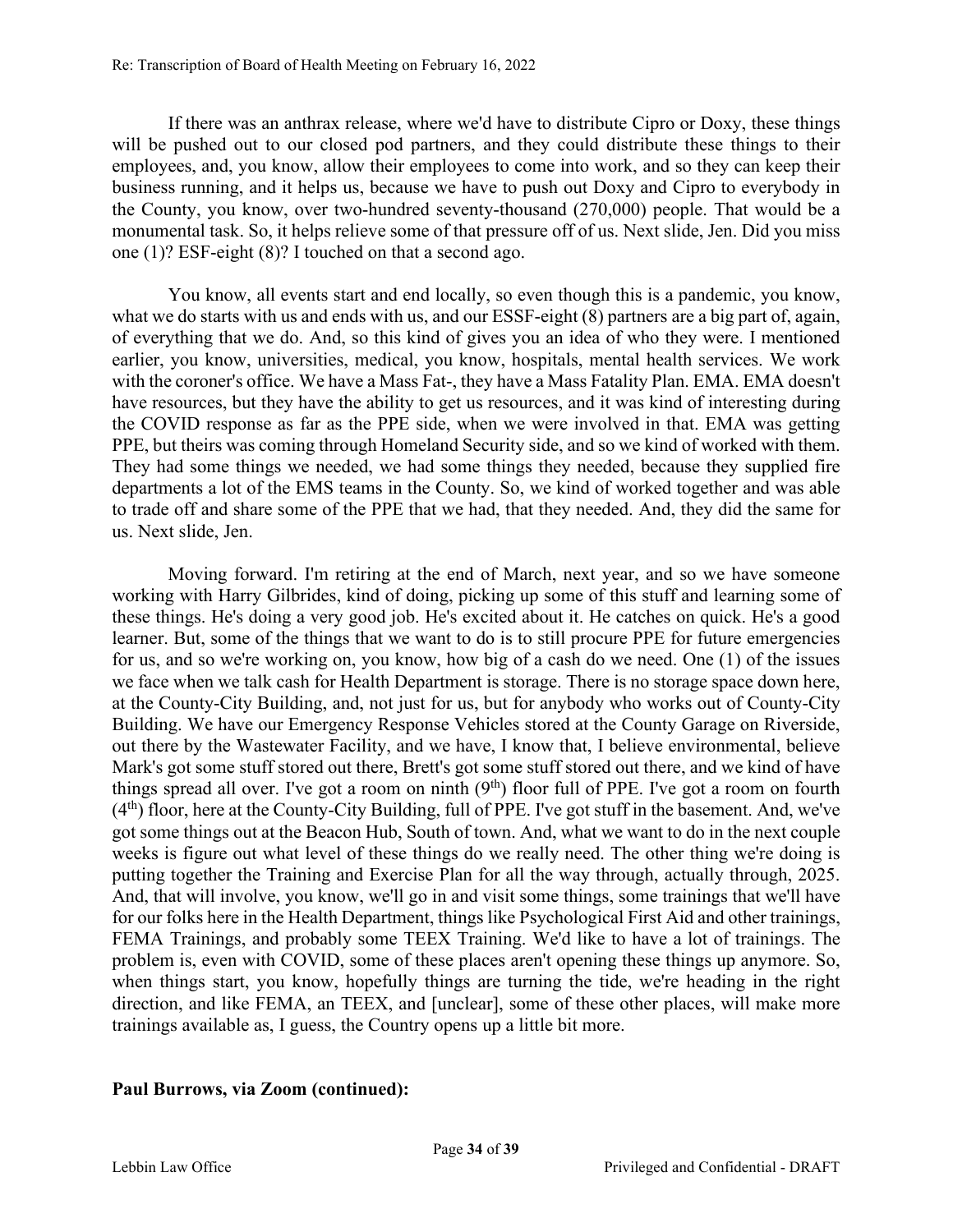We also facilitate the Medical Reserve Corps, which is a group of volunteers. As you know, we had a, I think we had, and I may be wrong, but I know we had over nine-hundred (900) volunteers that we used, that were on a list for Hedwig. I guess we had a response from over ninehundred (900) people to volunteer at Headwig. Probably very few of those were part of the Medical Reserve Corps. We have at the time, when COVID hit, we had one-hundred-six (106) names in the Medical Reserve Corps. These are people who sign up, I'd go out in the community and do presentations at various community groups, and try to get volunteers, or different health clinics, or surgery centers to try to get some of the nurses to volunteer, sign-up for the Medical Reserve Corps. The thing is that, I believe that, that list needs to be scrubbed. One (1) of the things that we met with Harry and talked with Robin about was possibly getting the, he and Sarah, and I believe Cassie was involved, and that was getting that group of volunteers that we use for Headwig, being able to get these folks, reach out to them, and see if they'd be interested in signing up for the Medical Reserve Corps. Medical Reserve Corps is a group that could, generally gets called up locally. Again, it's a volunteer. They could get called up statewide. They could get called up nationally, and when you when you sign up and volunteer with the Medical Reserve Corps, you have the option in there to sign up for those if you, if you're willing to be sent around to the State at different locations. They did that during, like, the Henryville tornado. I had some people that, some nursing staff that, went to Gary, Indiana, a couple years ago when they were doing a lot of lead testing. They needed some help over there, outside help, to get all the lead testing done on children that needed to be done. We had four (4) off of the Medical Reserve Corps volunteer list that went over there for two (2) days and helped do some testing there. We want to continue working with the long-term care facilities in home health, hospice, and other community businesses. We really want people to see how important this, the Continuity Of Operation Plan, or Plan-B, really is. Basically, with a letdown for the Strategic National Stockpile, we don't want to see people have to face that again, and we want to do our best to help them establish, you know, give them the information need to establish, those PPE levels, and to help them know what to do if there's some kind of event that would really have a big impact on businesses or business in our County.

Website update. We're doing that all the time. You know, we think we're going to put some more resources on there for the public and businesses. It would be easy, easier for us a lot of times, I know I've had inquiries from some of the businesses that we deal with, that, you know, I'm constantly sending them links or sending them plans. Where, if we have this stuff on our website, we can direct them right to the website, and they can get that information there. So, there's a lot of stuff in the works. I think you're going to see emergency preparedness reimagined. Just the fact that we were part of District Two (2), which was, I always thought was, a good thing. But we found out with COVID, that there wasn't anything that anybody could do to help each other, and we don't want to be in that situation again. So, with that, I'm willing to answer any questions, if anybody has any questions.

# **Heidi Beidinger-Burnett:**

Thanks, Paul, for a very detailed presentation. We really appreciate it, and I know you played a really important role during the COVID response, especially during those early days when we were all scrambling to try and find our PPE. Does the Board, do Board Members have any questions for Paul? Yeah, please.

```
(01:17:24)
```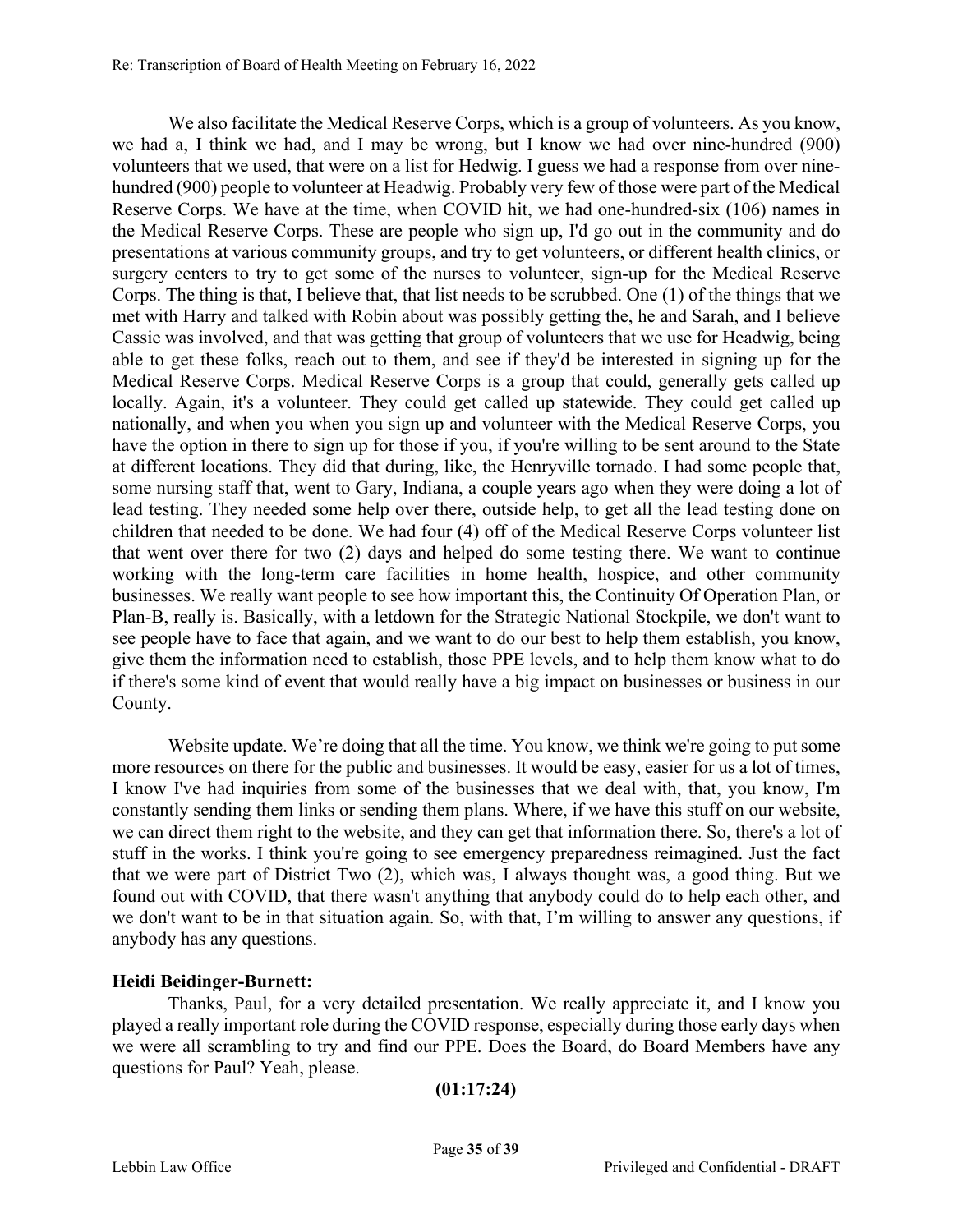### **Jason Marker:**

Mr. Burrows, this is Dr. Marker. Thank you very much for that report. I appreciate hearing those items. Here's my question for you. If money were no object, and of course we know that it is, but, if money were no object, what are the one (1) or two (2) things that would be on your wish list to help our community be really even more prepared from an emergency preparedness standpoint, in our community?

# **Paul Burrows, via Zoom:**

I'd like to see a system like Reverse 9-1-1. And, if you're familiar with Reverse 9-1-1, that's actually a system where you can send messages out to everybody's cell phone. And, you know, communication's always a big breakdown, when it, in anything, anytime there's an event, communication always seems to be the problem we had. And, things changed so rapidly during, you know, this time, in the last couple years. And, when I mean rapidly, it's like, "okay, where are the testing sites? What are the hours of the testing sites?" And, we fielded thousands of phone calls here at the Health Department that were pushed around, all over, to everybody. And people, you know, people wanting information, and if we have a way to push that information to 'em that would be one (1) big help. The second  $(2<sup>nd</sup>)$  thing. So, some kind of a system, Reverse 9-1-1. Are there other systems out there that are similar to that that help reach the masses?

The other thing that I think we could, would be nice, would be to have storage. You know, One (1) storage building some place, where we could, you know, once we establish what our PPE, what we think should be a safe level PPE, because we don't know what the next big event is going to be, but we know there will be one (1), we want to make sure we can address it. You know, with some, a little peace of mind, knowing that we do have the resources available to be able to do that. So, storage and a mass notification system, I think would be extremely helpful.

# **Heidi Beidinger-Burnett:**

Thank you. Any other questions? Thank you so much, Paul. We appreciate your time and effort on this.

# **Paul Burrows, via Zoom:**

Thank you. Thank you for giving me the time.

**(01:19:44)**

### **Heidi Beidinger-Burnett:**

Absolutely. Hey, before I move on to the next agenda item, I need to remind folks that if you wanted to do public comment and you're on Zoom, just please put your name and city in the chat, and then we'll call on you in the order in which you've signed up in the chat, and then, if you're here in the gallery, there's a clipboard by the front door there, and you can sign up, and then we'll call you in the order in which you're signed up. So, moving on. We've got agenda item number eight (8), that's old business, and we don't have anything for that. So moving on to board notifications.

### **(01:20:19)**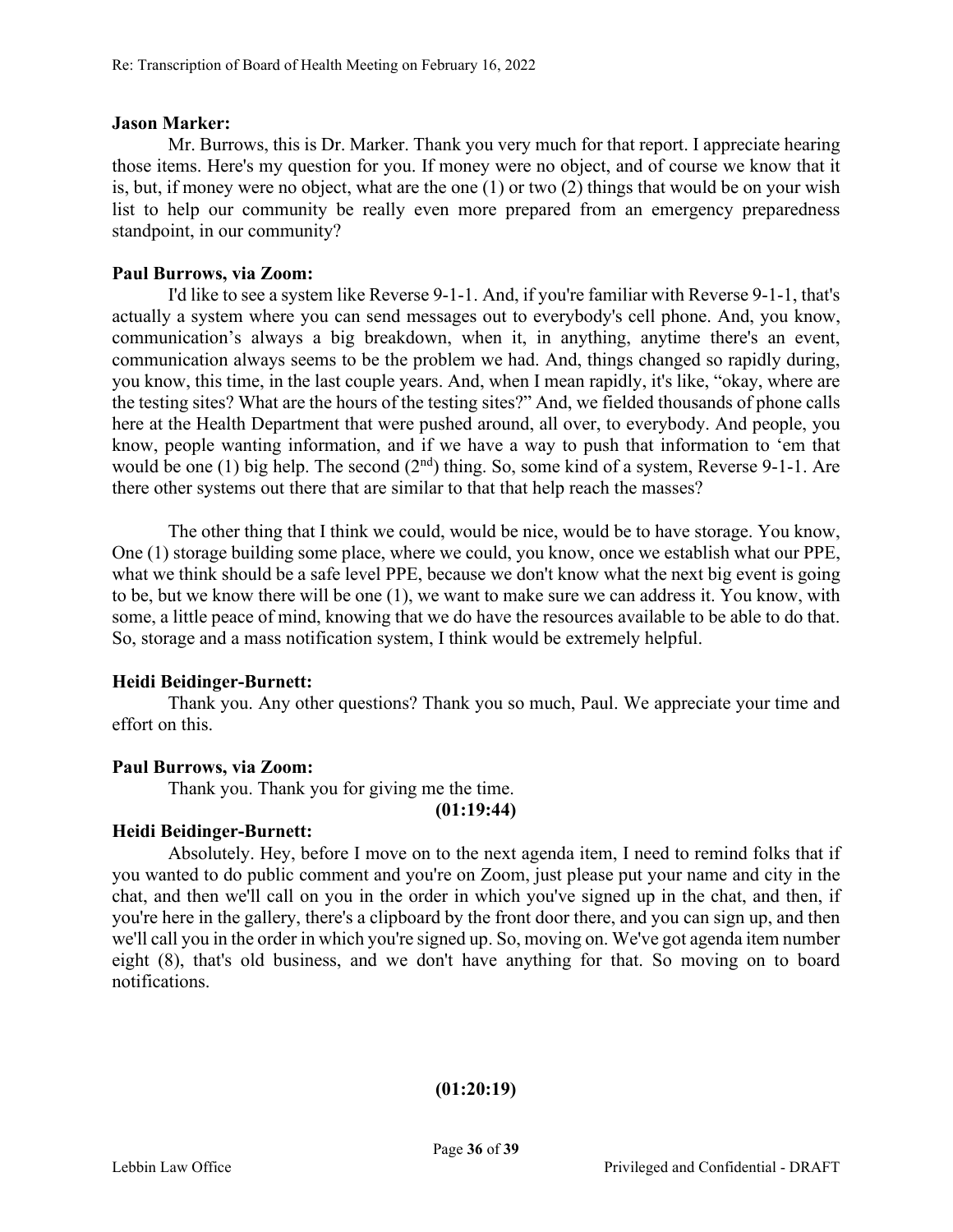## **Heidi Beidinger-Burnett:**

We've had a few hirings, I think we've heard about most of these folks, Laronda Jose is a community health worker with us now, and Jody, who, [unclear], who's here in the gallery, is our new Director of Nursing, and Clara Davis, who has also been hired as a community health worker. And, so we welcome our new employees. So, moving on to public comment. This is a three (3), this is a section of our Agenda where we allow the public to have three (3) minutes. At regular meetings, the public is invited to address the board for three (3) minutes regarding items that are posted, or not posted, on the Agenda. Individuals may only speak once during this section of the Agenda. Speakers shall properly identify themselves by stating their name and address for the record. Personnel issues are not to be addressed during open sessions of the Board of Health, and the Board President may interrupt, warn, or terminate a person's statement if the statement becomes personally directed, abusive, obscene, or inflammatory. So, I'm going to go ahead and get started with public comment, here in the gallery. Andy Rutten?

## **Andy Rutten:**

Yes.

## **Heidi Beidinger-Burnett:**

Did I say that correctly? You may come up to the microphone. And, by the way, for all folks who are doing public comment, I just time the three (3) minutes on my cell phone, and then I will let you know when those three (3) minutes expire. You have the floor, Mr. Rutten. Go ahead.

## **(01:21:46)**

### **Andy Rutten:**

Great, thank you. Hello, Board of Health members. My name is Andy Rutten. I own property at 55304 Cedar Trail. I'm a temper tantruming parent at Penn-Harris-Madison School District. I wanted to share some of my notes from speaking at Penn's awesome school board meeting on Monday night. My teenage son helped organize the Mask Free Event Friday, a studentled initiative, this event caught me by surprise. I didn't think any mask optional initiatives would pop-up until Spring. Why is there a hesitancy to wear a mask? They hinder socializing and education. They're dirty, uncomfortable, a nuisance that doesn't work well. These are reasons why I don't wear a mask, unless working on a construction project. Some other reasons is, well, flu season is winding down, and, of course, the inspiration of the fantastic Canadian trucker protest. You know, this all comes down to Mask Depression, a mental health issue. Symptoms of mask depression include irritability, increased lethargy, and stunted communication. Other symptoms include increased apathy to school teachers, authority, even parents. Symptoms may be temporary, or permanent. Shaming those with Mask Depression seems like harassment. Alternate mandates such as partitioning and segregation may cause similar depression and, of course, contact tracing leads, tends to punish those who aren't even sick and couldn't spread germs. So, the parents had suggested next steps. COVID mandates regardless of individual risk, seem arbitrary and capricious. They disrespect parents, like myself, who guide their kids on fundamentals of healthy living essential to being disease resistant and avoiding unhealthy dependency on medical intervention. Shaming those, [clears throat] I'm sorry. Other tantruming parents noted how P-H-M currently has minimal COVID cases, and can use more localized relevant metrics for decision making.

# **Andy Rutten (continued):**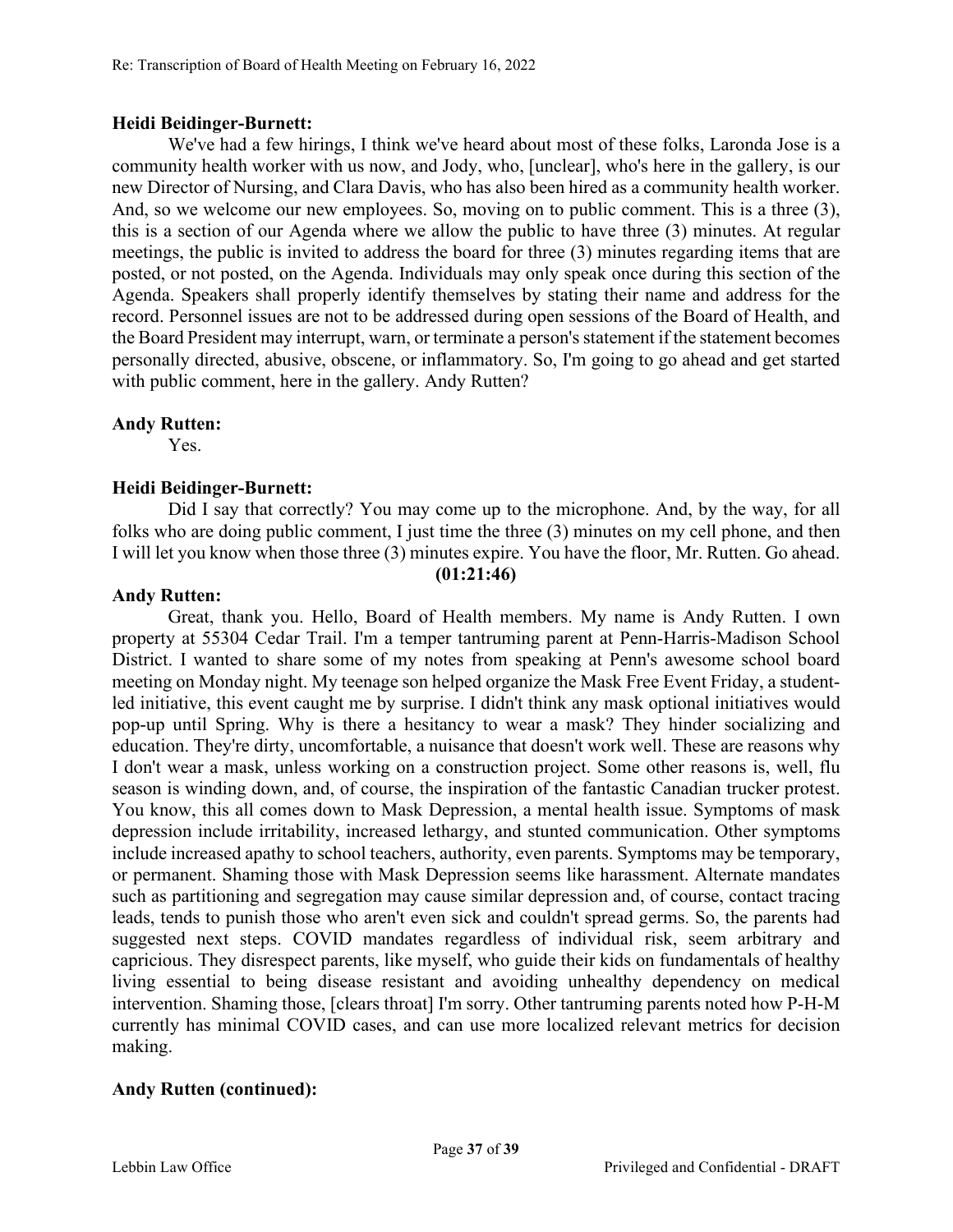I'm disappointed in the St. Joe. County Department of Health. I ask this board, is this the professional ethics of the Department of Health to insult public citizenry who do not wish to embrace their flawed data, unscientific recommendations, and arbitrary timelines?

# **Heidi Beidinger-Burnett**

You have eight  $(8)$  seconds.

# **Andy Rutten:**

Well, I'm done. So, I was just seeing if I could get an answer of my question. Thanks for listening to me.

## **Heidi Beidinger-Burnett**

Thank you. Jenny, could you read off who is next on the Zoom for public comment, please?

## **Heidi Beidinger-Burnett:**

Cynthia Heckman-Davis, you have three (3) minutes. Please, go ahead.

**(01:25:02)**

## **Cynthia Heckman-Davis, via Zoom:**

Thank you. I would like to thank our Board of Health, Dr. Fox, and Dr. Einertz for the very very hard job that they've had during this COVID epidemic-pandemic. I'd like to thank, during this meeting, Dr. Marker and Dr. Kirsch for the comments that you've made. The mitigation efforts of washing our hands, masking up, socially distancing have worked, and research shows that it has saved lives. I personally plan to continue masking up in public. I will certainly continue washing my hands, but I wanted to thank the Board of Health for all their hard work during this Pandemic. And, I wanted to thank Paul Burrows for an excellent report tonight. I think we'll all be better prepared next time. Thank you.

# **Heidi Beidinger-Burnett:**

Thank you, Miss Heckman. Jenny, who do we have next?

# **Heidi Beidinger-Burnett:**

Rebekah Go, you have three minutes. Please, go ahead.

**(01:26:11)**

### **Rebekah Go, via Zoom:**

Hi. Yes, my name is Rebekah Go, and I'm from South Bend, Indiana. I'm sorry. I had to pick up my kids, so they're in the back seat. I wanted to say, I wanted to thank the Board of Public Health, and also the staff, and the direction under the leadership of Dr. Fox and Dr. Bob of the Health Department, and keeping our community safe in the last couple of years. I know there's not, it's not been done without criticism and without stress, both individually and collectively, and I want to commend you for your ongoing work and your fortitude in difficult times. I've been disappointed in listening in this meeting how many times I've heard people use kids almost as a way to say, "give me what I want," as though asking kids to mask is just the worst thing in the world. I have two (2) kids. I have a thirteen (13) year old and an eleven (11) year old, both of them attend schools and both of them wear masks every day, and, guess what, they're not suffering.

# **Rebekah Go, via Zoom (continued):**